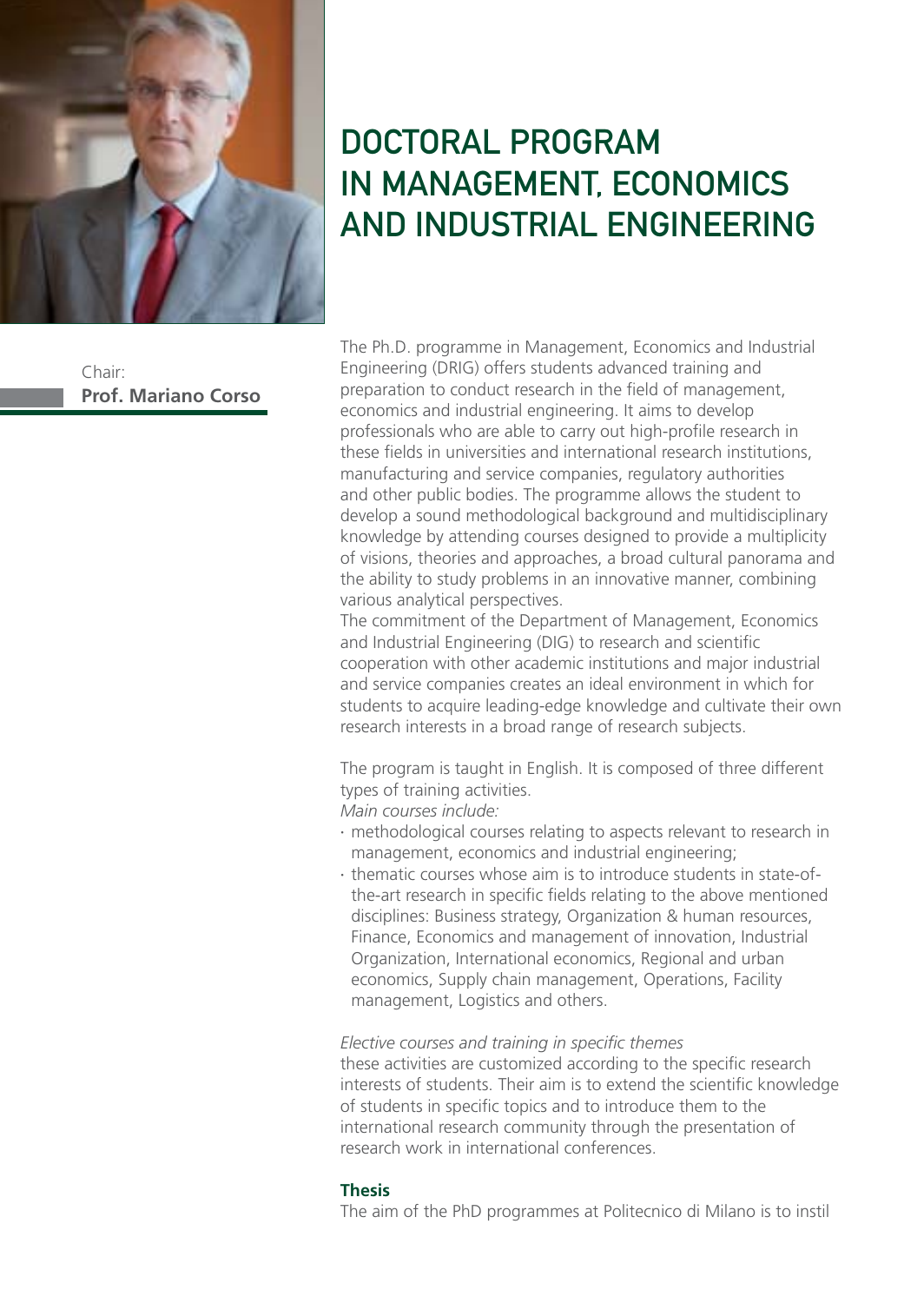in candidates a research-oriented mind-set, along with expertise and skills relating to a specific research topic.

In order to develop a research-oriented mentality, candidates must acquire the ability to solve complex problems, including a thorough analysis of the problem, identification of an original solution and the ability to evaluate the solution and its applicability in given contexts. Ph.D.s who possess these abilities will have greater opportunities for advancement in research positions, both in the academic environment as well as in public and private organisations. The main goal is the development of an original research contribution. The Ph.D. thesis should help increase knowledge in the applicant's research field. It also needs to be consistent with the research topics studied in the department in which the student is completing their Ph.D. studies.

The doctoral program covers three years. Students are required to spend at least one semester in a foreign research institution. The Department of Management, Economics and Industrial Engineering is qualified as hosting institution of the PRIME Network of Excellence established by the European Commission within the 6<sup>th</sup> Framework program. Hence students have access to the mobility support measures aimed at promoting international collaboration between the doctoral programs in the network. In addition, students are encouraged to attend doctoral schools and workshops organized by other institutions and to participate in international scientific conferences. Presentation of an original research work in an international conference is mandatory for admission to the final exam

In previous years, students have been hosted by well known foreign academic institutions such as CRIC-University of Manchester, SPRU-University of Sussex, University of Reading, University of Nottingham, London Business School, Trinity College Dublin, Université Henri Poincaré Nancy, Georgia Institute of Technology, New York University, École polytechnique fédérale de Lausanne, Imperial College London, Ecole des hautes ètudes commerciales de Paris (HEC), Cranfield University, University of Warwick, Chalmers University Göteborg, ETH Zurich, Harvard Business School, Columbia University, MIT, UCLA and others.

The Faculty of DRIG includes, in addition to professors of the Department of Management, Economics and Industrial Engineering of Politecnico di Milano, several foreign professors: Adolfo Arata, Universidad Tecnica Federico Santa Maria, Valparaiso, Chile; Neil Gandal, Tel Aviv University, Israel; Benoit Iung, Université Henri Poincaré, Nancy, France; Bertrand Quélin, HEC-Paris; Tereza Tykvova, Zew, Germany; Mike Wright, University of Nottingham, UK; Frank Rothaermel, Georgia Institute of Technology, GA, USA; Irvine Lapsley, University of Edinburgh, UK; Bruno Cassiman, IESE Business School, Spain; Alan MacCormack, Harward Business School, MA, USA; Dirk Czamitzky, University of Leuven, Belgium; Erik Hultink, Delft University of Technology, The Netherlands; Christopher Lettl, Aarhus School of Business, Denmark; Christopher Worley, University of Southern California, CA, USA; David Coghlan, Trinity College Dublin; Stephen Tallman, University of Richmond, VA, USA.

The program has developed several research collaborations with private manufacturing and service firms, regulatory bodies, and other public research institutions: Value Partners, TXT e-solutions, D'Appolonia, Consorzio MIP, Fondazione Rosselli, Consorzio Politecnico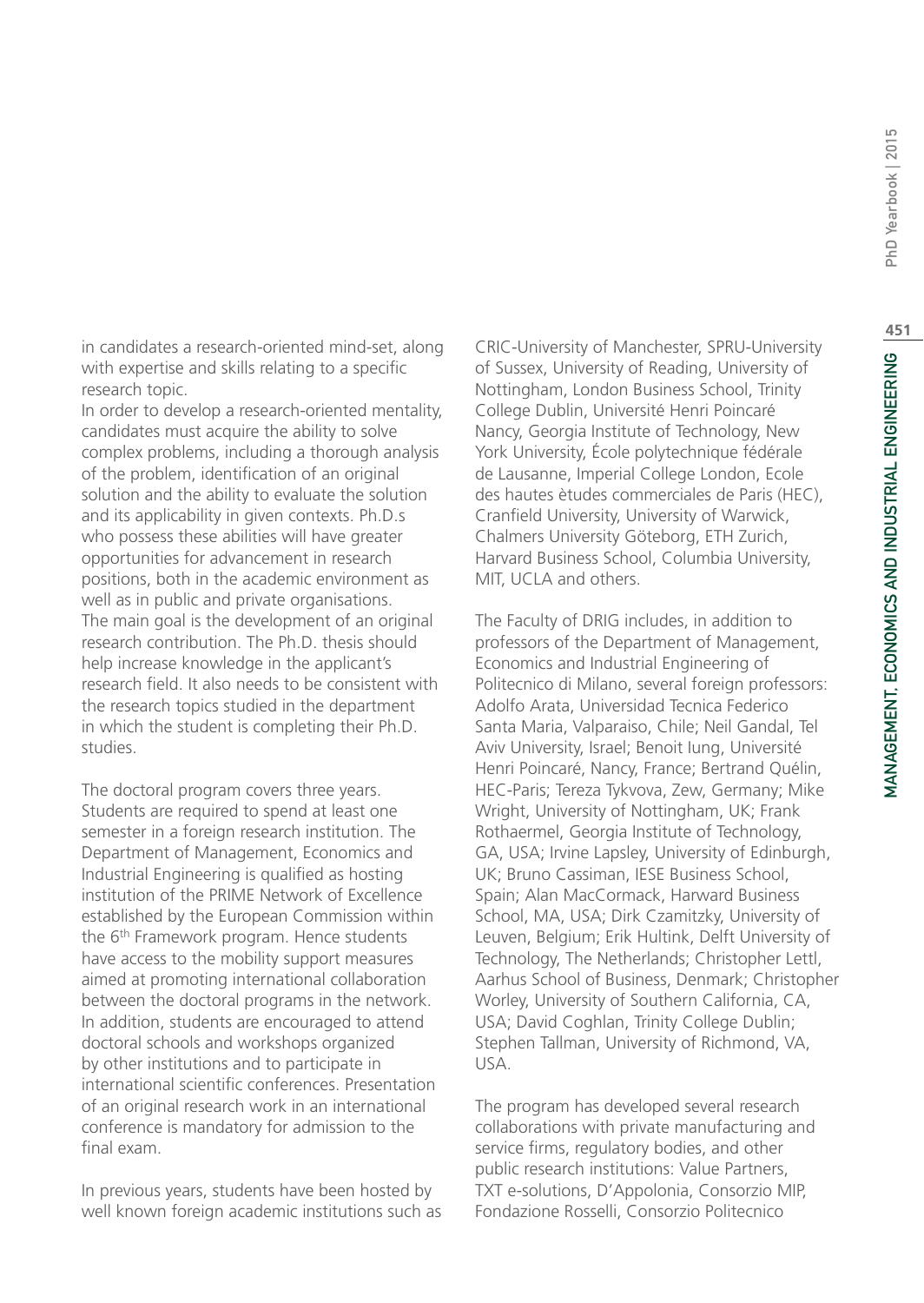Innovazione, IRER, Società Banknord GE.PA.FI. SIM, Siemens, Fondazione CEUR, Fondazione Politecnico, ANIMP-OICE-FONDAZIONE LUIGI DE JANUARIO, PIRELLI & C., EUROCONTROL, C.T.G. Italcementi Group.

Typical career opportunities opened up by the doctoral program include the following ones:

- ∙ researchers and lecturers in Italian and foreign universities;
- ∙ officials of research and training bodies operating as a link between universities and private sector companies;
- ∙ researchers in economics and management working in the research departments of private corporations, financial institutions and public bodies;
- ∙ consultants in leading management and strategy consulting companies;
- ∙ managers and entrepreneurs of innovative companies.

The research projects that are presented in the following section are typical examples of the research work carried out by DRIG students.

## ADVISORY BOARD

| Adolfo Arata        | Pontificia Universita Catolica de Valpairaiso    |
|---------------------|--------------------------------------------------|
| Paolo Cederle       | Unicredit Group                                  |
| Mats Engwall        | KTH Royal Institute of Technology                |
| Jean Pierre Helfer  | <b>IAE Université Paris</b>                      |
| Nicolai J. Foss     | Copenhagen Business School                       |
| Christer Karlsson   | Copenhagen Business School                       |
| Janina Kugel        | <b>SIEMENS AG</b>                                |
| Gilbert Lenssen     | European Academy of Business in Society          |
| Filippo Passerini   | The Procter & Gamble Company                     |
| Andrea Pignataro    | <b>ION Investment Group</b>                      |
| Carlo Purassanta    | Microsoft Italia                                 |
| Punam Sahgal        | <b>IIM Lucknow, Noida Campus</b>                 |
| Bianca Scheller     | John Crane                                       |
| Valerie Suslow      | University of Michigan – Ross School of Business |
| Reinhilde Veugelers | University of Leuven                             |

## SCHOLARSHIP SPONSORS

Animp-Oice-Fondazione Luigi De Januario

Centro per lo Sviluppo del Polo di Piacenza

C.T.G. Italcementi Group

Edor Metodi Quantitativi

Fondazione Politecnico di Milano

Pirelli & C.

Telecom Italia S.p.a

Fondazione Cariplo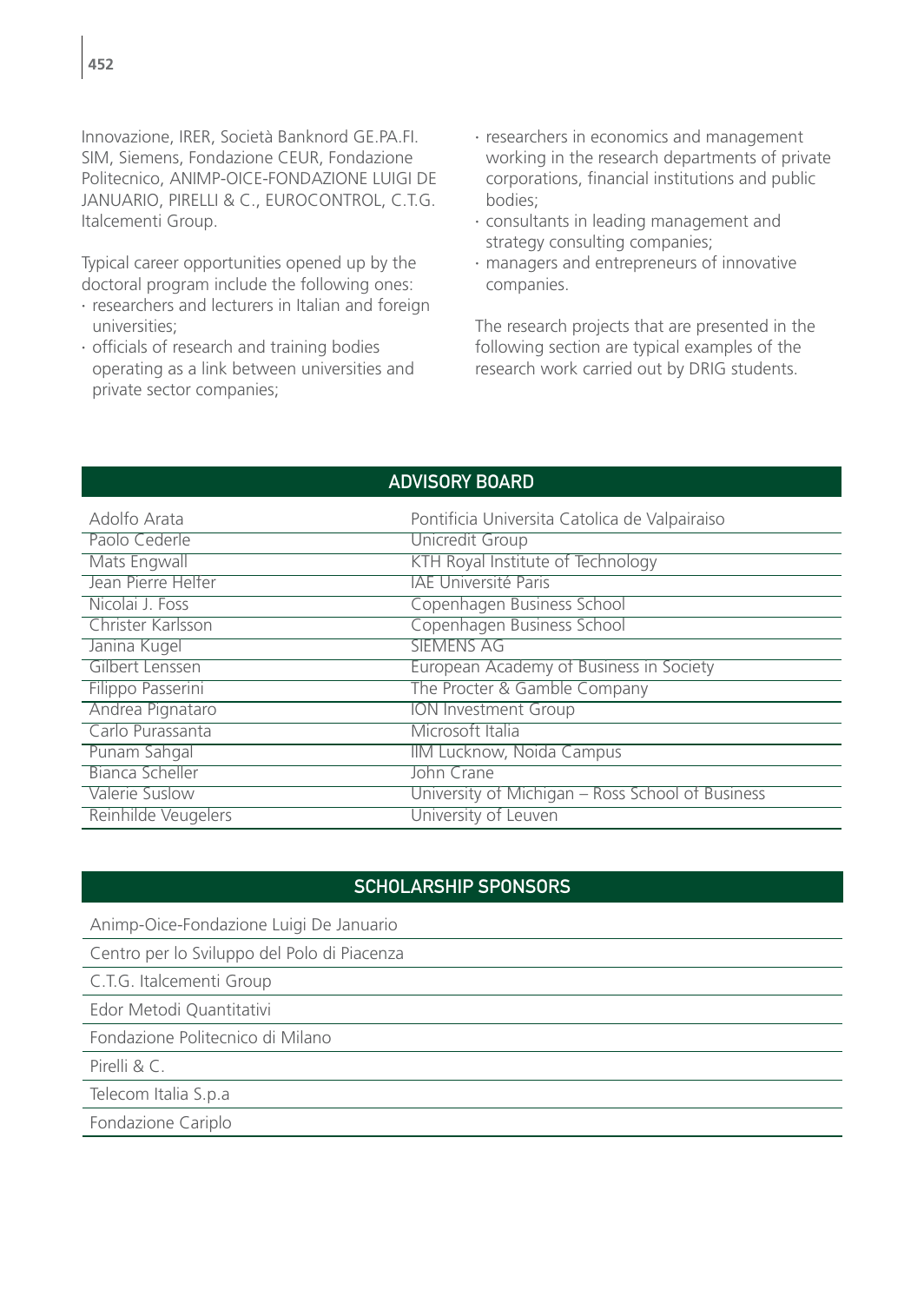PhD Yearbook | 2015 MANAGEMENT, ECONOMICS AND INDUSTRIAL ENGINEERING PhD Yearbook | 2015MANAGEMENT, ECONOMICS AND INDUSTRIAL ENGINEERING |<del>|</del><br>|<del>|</del>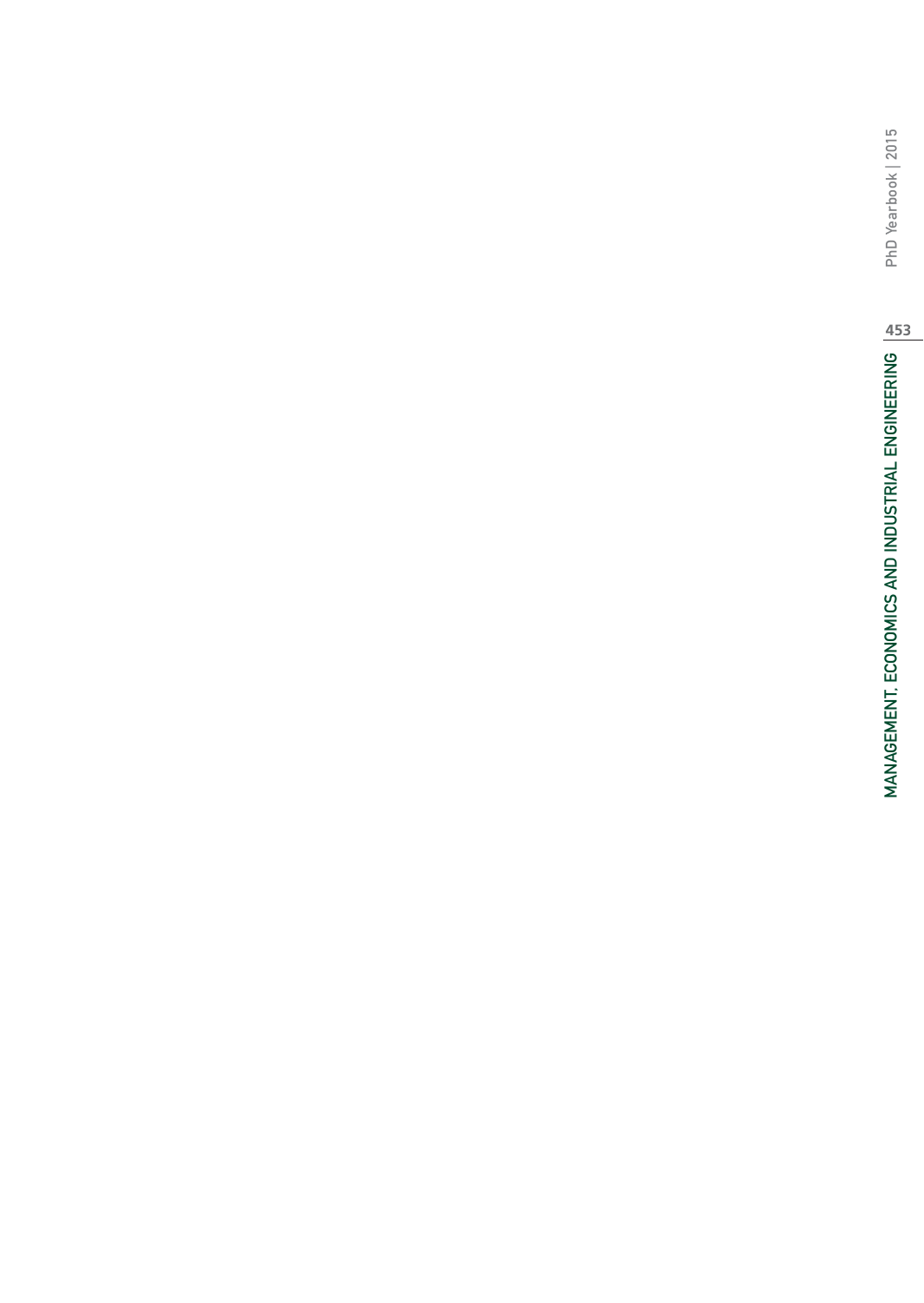## IMPI FMENTING ENVIRONMENTAL SUSTAINABILITY IN MOBILE NETWORK OPERATORS COMPANIES

## **Nikola Asurdzic -** Thesis Advisor: **Marco Macchi -**

Thesis Discussant: **Alberto Portioli Staudacher**

### **1. INTRODUCTION**

Climate change has been described as "the biggest global health threat of the 21st century" by *The Lancet*, one of the world's oldest and best known general medical journals. The mobile telecom sector can be seen as both a solution to the health threats posed by excessive carbon dioxide emissions and climate change environmental decline, and as a contributor to the problem.

## **2. BACKGROUND AND MOTIVATIONS**

Potentials for choosing physical asset management for purpose of this research and for solution to deal with procedures of HBTS implementation can be seen trough the fact that asset management activities permeate to many levels of an organization, and are not confined to a central group. The purpose of the physical asset management function is to provide resources and expertise to support the acquisition, in-service support and disposal of the physical assets required by the organization. Advantage of using PAM approach in this case would be also connected to the fact that asset management activities and responsibilities impact on a wide range of roles within an organization are not confined to a specific department. The asset management groups would in

fact have key roles in acquisition and development decisions, acquisition and development projects, and in creating and managing organization-wide systems for equipment support for new and existing assets.

## **3. GOAL, SCOPE AND RESEARCH QUESTIONS**

Part of the research put the spotlight on environmental comparison based on LCA approach between renewable power solutions for BTS-site and standard/conventional BTS-sites, both connected to an electrical grid. The results of this research served as a basis for further research process of forming the unique guideline for HBTS implementation by MNO company. In order to support both sides, managerial and technical, we intersected above mentioned data and information obtained from LCA analysis with PAM approach. The conclusions, discussions and derived *guideline* from this research could be useful for improving the knowledge of MNO companies and also helping MNO employees to gain more understanding of the power alternatives currently available and most suitable strategies for their implementation.

### **4. METHODOLOGY**

Methodology consists of three types of the research, namely: ∙ First case study - Type of

the research: explanatory – exploratory multiple – case study

- ∙ Second case study Type of the research: Modeling and simulation
- ∙ Third case study Type of the research: Validation phase

### **5. RESULTS AND DISCUSSION**

Results from the case study showed that the strategy of implementation of HBTS may be carried out in parallel technology implementation phases. The first phase concerned only the implementation of standard base station equipment not related to the power section, while the second phase consisted of the implementation of hybrid part of the BTS equipment.

*Results on Physical Asset Management usage in case of Hybrid Base Transceiver Stations* In the next points, a critical discussion is provided considering the main evidences useful to give some feedbacks, as required for the exploratory case study, and in relationships to the research questions.

∙ In the detailed design, the special team opened a tender for technical assistance in the project of the implementation of hybrid part of the equipment. This tender was open to third parties due to the lack of technical knowledge about hybrid equipment among telecom departments.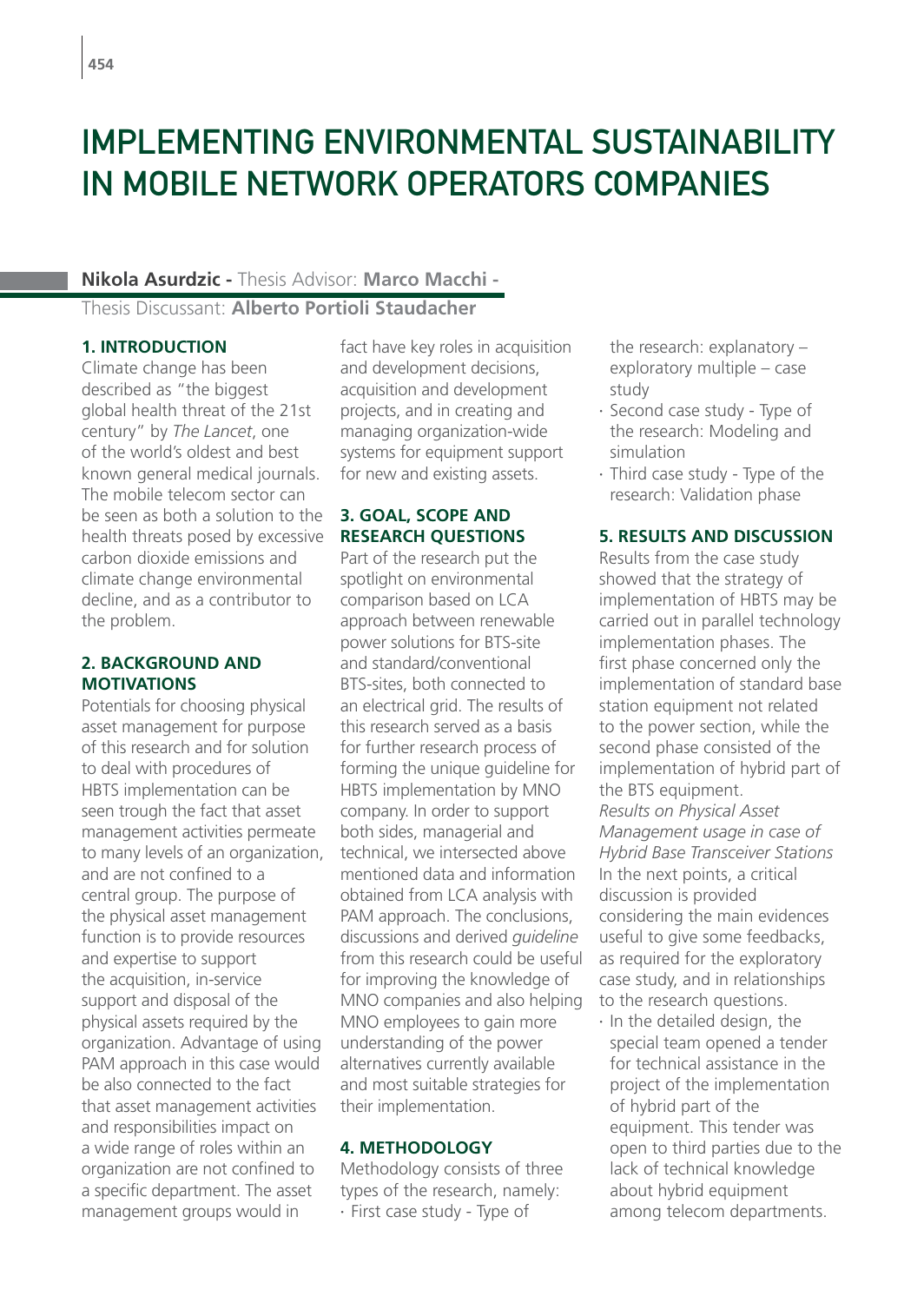solution analysis has to be insourced in order to save CAPEX and time as well. This can be done by educating personnel, training and gaining technical knowledge and experiences with the hybrid part of the equipment. In this manner telecom management will be ready to enable effective implementation of "green" technologies, such as HBTS. ∙ The next step in procurement stage was to open a tender for equipment procurement and construction. OEM has to be contacted in order to supply the suitable parts of the equipment such as PV cells and wind turbine with all the supporting elements. The process that can stay in sourced in this case is construction and mounting of the hybrid parts since MNO personnel have enough technical knowledge, experience and tools for these actions. This is the next step in enhancing MNO management in order to enable effective implementation of "green" technologies.

The process of technical

∙ The last phase of the implementation and use process of the hybrid part of the equipment where a third party is engaged is the maintenance process. In the case study conducted, contract for the maintenance was signed at the time of the procurement process between MNO company and OEM or equipment vendor. Since hybrid equipment technical features do not differ from telecom equipment, in this case maintenance department of the MNO company can be put in charge of the maintenance process. This is

how OPEX and time can be saved in the process of HBTS implementation. By providing in-sourced maintenance for hybrid part of the equipment, management will set a more effective and suitable state for implementation and operation of the HBTS.

### *Results on comparative Life Cycle Assessment of Base Transceiver and Hybrid Base Transceiver Station*

Comparative analysis of BTS and HBTS models for two life cycle stages was conducted. HBTS has a greater negative impact on the environment than BTS across all impact categories. HBTS has a greater impact throughout all of the impact categories compared to BTS. Impact categories that are most burdened are: *global warming*, *non renewable energy* and *respiratory inorganic*. Among others, the following categories can be separated as infl uential: *carcinogens, non-carcinogens* and *terrestrial ecotoxcity*.

After the inclusion of the use phase the impact of BTS on the environment became greater in the following categories: *ionizing radiation*, *respiratory organics*, *aquatic eco-toxicity*, *terrestrial eco-toxicity*, *land occupation*, *global warming* and *non-renewable energy*. The impact of HBTS remained larger within the following categories: *carcinogens*, *non-carcinogens*, *ozone layer depletion*, *aquatic acidifi cation*, *aquatic eutrophication* and *mineral extraction*.

*Payback period* the payback period for the investment in equipment of PV cells and wind generator for the particular location assumed in this study is around 14 years

(more precisely 13, 88 years);

### **6 CONCLUSIONS**

The outcomes of this PhD dissertation make several contributions in order to understand the environmental sustainability in MNO companies, and expand knowledge on how promoting and enhancing the adoption of green practices in a MNO company's settings. First of all, the dissertation contributes to offer new empirical evidence of the process of the sustainable practices adoption by MNO company, having a particular focus on the introduction of a green technology as the Hybrid Base Transceiver Station Afterwards, it is worth remarking that the dissertation identifies some internal barriers that prevent green practices adoption such as; knowledge and information gap in sub – stages of hybrid base transceiver stations introduction especially focusing on the detail design stage where MNO company seek for a support from the third party strategic supplier. Last but not least, the thesis would help contributing to protect the environment in shaping the organizations' strategies towards the environment. Knowledge and information from this study can serve as an incentive and also as the guideline to MNO companies for the implementation of green practices. The adoption of green practices would contribute to lower environmental load caused by MNO companies and thus, improving the overall image in the field of environmental protection, because as the say; "think globally, act locally".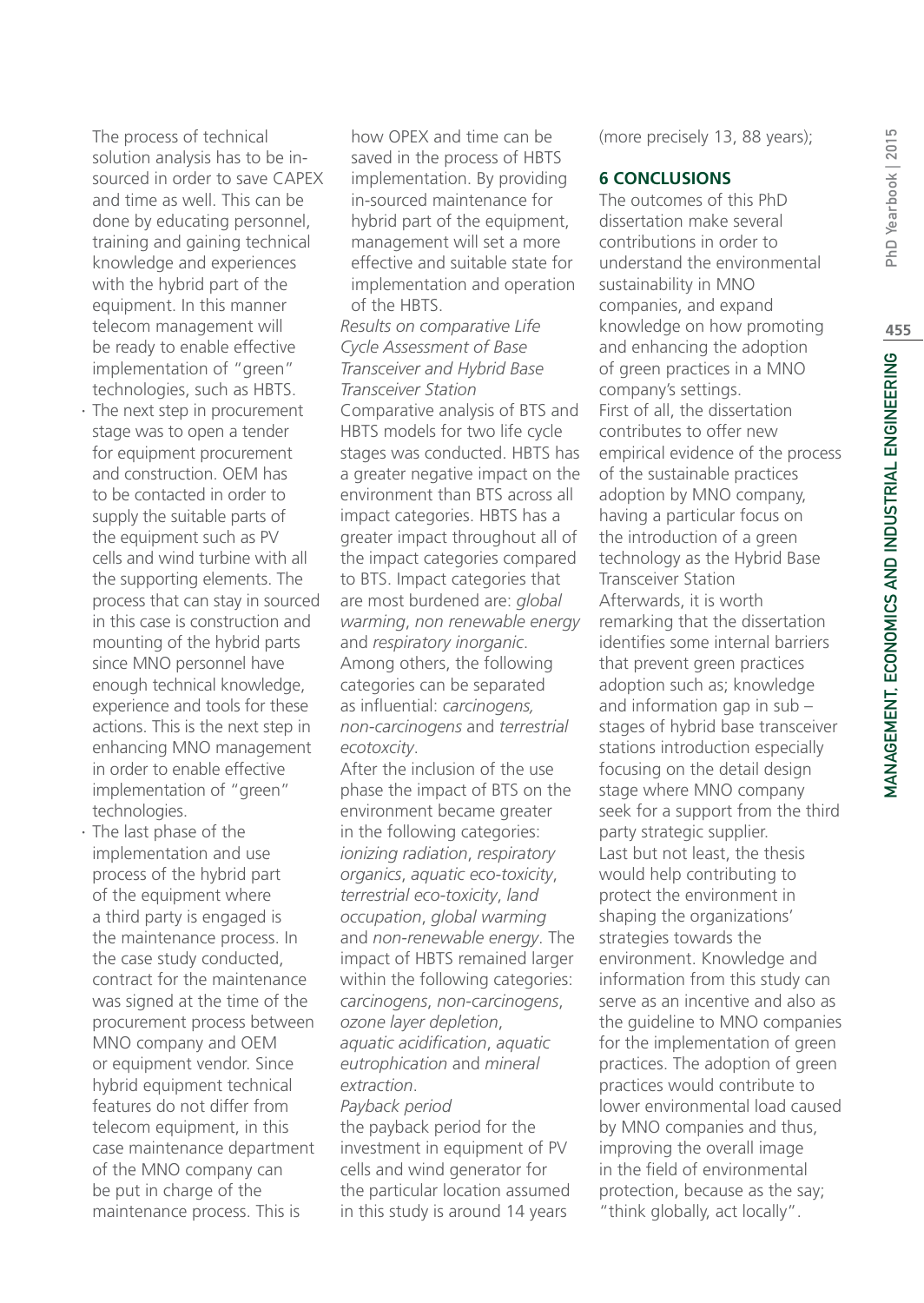## **456**

# MULTICHANNEL MARKETING: A GENERALIZED FRAMEWORK, AND THE ANTECEDENTS AND CONSEQUENCES OF ITS IMPLEMENTATION

## **Shan Chen -** Supervisor: **Prof. Giuliano Noci**

From 1997 to 2014, the worldwide internet users are estimated to have grown nearly 20 times; in developed countries, the internet penetration rate is estimated to be 77% in 2014. Mobile internet, from 2007 to 2013, has grown seven times worldwide; especially in developed countries, mobile internet users have reached about 75% of the population<sup>1</sup>. Businesses spotted the potential and opportunities amid the rapid diffusion of Information Communication Technology (ICT). In EU-28, there are nearly 40% consumers who actively make purchases through internet by 2013; also nearly 40% of the enterprises make purchases online; 40%, 25% and 5% large enterprises, medium-sized enterprises and small enterprises respectively are making turnovers through internet commerce2. Internet has made some spectacular successes, for example, most recently, the Chinese e-commerce company Alibaba which operates a wide range of internet-based services, has made the world's biggest ever IPO in September 20143. However, it is not only about commerce. Empowered by ICT, businesses create new customer touchpoints which influence and transform consumer behaviors, which in turn set new expectation and demands to all

the businesses competing in a market. For example, consumers nowadays have access to larger than ever before amount of information through internet from official, third-party, or even user-generated sources; and the web indeed has become one of the most important touchpoints that consumers rely on to search for information4. As such, since the late 90s, we see the approach of "multichannel marketing" emerged and rapidly gained importance in both marketing practice and marketing research. As ICT has potential impacts on a wide range of marketing activities, a large amount of multichannel marketing research has sprung up and has provided a great deal of knowledge in this area. However, ICT is still evolving in fast pace. For example, while internet had been the one of the hottest innovations in the 90s, it has become almost a standard and given the spotlight to mobile technologies just a decade later. While marketing research in this area is always tempted to keep up with the pace of technological evolution, it inevitably leaves the current knowledge fragmented and un-generalized. In a quick glance of the extant research, we find a lack of comprehensive understanding of multichannel marketing framework that is

generalizable and applicable to different types of businesses. Thus, the objectives of this research which is composed by three consecutive studies are:

- 1. With the first study, we review the state-of-the-art literature in multichannel marketing in order to systemize the current knowledge, to build theoretical foundation for the following studies, and to refine the research question for the empirical studies.
- 2. With the second study, we propose a multichannel marketing framework, integrating the knowledge from current research and the marketing practitioners' viewpoints, which is comprehensive, generalizable and applicable to any type of businesses.
- 3. With the third study, we investigate the antecedents and consequences of implementing multichannel marketing, which provides

firms practical implications. In the first study, throughout the whole period of this research being conducted (2012-2014), we reviewed some 130 papers published between 1996 and 2014 on peer-reviewed and reputable journals; the results are discussed in two broad themes: consumers' behavior in multichannel environment, and firms' behavior in multichannel environment. Based on the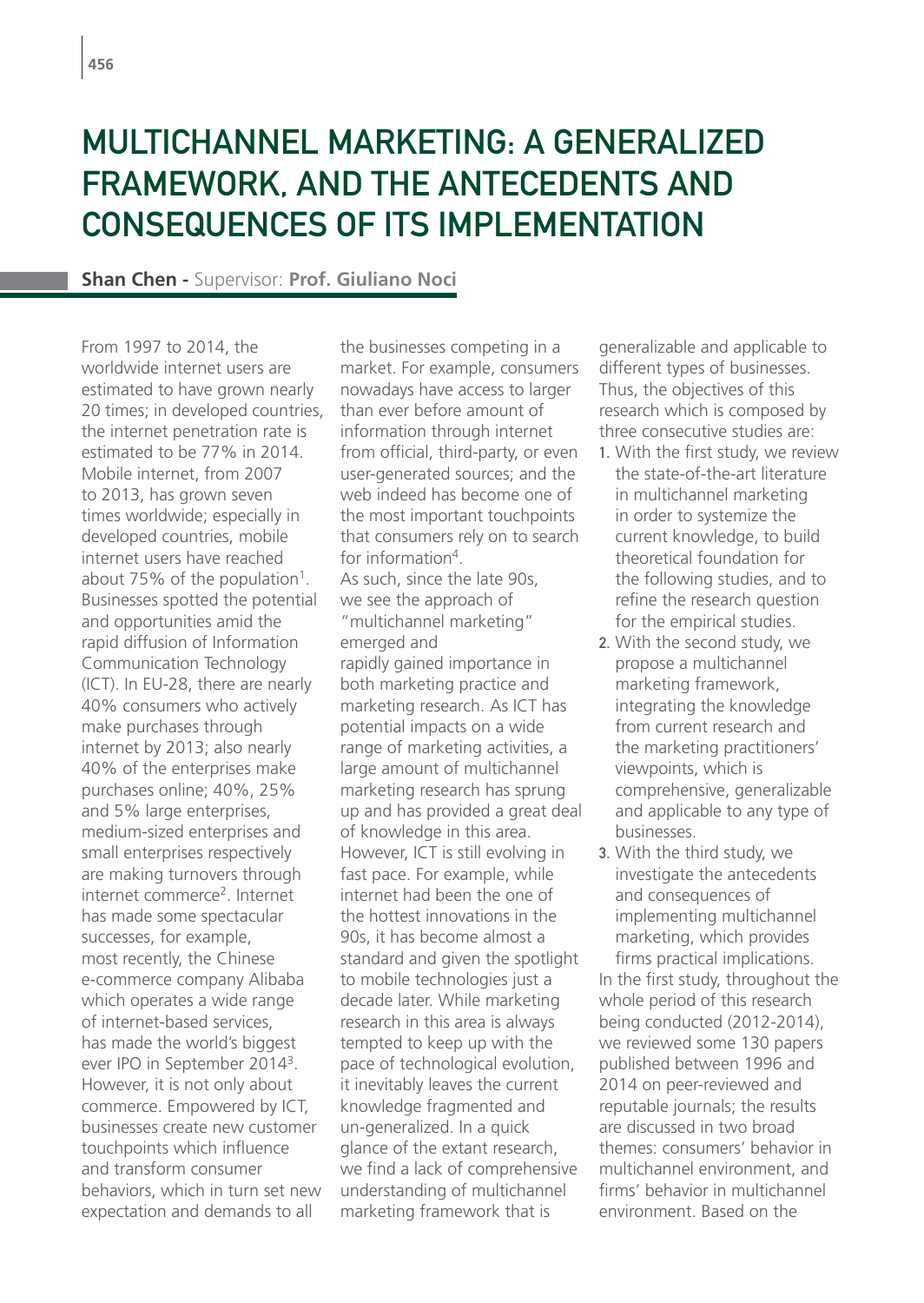literature review, we conclude that the future research in multichannel marketing lies in several areas. First of all, as technology development continues unravelling, new marketing channels or new applications in current marketing channels will keep emerging; so will the research opportunities on these subjects. Second of all, among the most influential papers in multichannel marketing, a substantial amount are theoretical studies which have played important roles in building the conceptual foundation of research in this field. However, as multichannel marketing becomes commonly adopted by firms, there is a need for stronger empirical evidences. Last but not least, a more global perspective on multichannel marketing is needed in order to benefit firms of different characteristics and objectives. In fact, at the very end of this research period, we see a couple of freshly published studies addressing the issue of strategic alignment of multichannel marketing. A combination of the latter two areas for future research is where we set the context for our following empirical studies. The second study started in

the late 2012. It has taken a qualitative approach, where we conducted in-depth interviews with marketing and/or general

managers from 32 Italian firms of diverse characteristics (in terms of size, type of products, type of customers, and industries) in order to tap a wide range of experiences in implementing multichannel marketing. The interviews are analyzed against the literature. This study has two main contributes: firstly it proposes a multichannel marketing framework composed by three dimensions: channel variety where individual channels are aggregated into nine types; channel usage intensity for distribution, information provision and/or relational communication; and channel integration perceived by customers and perceived within the firm. Secondly it reveals the firms' motivations of adopting multichannel marketing, which are summarized in three types: economic-driven, customerdriven, and compelled by competition.

The third study started in the late 2013. Building upon the framework proposed by the second study, it investigates the relationships between multichannel marketing practice and its antecedents and consequences in a quantitative approach. The results suggest that different motivations of firms in implementing multichannel marketing influence the multichannel

configuration; and the influence from firms' motivation is much more significant than the influence from environmental forces. The results also suggest multichannel marketing's shortterm performance dip may even be expected due to investments and extra costs associated with implementing multichannel marketing; however, empirical evidence also suggests that firms active in multichannel marketing show stronger improvement in effectiveness of utilization of their assets. To our knowledge, it is among the first times such relationships being investigated. In this dissertation, these three studies will be presented in the following as full-length research papers, with respectively introduction to areas of investigation, description of methodologies applied and data collection, description of data analysis, then presentation and discussion of results, research and managerial implications if any. After the three papers are presented, we will conclude the whole research.

<sup>-&</sup>lt;br>1 International Telecommunications Union

<sup>2</sup> European Commission, Eurostat

<sup>3</sup> Bloomberg, "Alibaba's banks boost IPO size to record of \$25 billion"

<sup>4</sup> Nielsen, Osservatorio Multicanalit<sup>o</sup>, 2013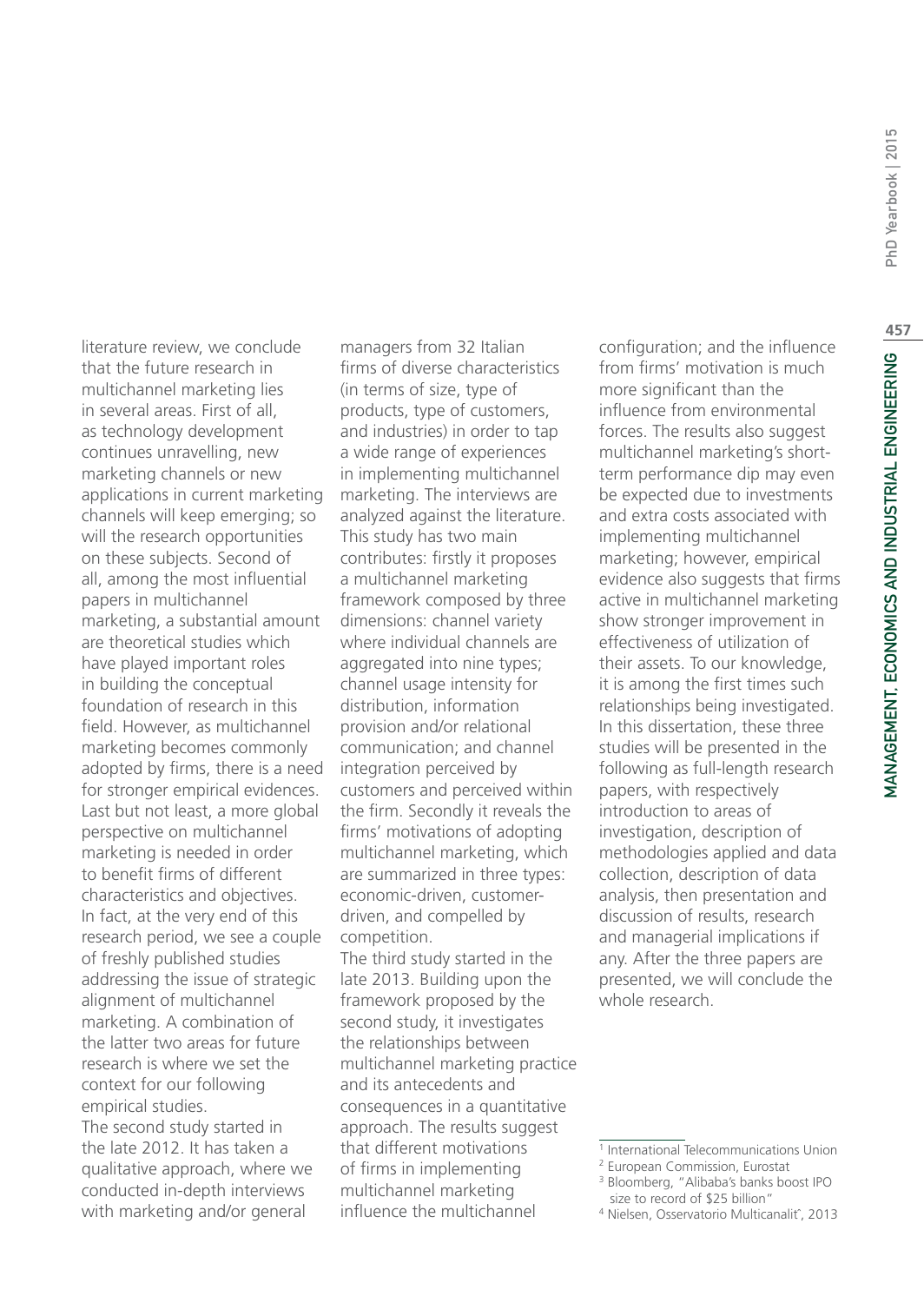## ALLOCATION OF RISKS WITHIN PUBLIC-PRIVATE PARTNERSHIPS:

## A Holistic Framework and Its Application to Energy from Waste **Projects**

**Laura D'Alessandro -** Supervisor: **Marco Giorgino**

The ever-growing demand for public services simultaneous with a reduction of public resources results in inability to meet demand for infrastructures. Given the ongoing austerity measures adopted across the EU, the solution is neither the use of debt nor increasing tax and so there is a need to find alternative sources of funding. Hence, it is desirable to seek the private financing of public utilities and service infrastructure through Public-Private Partnerships (PPPs). PPP was launched in 1992 in the UK, originally as Private Finance Initiative (PFI) where successive governments promoted the involvement of private sector in the construction of infrastructures and the subsequent provision of public services utilizing those infrastructures. Even if there is not a universally agreed definition of PPP, it can be considered as a form of collaboration between public and private sector. Since it was launched, PPP debate is assuming a growing importance. The allocation of risks is considered a key element for achieving value for money (VfM) and the success of a PPP project depends crucially on its risk allocation agreement. The main aim of this research is to investigate the allocation of risks in PPPs by using a holistic approach based on

the recognition of the critically important distinction between management and bearing of risk and thereby the relevance of risk governance within a dynamic business context.

A critical review of different contributions over time reveals the approach to risk allocation in PPP is too simplistic and based only on a technocratic approach to the allocation of each risk to the party best able to manage it, ignoring the ability to effectively bear the risk at its occurrence. Furthermore, the risk allocation agreement is not able to face the dynamism of context. Contractual incompleteness is not proactively managed because there is a lack of consideration of risk governance aspects.

The literature also reveals that the analysis of risks in PPPs varies from sector to sector. Hence, distinguishing between social (e.g. prisons etc.) and economic infrastructure (e.g. toll road etc.), this research focuses on Energy from Waste (EfW) PPP projects. EfW cannot be considered either purely social or purely economic infrastructure due to the impact of regulation in the waste management industry being concerned not only with economic regulation but also environmental regulation which has implications for social risk arising from pollution events. Hence, EfW can be interpreted

as a hybrid form of PPP in terms of risk sharing. The literature lacks scientific articles on this main topic of risk sharing in this specific sector and so an original contribution to knowledge can be made by empirical research in this field of study. This contribution includes:

- ∙ a more holistic analytical framework for considering the allocation of risks within PPPs,
- ∙ the appropriate arrangements for governance of those risks within PPP contracts extending over two or three decades and which are therefore inherently incomplete because they cannot foresee all eventualities affecting risks,
- ∙ empirical research results derived from a comparative analysis of risk sharing in EfW schemes in different countries, and
- ∙ evidence-based recommendations for policy and practice.

A comparative analysis on three EfW PPP projects in Italy and the UK has been developed to understand the risk allocation criteria adopted. Subsequently, an in-depth analysis in one EfW PPP project in Italy has been done.

Research results reveal that risk allocation in PPPs is reflected in a contract where the greater part of risks are transferred from public to private sector on the basis of a risk catalogue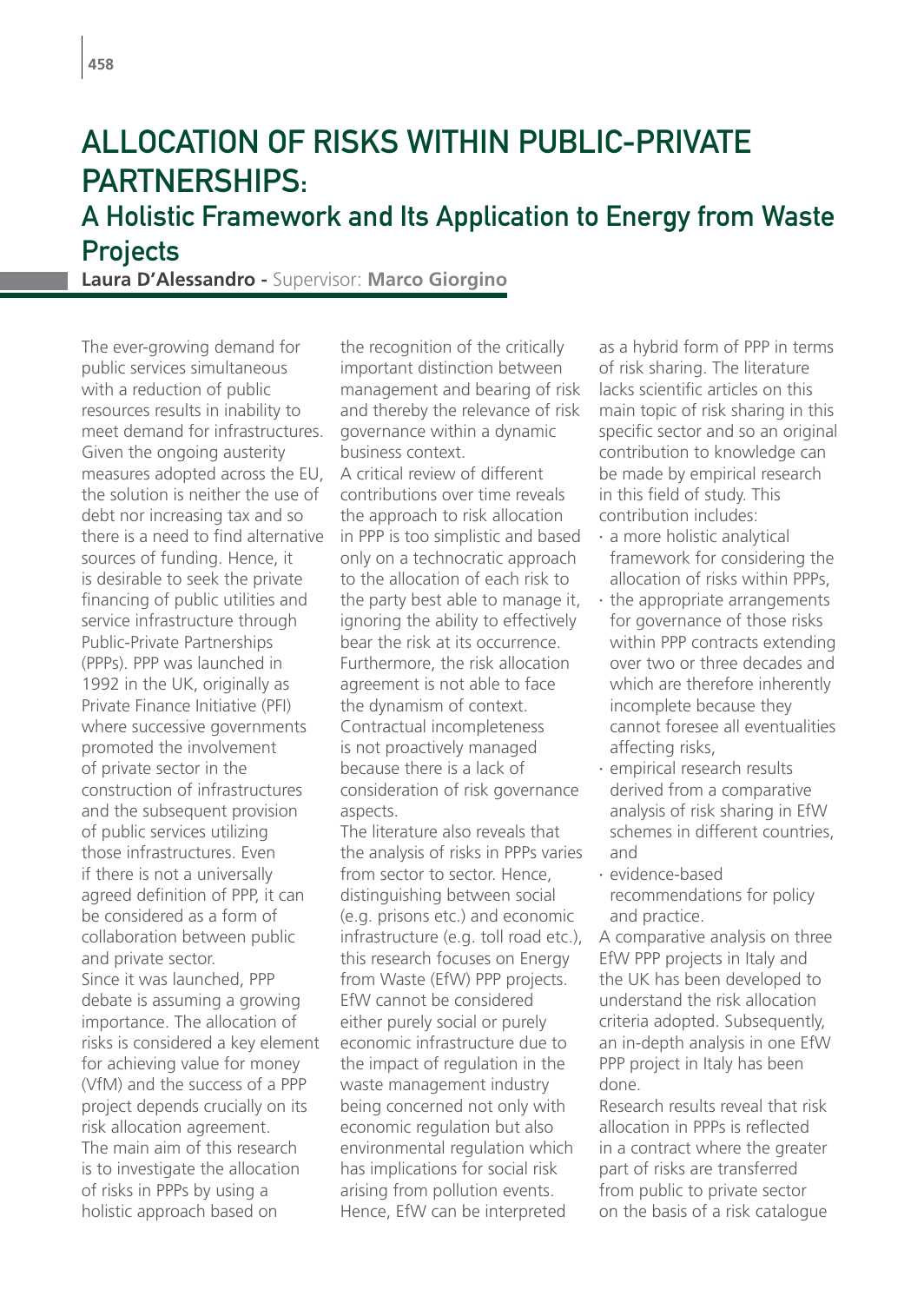MANAGEMENT, ECONOMICS AND INDUSTRIAL ENGINEERING PhD Yearbook | 2015 **459**MANAGEMENT, ECONOMICS AND INDUSTRIAL ENGINEERING

of all potential risks identified. However, the adoption of this criterion seems to be not enough as public sector often has to bail out the project when the private sector cannot cope with the allocated risks. Notwithstanding the inability to statistically generalize from case studies, the empirical results derived from the three EfW cases analyzed suggest that the risk allocation criterion adopted in PPP has not been fully understood in the literature and it has been implemented in a myopic and linear way in practice instead of dynamic and non-linear. In fact, the unique criterion adopted for allocating risks is the ability to manage risk whilst the public sector seems to underestimate the relevance of risk bearing dimension. The allocation of risk based on the party best able to manage risk does not consider the ability to bear those risks at their occurrence ignoring the dynamism of context over 20- 30 years and the complexity of a PPP. In fact, as revealed by comparative analysis, the bearing of default risk pertains the public sector independently of the contractual specifications. Hence, risk transfer seems to be more apparent than real. Aware that PPP contract is necessarily incomplete, this study went beyond the conventional tick box exercise adopted for allocating risks between public and private sectors which can be suitable only in a static context. The first original contributions to knowledge provided by this study is the recognition of risk bearing as an additional criterion for allocating risk. The literature review also reveals

a gap in academic research

concerning the adoption of a dynamic model of risk sharing. In fact, the dynamism of the context and its impact on risk sharing agreement is not recognized in the static public sector comparator or other such assessment of value for money. The case studies make clear that contractual rigidity is in sharp contrast with the dynamism of context, suggesting that further work on governance aspects is required, especially those that can be important in managing contractual incompleteness over time.

Hence, considering the literature gap and the case studies results, an in-depth case study analysis has been done by extending the analytical framework in order to handle contractual incompleteness over-time. A new holistic approach to risk sharing based on a new paradigm has been developed: managing and bearing risks within a dynamic model of multidimensional risk governance. An original contribution to knowledge is the adoption on the innovative framework to analyze the allocation of risks in an EfW PPP project in Italy, where there is a lack of scientific contributions focused on risk allocation in this specific sector and in this specific context.

The new framework has been applied revealing that a risk allocation agreement based on risk management and bearing can better safeguard the interest of actors involved over-time. Furthermore, according to a the literature gap identified, case study reveals the adoption of a technocratic approach to risk governance taking into consideration operationlevel of risks only without considering the strategic-level. This can exacerbate the issue of incomplete contract. Aware that PPP contract is necessarily incomplete, starting from the distinction between technocratic and multidimensional approach to risk governance, this study proposes a new research stream by reinterpreting PPP as strategic alliances to overcome contractual incompleteness in the cases of social and hybrid infrastructures. More specifically, this study recognizes that the adoption of a technocratic approach to risk governance, based on consideration of operational-level of risks, is related to the tangible characteristics of the contract without considering the strategic role played by the interpretation of intangible characteristics of contract. In this regard, the consideration of only tangible characteristics to set treats a PPP as contractual partnership and not as strategic alliance. Nowadays, PPPs, PFIs, PF2 can be interpreted more as contractual partnerships than as strategic alliances.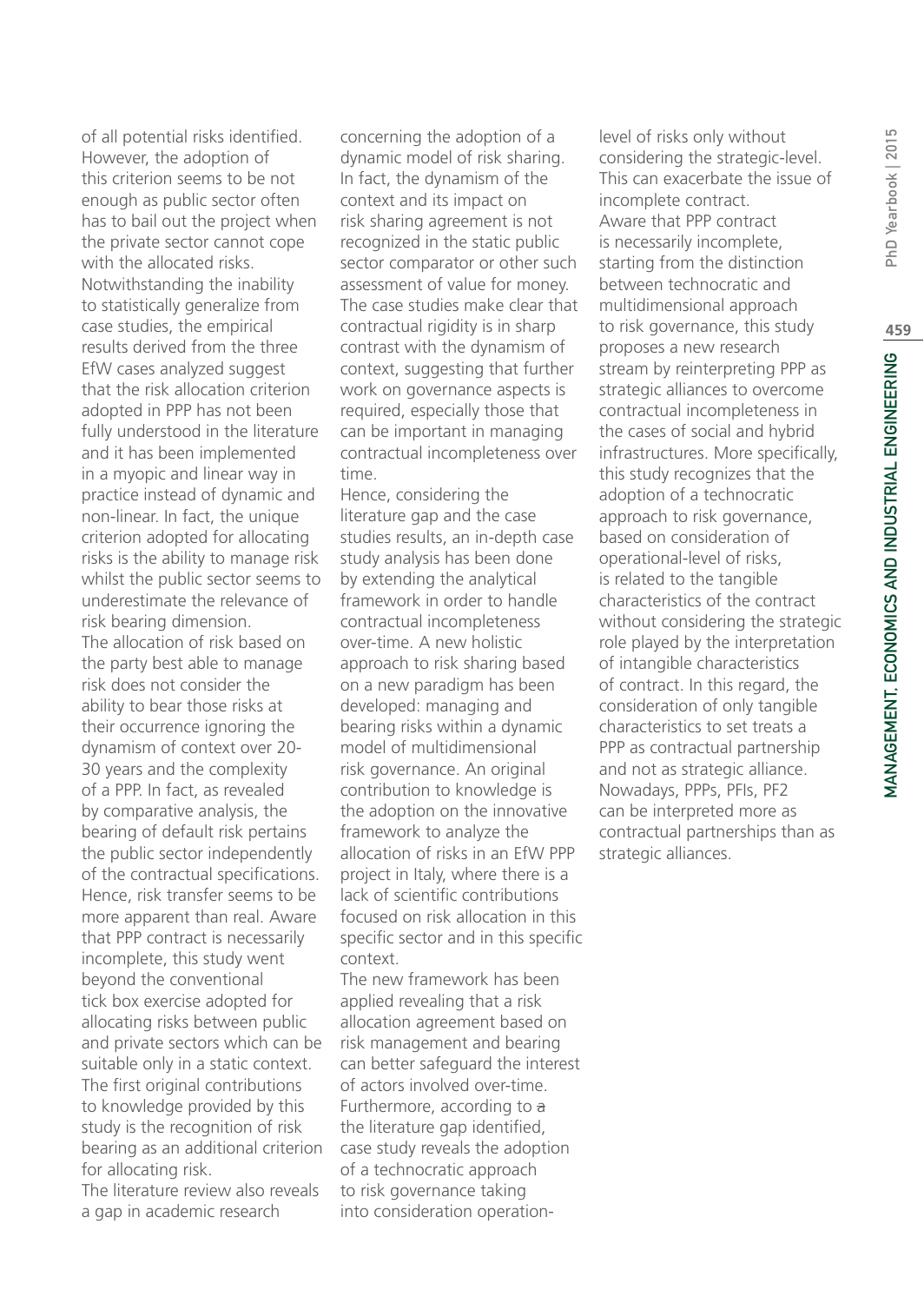## HOW TO DESIGN AND IMPLEMENT THE SPENDING REVIEW: AN ANALYSIS ON THE EXOGENOUS AND ENDOGENOUS FACTORS AFFECTING THE EFFECTIVENESS OF THE SPENDING REVIEW PROCESS

**Angelo Erbacci -** PHD Supervisor: **Prof. Giuseppe Catalano**

### **The objective of this work**

The thesis conducts a scientific analysis on the international practices and uses of a specific managerial tool: the spending review. In basic terms, the spending review can be defined as a policy instrument that organisations (generally public sector entities) apply in order to control and reduce their spending. In recent years the theme of spending review obtained an increasing relevance on the international scenario, particularly since the advent of the global financial crisis. However, despite the increasing relevance that the spending review has obtained, only an emerging academic literature investigates the phenomenon of the use of spending reviews. The thesis aims at filling this gap of knowledge by investigating how an organisation may effectively design and implement a spending review. The focus of this work is on the use of spending review by central governments. More specifically, the objective of this work is to investigate *how a central government may effectively design and use the spending review.* Indeed, the viewpoint that drives the thesis is to examine how an organisation may methodologically implement this instrument.

#### **Methodological approach**

To reach its purpose, the thesis follows a theory-building approach. This methodological choice has been set considering the lack in the academic literature of a detailed theoretical framework under which analysing the design process of the spending review. The process of research is based on three different steps. As first step, the thesis defines the spending review, by proposing a conceptualisation of the main features involved in its process based on a review of the academic literature on cutback management in public administrations. Establishing a clear definition of spending review is an essential condition for outlining the elements of the effective design of a spending review. Indeed, in the absence of a single univocal definition, different policies may be included under the label of a "spending review", leading to mistakes and confusion about its use. Then, (as second step) the thesis identifies and analyses those determinants (exogenous and endogenous factors) that may affect the effective use of this tool. To this end, following a meaning-oriented approach to qualitative content analysis it performs a cross-sectional comparison on five international experiences of spending review implemented in OECD countries.

Finally (as third step) the thesis carries out an explanatory case-study based on patternmatching logic. This logic compares an empirical pattern (the Italian spending review of 2012) with a predicted pattern (the theoretical assumptions previously developed by the thesis following the theorybuilding approach).

## **Research limitations**

The main limitation of the thesis consists in the small pattern of empirical cases of spending review examined. This limitation is consistent with the low number of spending reviews at the level of central government up to now present around the world. Indeed, the use of the spending review is spreading in many advanced countries but, in numerical terms, the population of spending reviews is still quite small. Moreover, the thesis is based on qualitative analysis and as such it can't be directly generalised elsewhere. On the other hand, following a qualitative methodological approach built upon a big amount of evidence collected, the analysis can deeply focus on its research questions, by discovering qualitative issues specific of the institutional and political environment that generally accompanies the spending review process. For this reason, the thesis may result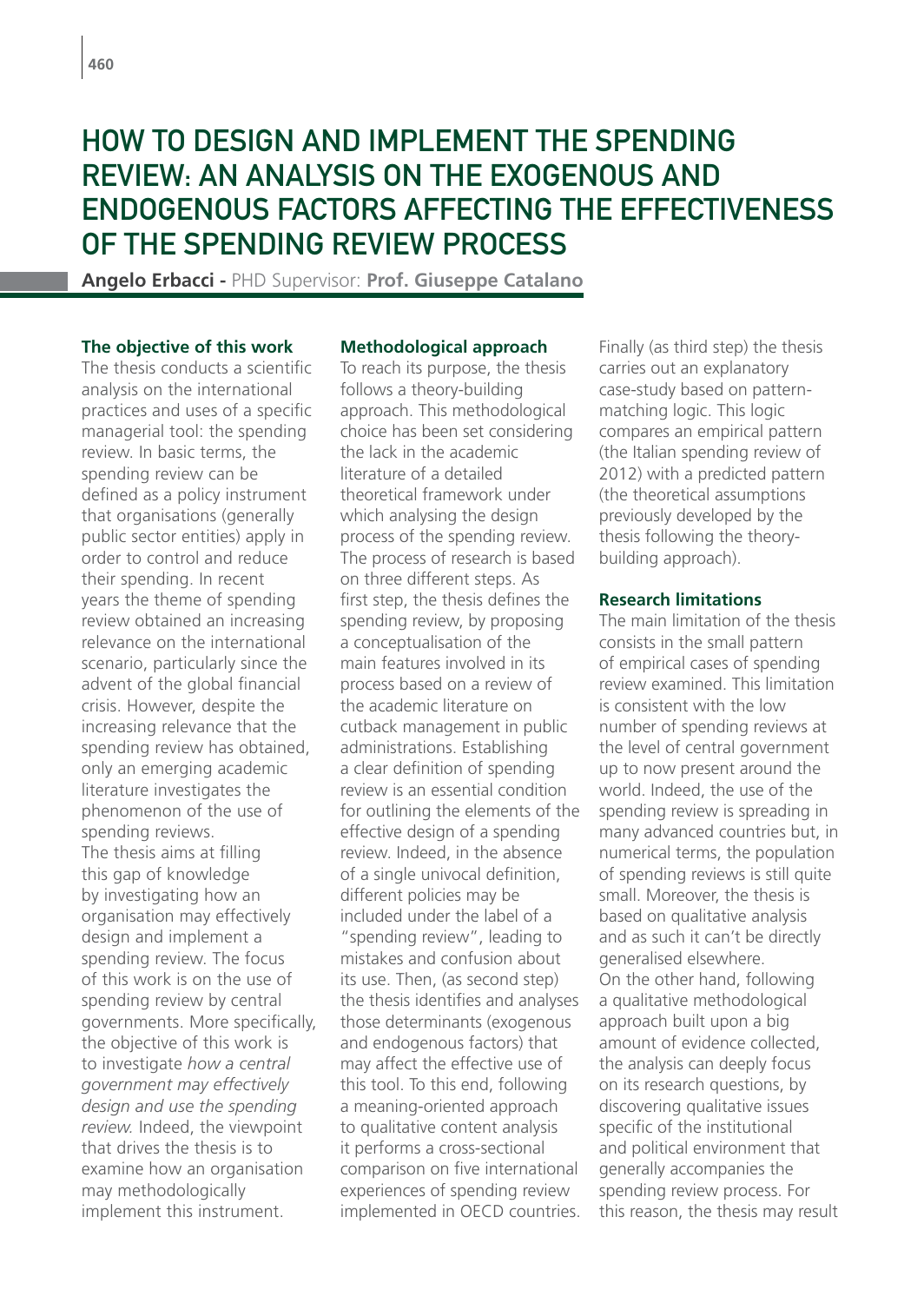to be of interest also for the countries not comprised in the empirical pattern and for the institutional debate.

### **Key findings**

In the first part of analysis, the thesis develops a definition of spending review as a managerial process (an ex ante analysis of evaluation) that organisations can adopt to carry out a selective approach to address decline (by identifying non-linear savings). Then, by following this definition, the thesis builds a taxonomy that outlines two different archetypal designs of this tool: the *strategic* and the *technical* spending reviews. In the second part of analysis, the thesis identifies a theoretical model composed by two endogenous factors (*organisational* and *process dimensions*) and two exogenous factors (*political* and *social dimensions*) that may influence the decision-making process of the spending review. The crosssectional comparison confirms the validity of the four factors since in the majority of empirical cases the dimensions directly affect the spending review process.

Finally, as third part of analysis, the thesis outlines some relationships across the exogenous and endogenous factors and discovers the centrality of the organisational dimensions in affecting the final effectiveness of the spending review process. Moreover, this part of analysis shows the importance of the dynamic of time (in terms of timing within the spending review must be carried out) as elements altering the effects of the exogenous and endogenous factors on the spending review process. In this sense, the thesis reveals that when recovery interventions are needed especially in the short period, the spending review is not the best strategy to achieve these outcomes.

## **The potential value of this work**

Investigating the features of the effective design of the spending review tool represents a high potential target both for scholars, public sector managers and politicians. Indeed, from an academic perspective, this work ambitiously aims at covering an undefined area of research on which, up until now, only an emerging literature operates. While, from a practitioner perspective, a research on the spending review tool may represent a first term of reference for politicians, managers and public sector analysts through which addressing their need of information, data and guidelines regarding how to design, implement and effectively use

the spending review instrument. Along these perspectives, the most important contribution that this work offers is the development of a first theoretical framework that detects those factors that have an influence over the effectiveness of the spending review, confirming an emerging view that sees organisational change management and neo-institutionalism as two complementary and not rival approaches. In this way, the thesis provides a first theoretical base that can be used by practitioners to direct the ways the spending review is designed, implemented and utilised.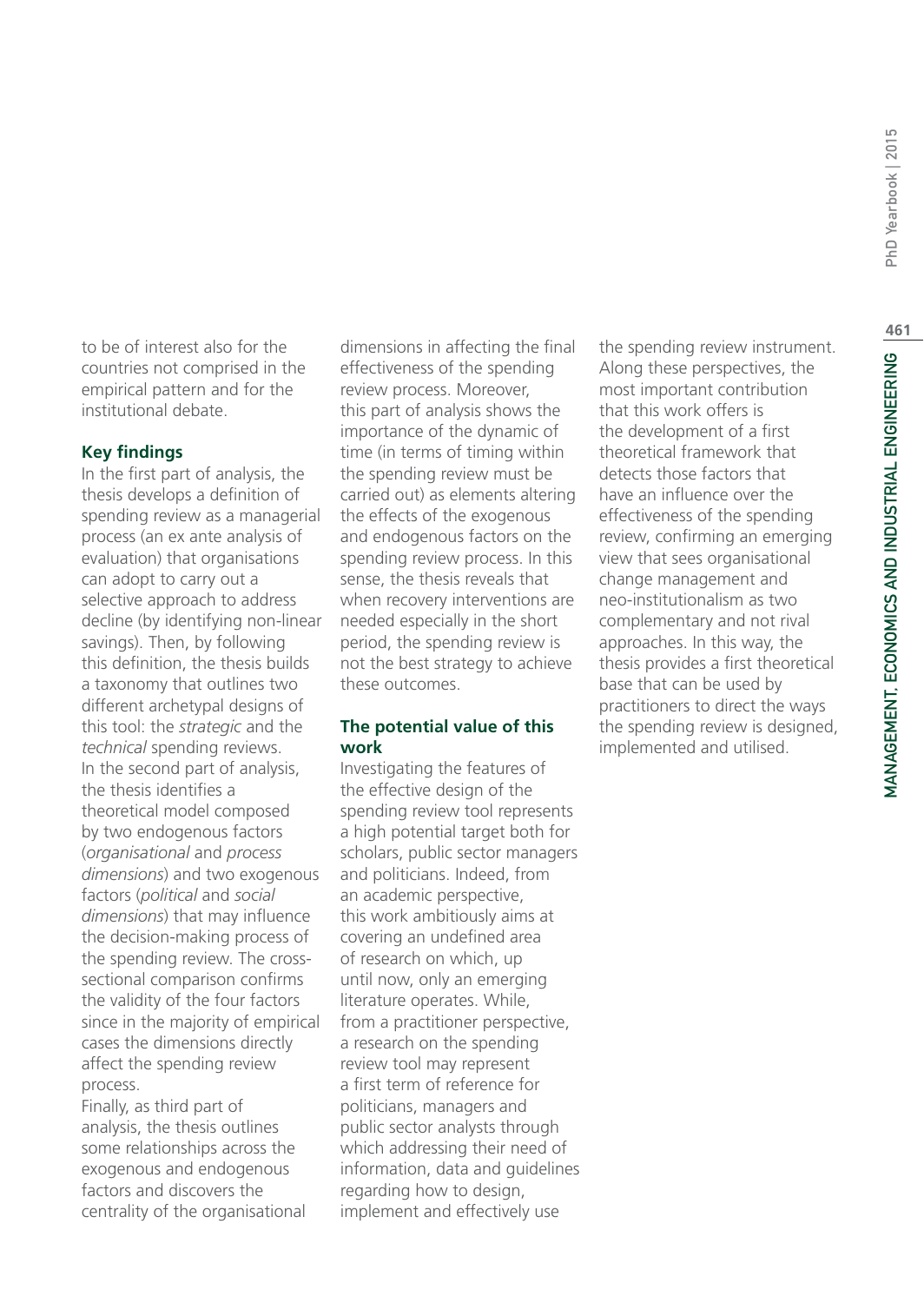# FAMILY BUSINESS PERFORMANCE. THE PERCEPTION EFFECT: EXPLORING THE INTERNAL POINT OF VIEW

## **Sanson Roberto Gonzalez Mosso -** Supervisor: **Prof. Marco Giorgino**

The main contribution of this research project is the identification of the conceptual framework called "perception effect" in the family business performance, in the particular case of family business without the obligation to submit audited financial statements. The perception effect will define the tendency of the future business performance due to the influence on the current behavior. The construct of perception effect comes from the analysis of empirical evidence from Mexican case studies and interviews with independent business advisors. Mexico is considered an emerging market. In recent years emerging markets represent an important component of the world economic growth. Emerging markets are highly dominated by family businesses, whose performance improvement would benefit the economy in general. Family firms (FF) are very important for the economy to which they belong: placed in different sectors, they vary in size, age, objectives and nationality, among others. The principal theories used in the literature to explain the family business performance are the Agency Theory, the Stewardship Theory and the Resource Based View Theory. The Agency Theory deals with one of the more common characteristics

of family firms: the overlap of ownership and management; the Stewardship Theory calls for the altruism of family managers following the benefits of the organization rather than their own; the Resource Based View (RBV), looks into the particular resources coming from the family involvement. Those theoretical efforts have been useful to identify some of the complex dynamics that are present into the different types of family business. The influence the family brings into the business affects its performance through the coexistence of both financial and non-financial goals, although, in the literature, the assessment of family business performance is mainly based on financial measures. The current studies on this subject are mainly related to succession, corporate governance and strategic management, leaving a gap for more research in other related topics, as in the case of business performance – particularly, the use of financial information provided by family managers, as well as the system utilized to assess the business performance. Perception has an important influence in the decision making process of family managers. This is true particularly in the case of family businesses without the obligation to submit financial statements due to the lack of

control of information – both financial and non-financial: family managers take core decisions under the perception effect.

The financial reports are part of the performance measurement system (PMS) of a firm: knowing the current performance, it is possible to take decisions in order to keep or improve the business' position. When a family firm is not obligated to submit audited financial statements, the financial information they deliver might not represent a priority, leading to the replacement of the financial assessment with selected measures for the "perception" of performance. Little research exists about performance measurement system design and implementation in family firm. The current studies pay attention to the analysis of financial outcomes, leaving aside the reliability of this information, specifically for those family firms that, not being public companies, are not obligated to present audited financial statements. The present work has the objective to contribute filling the gap by analyzing how the performance measurement system is implemented as well as how the financial information coming from this system is employed in order to take internal decisions.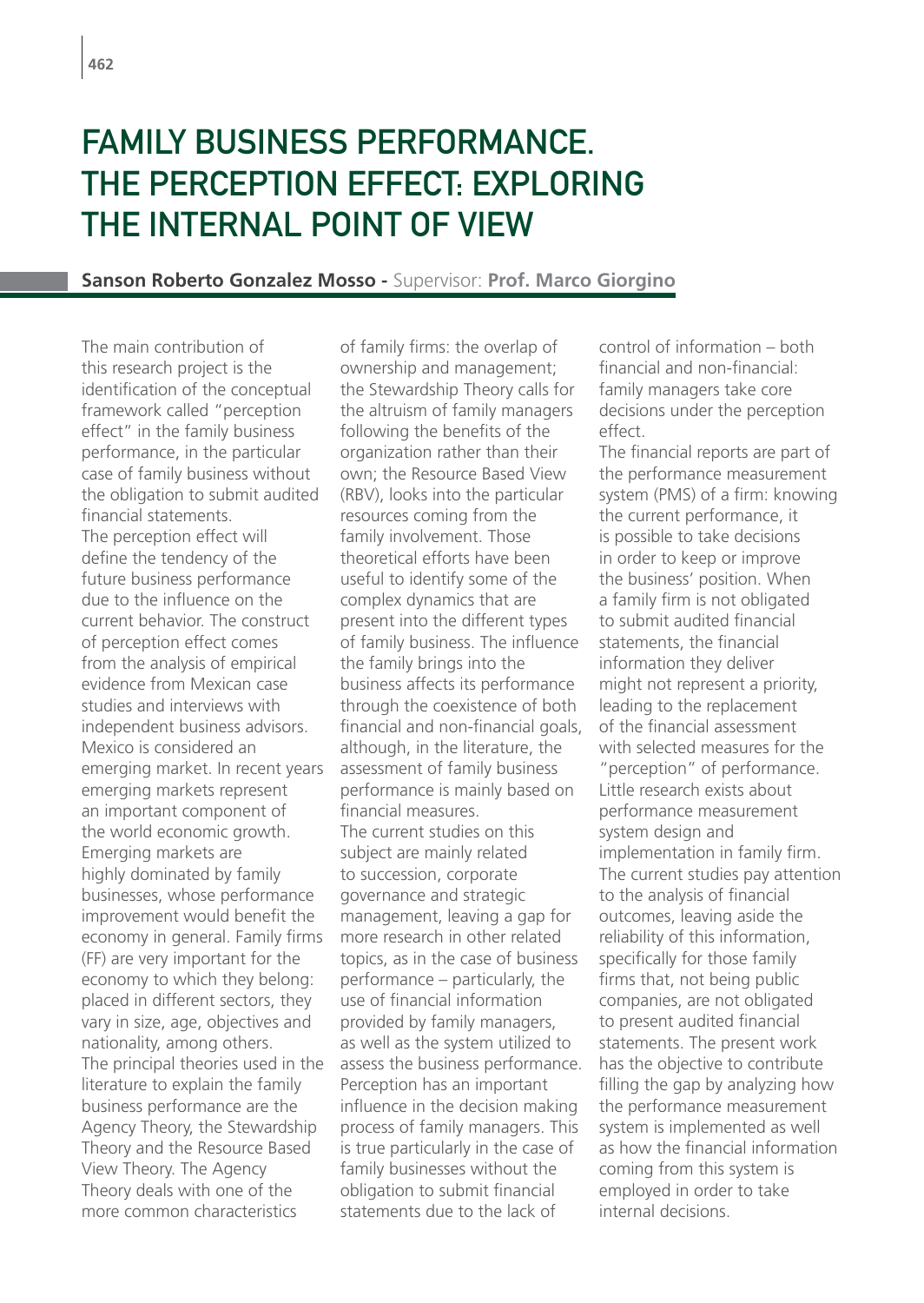This thesis aims to provide family managers with some insight on the importance of an adequate use of financial information and of a formal performance measurement system that might be useful to lead the company to the desired place, in terms of business performance. The academic community will achieve a perspective that extends the literature about family business performance, with particular reference to the use of financial information and the establishment of a performance measurement system, by pointing out the important effect of perception into the business performance. The limitation of this work consists in the absence of a measurement of the actual impact of a structured PMS. The use of complete and accurate financial information would influence the decision making process but, at the same time, will entail other costs, as tax payments and the implicit cost of control. Another important limitationis that the study considers only the Mexican environment, although it might be representative of the general conditions faced by family firms in emerging markets. Family firms without the obligation to submit audited financial statements may not have an established and organized PMS. This kind of family firms might consider as a PMS a set of activities aiming to collect, process and analyze information on the actual situation of the company, as well as the trends in some core areas of the business. The informal activities deal with incomplete information, with the consequence of low quality

decisions. The use of automated systems and technological tools might be underexploited. Raw financial data can be confused with processed reports, preventing the creation of historical information; decisions are taken on a day-to-day basis. This study points out the importance of the PMS establishment in a FB in order to improve the quality of the decision making process and of the business performance. The family and business goals are not necessarily established in an explicit way, translated into financial and non-financial measures and followed for their accomplishment. Family and business goals are clearly "perceived", implicitly translated into financial and non-financial "measures", the accomplishment of which are easy to be "felt" by the main shareholders. Family goals might represent the main objective of some FBs, but they might also compromise the business survival. A clear and objective PMS, might help to improve the quality of the decisions, leading to a better business performance over time.

This research contributes also to the FB literature and business practice in understanding the possible benefits of the establishment and implementation of a formal PMS in a FB during a generational change. It highlights the importance of a formal PMS in creating a history on different indicators that permits the tracking of the business performance, helping FBs overcome their weaknesses and generate better financial and non-financial outcomes. with positive effects within the

general economy.

Future research may be focused on the presence of multiple family nucleuses with conflicting goals inside a single FB, affecting the design of the PMS, as well as the selection of measures and consequently influencing the business performance. A multiple case study may be conducted to confirm or reject some of the findings of this work regarding the influence that the family goals exert on the PMS design of the business. For future research, it would be important to understand the impact of formal and established PMS in the FB assessment because, if the process to collect and analyze information is not reliable, the assessment might lose its validity. If FBs provide incomplete information, the validity of the assessment of good or bad performance might be compromised. This research has been conducted at the Politecnico di Milano, Italy, under the supervision of Prof. Marco Giorgino; during the period abroad, at the Columbia Business School, New York City, USA, under the supervision of Prof. Eric Abrahamson. The empirical research was conducted in Puebla, Mexico.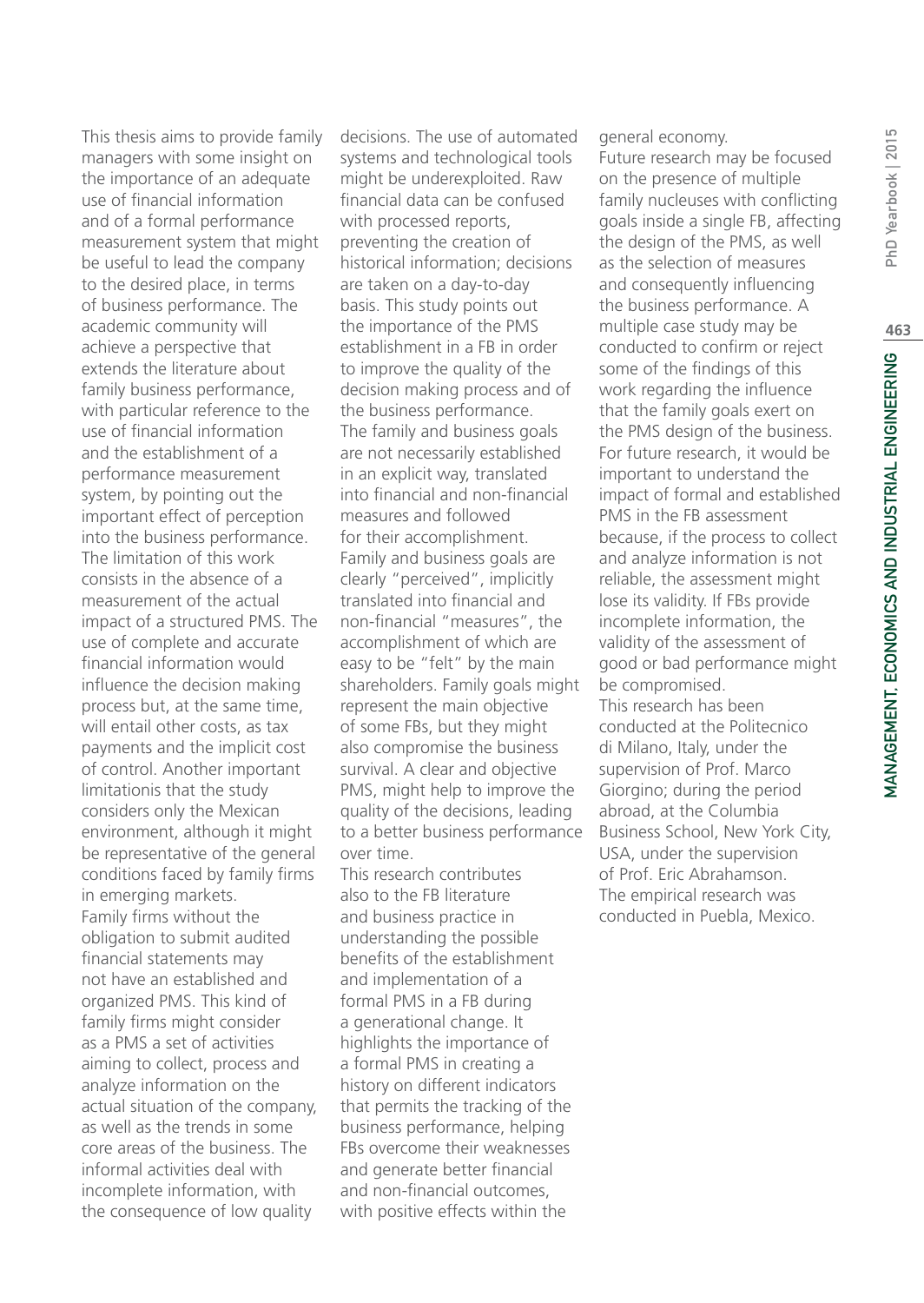## **464**

## METHODOLOGY TO DEFINE AND IMPROVE PERFORMANCE INDICATORS FOR VIRTUAL ENTERPRISES, WITHIN AN INDUSTRIAL SERVICE ECOSYSTEM

## **Mohammadreza Heydari -** Supervisor: **Prof. Marco Taisch**

In the context of collaboration, service sector is becoming more and more relevant in building successful enterprise networks among potential business partners that want to join a temporary and less hierarchical collaboration network in order to grasp the market opportunities. In recent years, collaborative networks, such as Virtual Enterprise (VE), has been providing as a competitive advantage and started changing business environments. In this regard, VE has been identified as a proper solution for single manufacturing enterprises to survive in increasingly market turbulences but also to increase the possibility to better achieve common goals. Therefore, the collaboration process happens within a VE lifecycle to share internal knowledge (i.e. information), resources, costs and responsibilities among partners in order to evaluate and to implement shared activities and resources to attain common objectives. If should be noted that the success of a virtual enterprise is difficult, due to coping with an unpredictable environment, seating on highly dynamic structure and having a short life cycle. In particular, assessing the collaboration activities among various partner (e.g. different cultures, sizes, tasks, roles, etc.) are the main reasons of this difficulty.

However, single manufacturing enterprise might not be skilled to join a VE solely without setting control mechanisms or frameworks that monitor the success of collaboration among partners, in order to measure the efficiency and effectiveness in achieving common objectives. This study investigates VEs at practical implementation level in order to provide an appropriate mechanism and methodology that supports decision makers to manage and assess the service performance within a VE. The basic idea behind of the proposed method (i.e. PI Toolset) is to support decision makers to be able to identify, control and continuously update which collaborative activities (i.e. Functions) are necessary for service performance within a VE in order to reach the objectives. In order to accomplish this objective, on one hand the study has been shed light to VEs characteristics and it has analyzed (e.g. Lifecycle, Members, Models, Interactions, Structures and etc.) both conceptual and practical perspectives. On the other hand, various traditional Performance Measurement Systems (PMS) have been reviewed to select the proper assessment method according to VEs features and manufacturing service enterprise attributes. Indeed, the selected PMS has

been used to extract the most appropriate service driven Performance Indicators (PIs) in order to evaluate collaborative actions and common outcomes of partners within a network of manufacturing service collaborative ecosystem. Meanwhile, in order to have a precise and structured analysis the selected PMS has been extended by synthesizing decomposition methods such as decisional models and abstraction methods (i.e. MDSEA). In this regard, the proposed methodology has provided a unique structure to categorize the generated PIs in different levels of decisions and abstractions (see Plan, Govern and Execute categorize in VRM). Furthermore, a PI Toolset has been defined to provide a simple and useful tool for endusers; this essentially consists in a combination of three methods, i.e. Service Monitoring Framework, Service PI Method and Service PI List proposed. Finally, in order to maximize the methodology efficiency, the proposed PI Toolset has been implemented, tested and validated through various real pilot cases in terms of different market, culture, size, etc. Therefore, the PI Toolset has been developed and optimized in a continuous -back and forward process, taking advantage of both use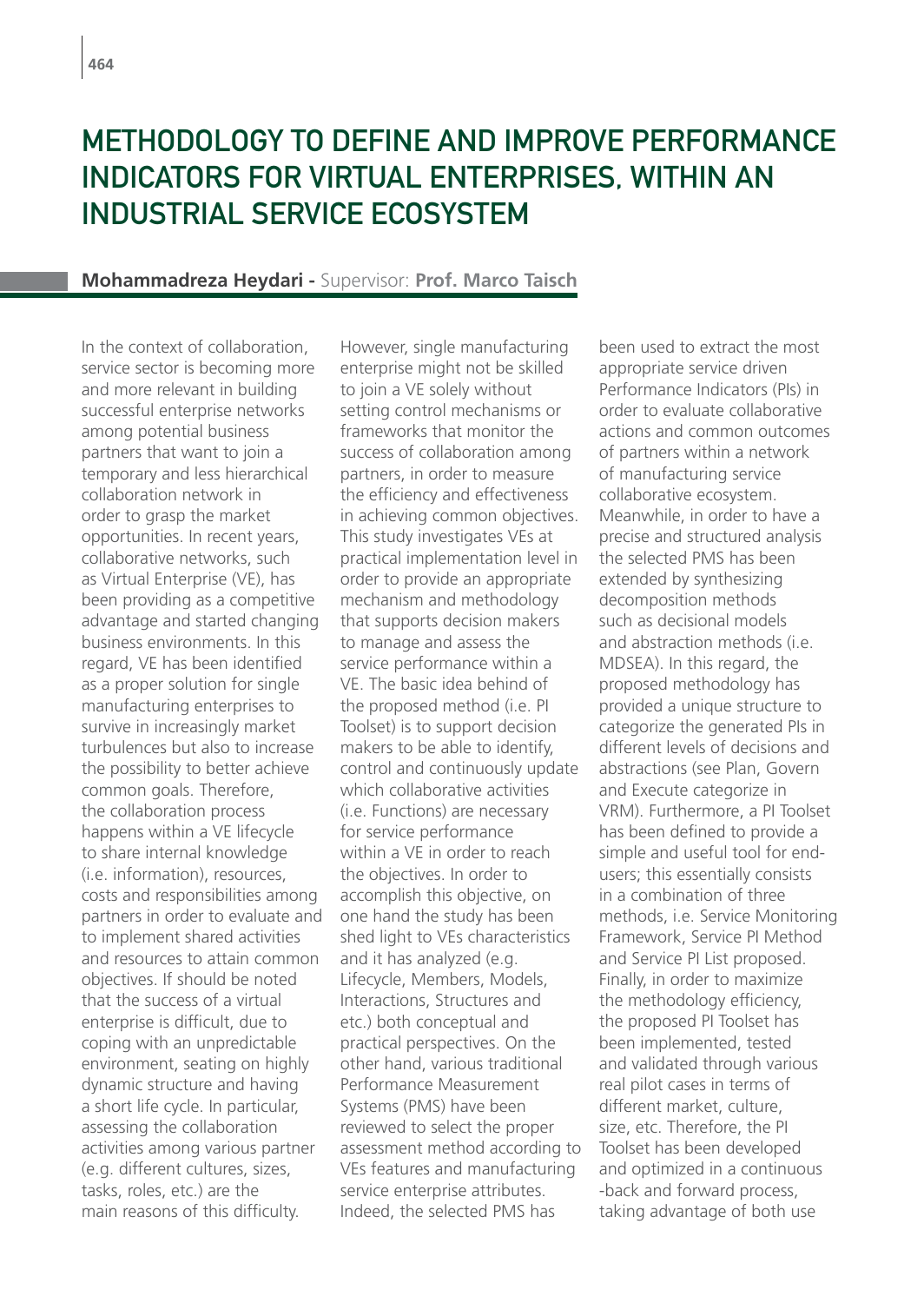case practical applications and scientificindustrial collaborations. **Keywords:** Collaborative Network, Virtual Enterprise, Manufacturing Service Enterprise, Performance Measurement Systems (PMS), Performance Indicators (PIs) and PI Toolset.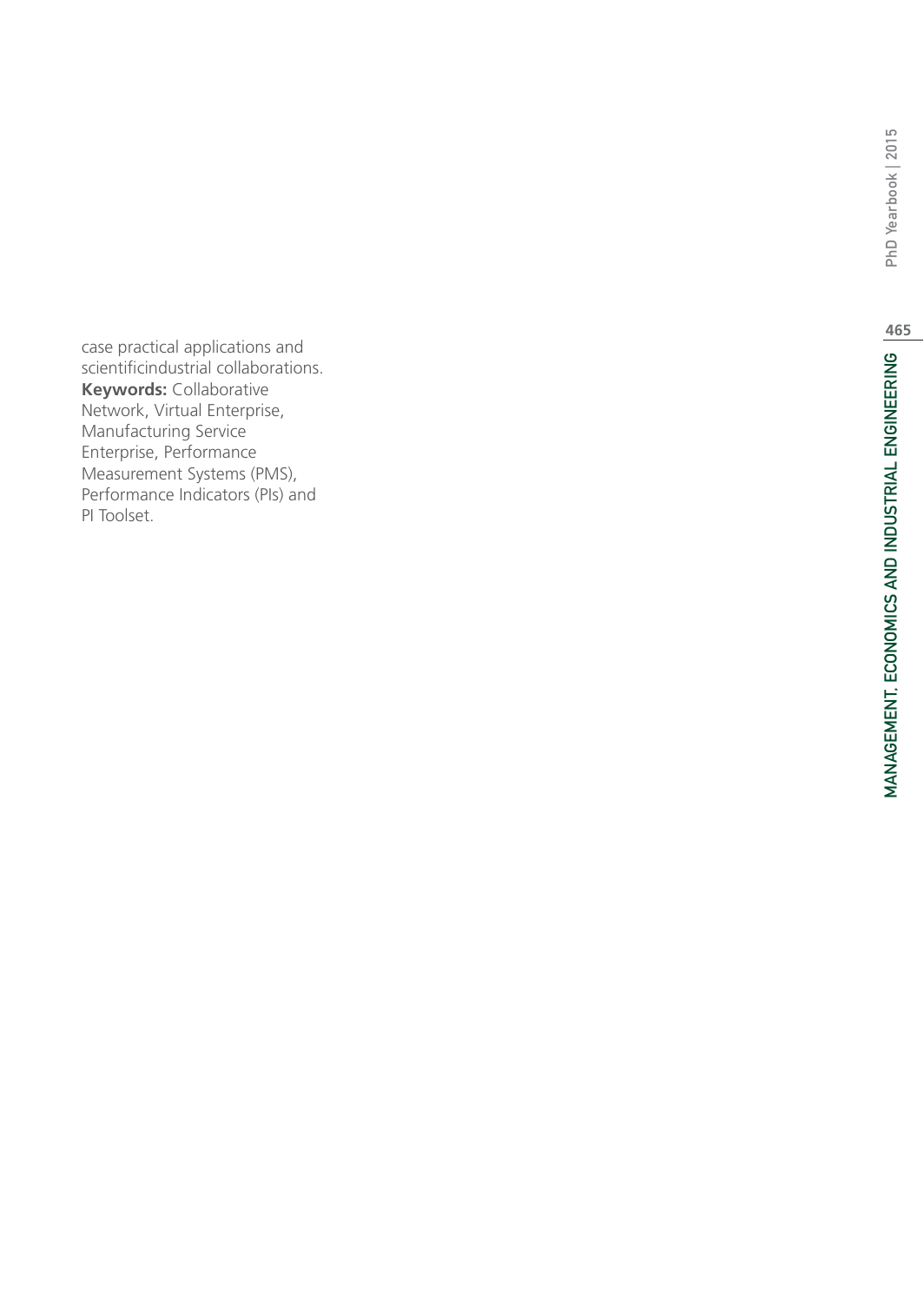# SUSTAINABLE VALUE CREATION IN MANUFACTURING THROUGH MAINTENANCE **SERVICES**

equipment manufacturers to their industrial clients and they can be provided throughout the whole equipment life

## **Maria Holgado Granados -** Tutor: **Marco Garetti -** Supervisor: **Marco Macchi**

Due to the increasing demands for integrating sustainability within business, manufacturing firms are paying more attention to improve their performance in terms of economic, environmental and social criteria. In this context, the role of maintenance is changing and, in fact, maintenance is perceived as a key business function for achieving longer equipment lifecycles and more sustainable performances within manufacturing companies. An enlarged role of maintenance function is envisioned to contribute towards the integration of sustainability in manufacturing by keeping the equipment performing the required functions while minimizing material and energy consumption. Manufacturing is also experiencing another emerging trend called servitization, which is seen as a process of creating value by adding services to products and implies a transition from product-centric offerings to progressively increase the content of services in the offerings. This involves the adoption of a more customer centric approach, addressing concrete customer needs with more tailored solutions instead of just products. These

services are closely related to maintenance whenever the solution is offered by

cycle. Furthermore, a serviceorientation in manufacturing has been suggested as one of the possible strategies towards sustainable manufacturing. This PhD research investigates on how industrial maintenance can be an enabler of more sustainable manufacturing operations through its role in the provision of industrial services. It focuses on the particular case of maintenance services in the Business-to-Business market, where the service providers are either Original Equipment Manufacturers or Maintenance Service Providers and the customers are the industrial users of manufacturing equipment that acquire those services. Particular attention is given in this work to new forms of maintenance services developed thanks to technological innovations, which bring opportunities to enhance sustainable value within the provided service. The transformation of equipment manufacturers towards servitized manufacturers brings new challenges that are being studying in literature. In this regard, this PhD research focuses on three of the elements of the transformational model – customer, value, new offering

– as main research themes. Considering the potential variation of servitization aspects in different industries and application areas, this research investigates different customer's contextual situations and requirements. Thus, it considers different manufacturing sectors and geographical aspects within the research as the customers of the services under concern are the industrial users of manufacturing equipment. Customer value has to be understood as the value obtained by the industrial user from the acquisition of maintenance-related services. In this sense, there is an important contribution of this PhD research regarding the understanding of value-in-use, in the particular case of customers of maintenance-related services. Special consideration is made to the creation of value-inuse under the perspective of industrial sustainability, thus, encompassing economic, environmental and social criteria. The new offerings related to maintenance and support services, developed under the servitization trend, need to be understood as a means to offer sustainable value to industrial users. In this regard, the study of maintenance technologies and the e-maintenance concept is reflected on as technological innovations are a strategic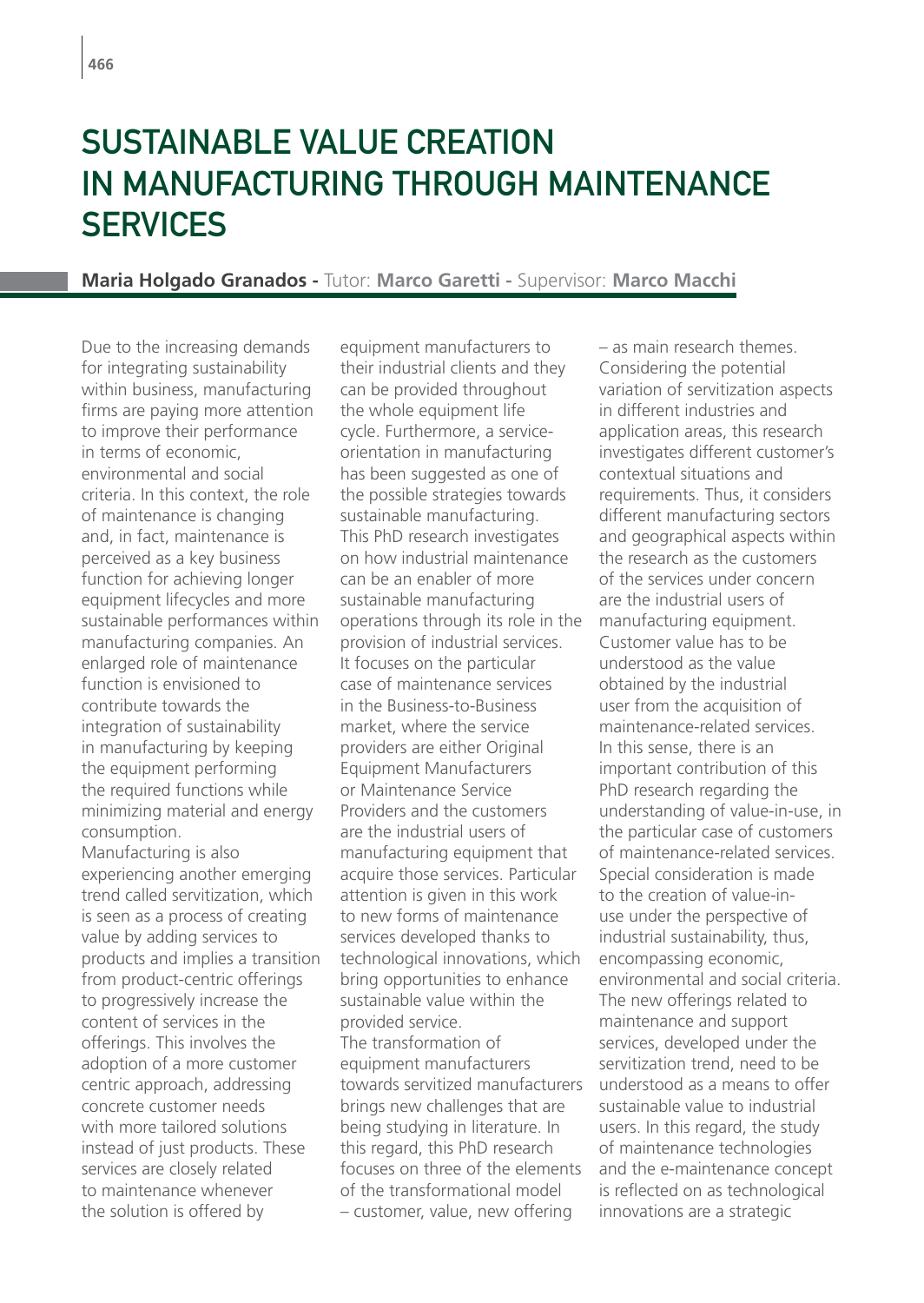pathway towards sustainable manufacturing. Moreover, the design of the new offerings as an integrated solution for the customers is also a key aspect, thus, this PhD research contributes to support servitized manufacturers on productservice configurations. All in all, the purpose of the PhD research is to advance the integration of sustainability into manufacturing operations through maintenance service provision. This have been pursued by contributing to the understanding of industrial maintenance from a sustainability perspective in manufacturing plants and by looking for a systematic method to incorporate sustainable value into new service offerings from a service provider perspective. This PhD thesis is organised as follows.

**Chapter 1** introduces the background, the motivation as well as the overall problem addressed in this research. **Chapter 2** describes the research design. It introduces the main objective and the research questions that have led the thesis project towards its achievement as well as the methodology followed during the different stages of the PhD research.

**Chapter 3** presents first the main literature review done for this PhD research, followed by a study on the current practice regarding maintenance services focalized on the Italian manufacturing industry. Eventually, a short section summarizes the main findings and states the gaps found in literature and between literature and actual industrial practice. **Chapter 4** introduces the

research findings regarding the contribution of industrial maintenance to more sustainable manufacturing operations and a proposal of a framework to map this contribution. Implications for users / owners of manufacturing equipment are manifold as the findings inform on concrete contributions of maintenance to product competitiveness, innovation and quality, delivery punctuality, operational cost reduction, manufacturing flexibility and process innovation. Moreover, the findings indicate that maintenance contributes to more sustainable operations by enhancing economic, environmental and social performance along equipment life cycle as well as at different stages of the manufacturing processes.

**Chapter 5** concerns the investigation of value creation within maintenance function in manufacturing and aims at providing a tool for understanding the logic behind different choices in maintenance function. In this sense, the concept of Maintenance Business Model (MBM) is introduced and framed within a proposal of a maintenance management framework. The chapter ends with a discussion and a conceptual example of choices within the MBM inspired by the findings of previous chapter 4.

**Chapter 6** studies the technological composition of technology-based maintenance services and proposes a value analysis method for assessing how different tool categories contribute to a set of predefined service value dimensions. Both results are useful for servitized

manufacturers willing to propose their customers a service solution that includes innovative tools or applications. They can serve as guidelines to understand the type of technologies to be included in the service offerings in order to improve their pursued value dimensions. **Chapter 7** explains the rationale for the proposal of the valuedriven design methodology for performance-based maintenance services and describes its steps in detail. It has been tested in an industrial context through a case study that is described and analysed in **Chapter 8**. This methodology supports servitized manufacturers to identify different solution alternatives adapted to their concrete customers' contexts. It has been observed that the methodology itself brings also benefits to the industrial user as an analysis and prioritisation of their equipment according to their desired operational values.

**Chapter 9** summarizes the results of this research by identifying its main contributions to knowledge and indicating its implications for practitioners. The methods proposed in this PhD thesis can support both the service providers and the industrial users to integrate sustainable value into their service offerings and their manufacturing operations, respectively. Eventually, the limitations of this research and future lines for further research are discussed.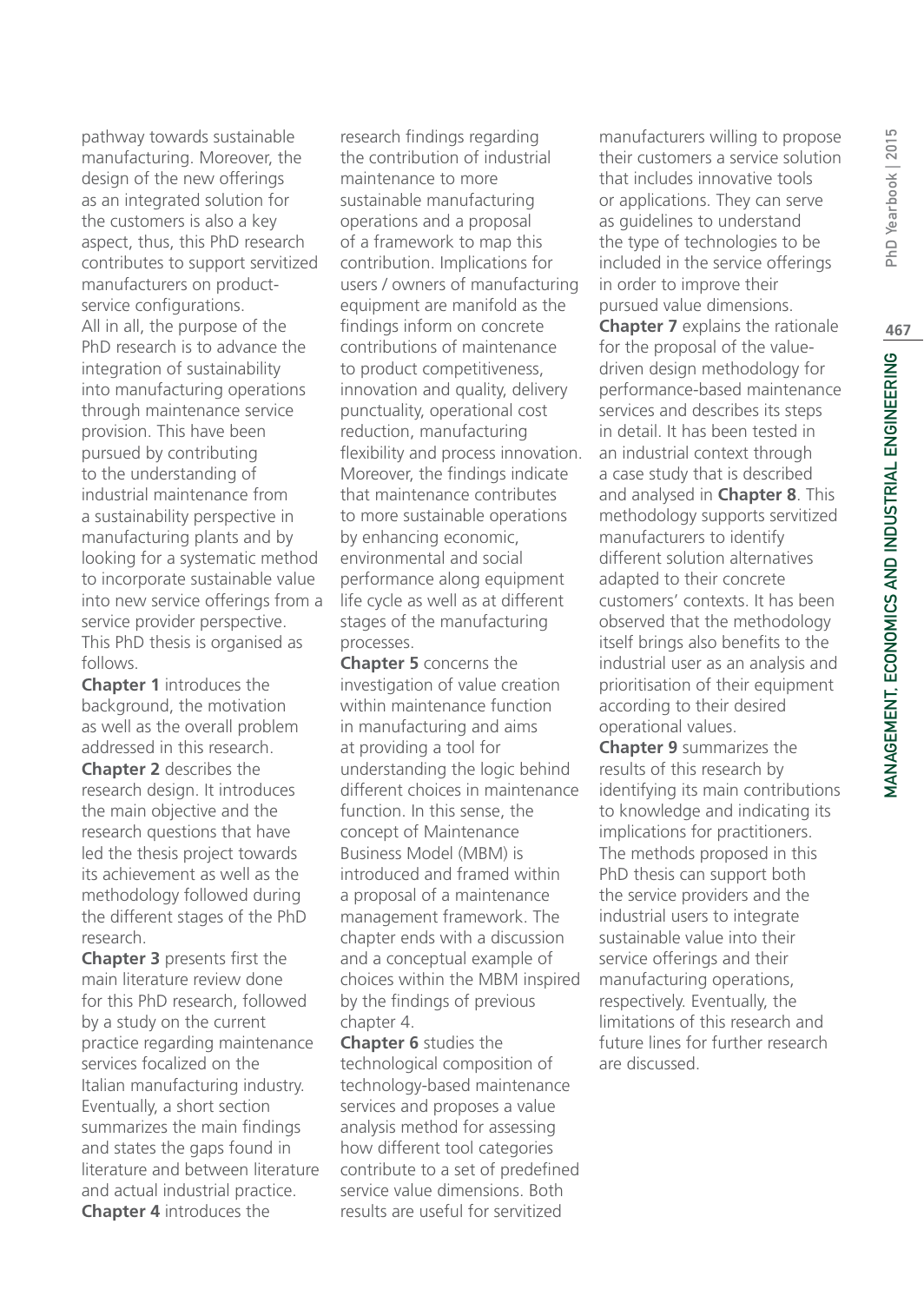## INFOMOBILITY AND OPEN DATA: ARE THEY EASY PARTNERS?

## **Silvia Malpezzi -** Supervisor: **Prof. Giovanni Azzone**

This work focuses on the theme of Infomobility - i.e. the use of ICTs in the field of transport systems for supporting transportation management and providing new travel information services, with the final aim of increasing the sustainability levels of mobility systems. Infomobility is a global phenomenon that has attracted the attentions of policy makers and operators from different sectors (transportation, automotive, etc.). The relevance of this theme has been recognized also by the academic world. Researchers have argued that a greater information to users and managers of mobility systems has an important role in reducing the traffic congestion levels and travel times, and in improving travel safety. Nevertheless, at present, the effectiveness of Infomobility systems is still questioned. An interesting trend that is emerging to address this problem, but that has not been deeply investigated by academics until now, is the Open Data (OD) approach.

OD is a very topical information management approach that requires the free circulation of information for the use, re-use and re-distribution of it by the public. The OD approach seems to be much suitable for the Infomobility sector. Indeed, where Infomobility aims at supporting the transport network planning and control, and at assisting travelers before and along the trip, OD aims at enabling a more transparent evaluation of the operators' activity, at increasing the quality of data for supporting decision making of all the information users, and at subsidizing the development of new information services.

With the aim of investigating the impact of the OD in exploiting the Infomobility potentials, this work addresses the following goals:

- ∙ Providing an overarching Infomobility definition and identifying the key elements outlining these systems in order to clarify the meaning of this term that has been still blurred in both the academics and practitioners' environments.
- ∙ Identifying the critical elements that determine the Infomobility Quality, in terms of capability of achieving the Infomobility goals. Even though it is often emphasized the dissatisfaction for the present Infomobility exploitation and the need for improving their effectiveness, the assessment of the Infomobility Systems capability to provide mobility managers and travelers with the information that they need is a theme still unexplored.
- ∙ Investigating the potential contribution of the OD for

Infomobility. Up until now, studies on OD have analyzed projects not specifically related to this sector. Some authors just mention transportation as one of the possible application fields of OD. Moreover, it is still not clear how the potentials of OD can be realized at local level through specific projects in the Infomobility sector. Two research instruments have been employed in order to support different phases of this research. A literature review on Infomobility, Transport Information Quality and Information Quality literature. Two case studies: the former with the aim of providing a broad picture the Infomobility value as possible answer to mobility problems and a basis on which articulating the definition and framework of Infomobility. The second one consisting in a cross-case analysis of two different Infomobility systems where an Open Data approach is adopted. They are in two cities, Amsterdam and Milan, embedded in the European institutional context where more and more countries are emphasizing transparency and openness of Governments' activities by making public information more easily accessible and available for re-use.

Hereafter we discuss the main results achieved through this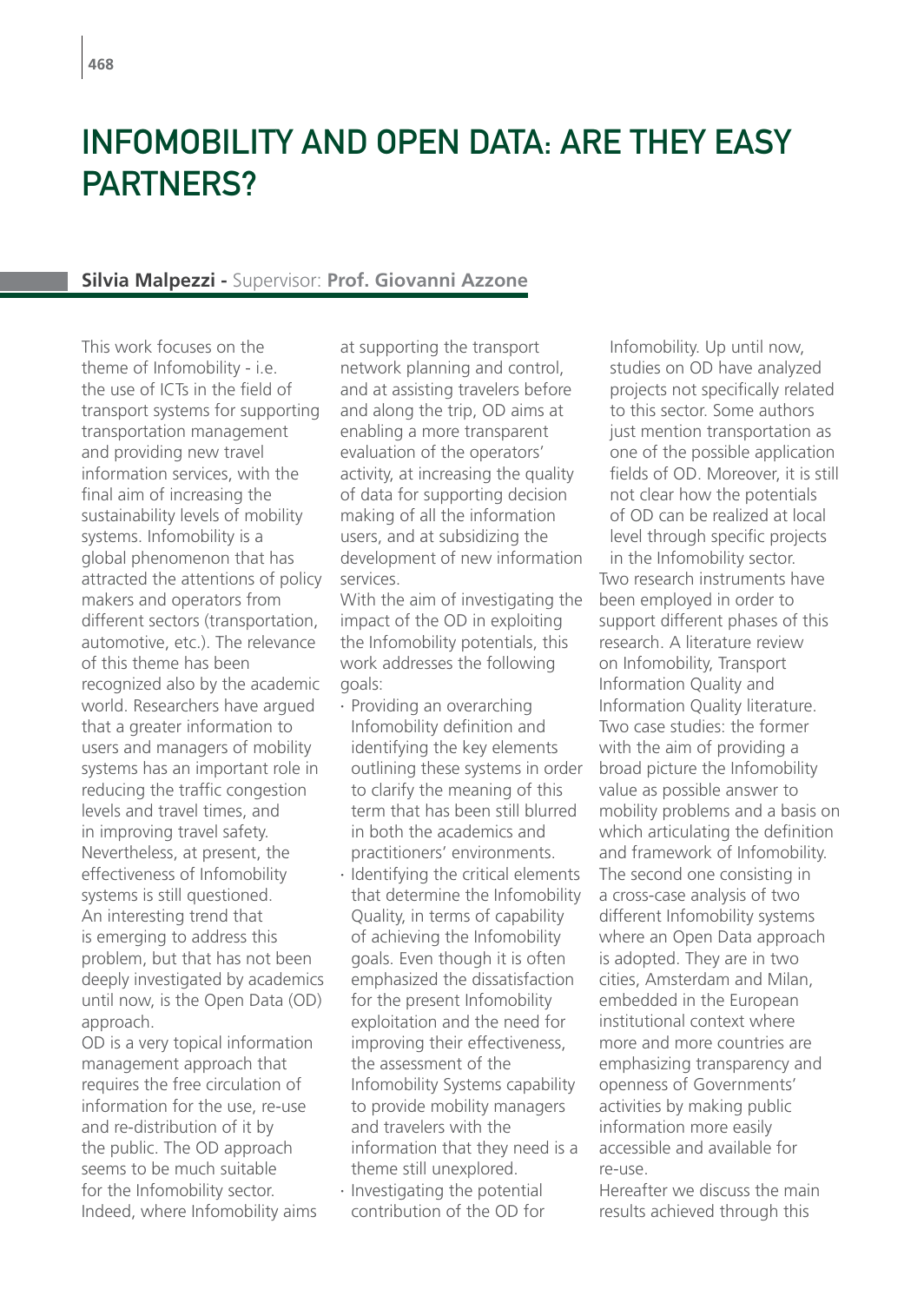research.

First, the work answers to the high level of fragmentation and heterogeneity that characterize the research in the Infomobility literature and provides a useful support to policy makers in designing more effective strategies and interventions on the mobility system. Indeed, it not only clarifies and outlines the Infomobility theme, but it also identifies the most critical elements of an Infomobility system. The analysis reveals the existence of overlapping areas, reciprocal influences and blurred boundaries characterizing different application fields. These circumstances highlight the potentials of properly defining the link between different services and of integrating data useful for different purposes in order to avoid possible redundancies. To this aim, this research suggests the convenience of making easier and more effective the coordination among different actors operating along the value chain. However, it could be very challenging because of the coexistence of public and private subjects diverging in terms of sets of values, management approaches and decision-making criteria.

Second, it addresses the unexplored theme of the Infomobility Quality assessment. The Infomobility Quality framework aims at supporting practitioners in the Infomobility system design and analysis. The research suggests that not only the intrinsic quality of the transport information, but also the fitness of the information contents with the users' requirements and the characteristics of accessibility,

privacy and security to this information are potentially determinant elements of the quality of Infomobility initiatives. Third, the analyses of the real potentials of OD in supporting the achievement of the Infomobility goals provides an innovative contribution to the academic literature and some insights to support the decision of adopting the OD. Enabling a free circulation of data for the use, re-use and re-distribution of them, OD entails a high level of information accessibility and, in turn, a higher control and improvement of the intrinsic quality of the transport information, a more effective transport system management and the creation of new information services that better fit the travelers' needs. However the research further confirms how the main criticality within the Infomobility sector is the reluctance of the Infomobility actors in sharing information to each other, a problem that is much emphasized when OD is adopted. An institutional context characterized by a high level of commitment and decision power of transport authorities and operators much determines an answer to this issue. Then, technological standards and shared data formats are also required to enable the data and information flow along the Infomobility value chain. This research shows how Interoperability initiatives, implying the adoption of technological standards and information sharing rules, but also allowing information providers handling data and information services and maintaining the total control and ownership on them, could

be a very interesting alternative to OD. Indeed, when this solution is implemented, data holders, who are increasingly aware of the marketing and travellers satisfaction advantages of providing the public with a great amount of information, are more inclined to share real time information services. This work, dealing with the great complexity characterizing Infomobility, opens up several new research questions that could be further explored. Particularly, it could be deepened the need of leveraging on real-time and multi-modal information services for really fitting the travellers' needs, and different types and levels of data integration could be investigated in terms of mechanisms that enable them for increasing the three dimensions of the Infomobility Quality.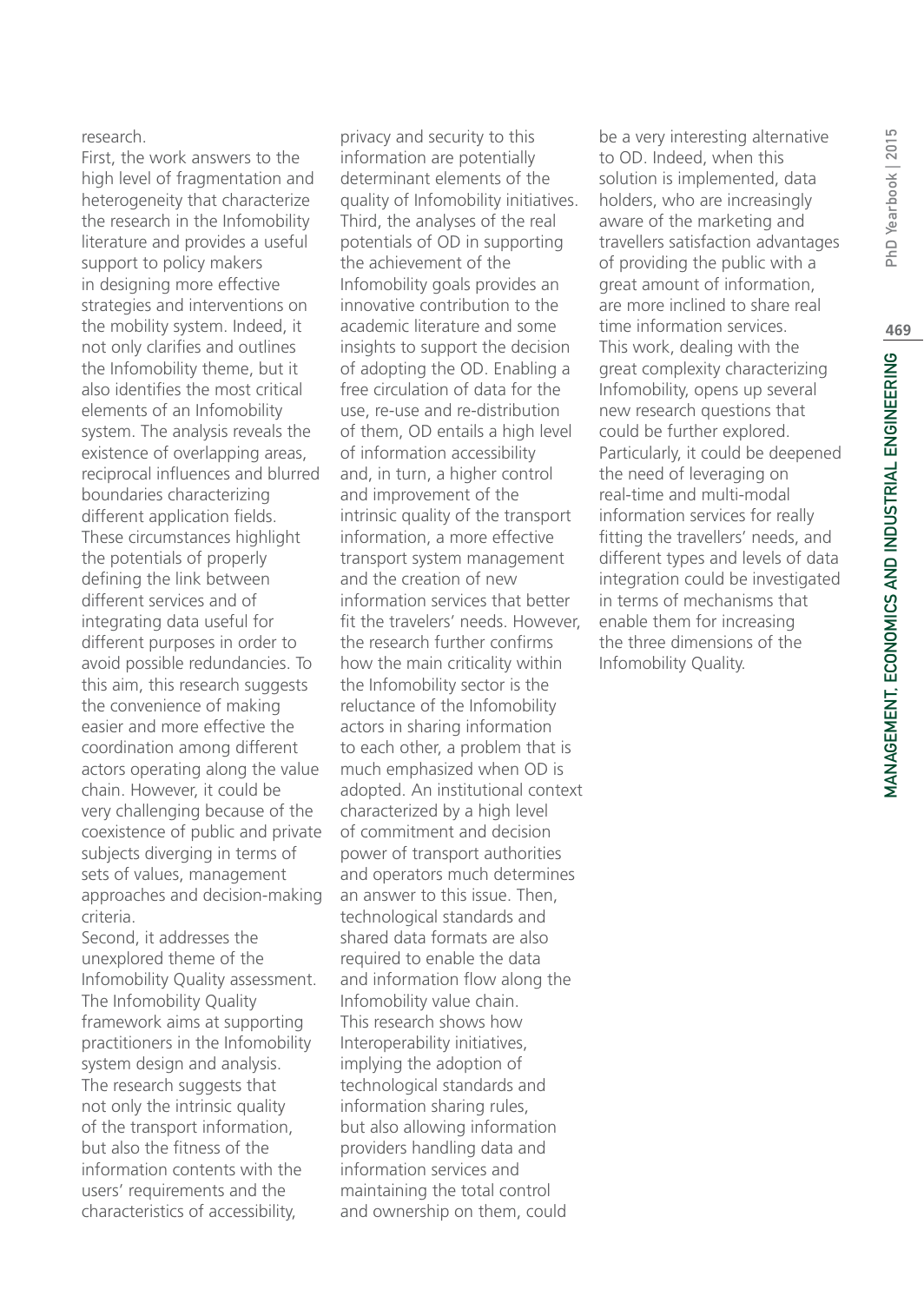## **470**

# ENTERPRISE RISK MANAGEMENT IN LISTED FIRMS: STATE OF THE ART AND THE RELATIONSHIP WITH SHAREHOLDER VALUE

## **Barbara Monda -** Supervisor: **Prof. Marco Giorgino**

Risk, uncertainty and unpredictability deeply characterize human experience. The ability to assume and manage risks is particularly relevant in entrepreneurial context and is a fundamental component of managerial responsibilities. In the past, risk management activity followed a silo-based perspective, with independent, fragmentized units focused on specific aspects of risk, such as financial or insurable risks.

In the XXI century, however, managers must be capable to navigate in an always riskier and dramatically rapidly changing world. Financial crisis, huge accounting frauds, terrorism attacks, natural disasters, increase in competition, new emerging business models, technological evolution and increased shareholders' and stakeholders' attention towards companies' activities challenged traditional risk management models, highlighting the necessity of new approaches suitable to manage this kind of complexity.

In the recent years, Enterprise Risk Management (ERM) has emerged as a new risk management approach aimed at managing the portfolio of risks that faces an organization in an integrated, enterprisewide manner. It is increasingly considered an essential

component for firms' success and growth since it adopts a more strategic, integrated and proactive perspective that enables companies to increase firm value not only by protecting against negative events but also by exploiting opportunities. Unlike traditional risk management, where individual risk categories are managed from a silo-based perspective, ERM involves a holistic view of risks allowing taking into account correlations across all risk classes.

This thesis deals with Enterprise Risk Management in listed firms and aims at investigating the effects of ERM adoption on firms' value and financial performances.

The main hypothesis underlying this work is that firms benefit from the implementation of advanced and integrated risk management systems in terms of shareholder value and stability of share prices, and such benefits increase as the degree of implementation of ERM increases.

According to CoSO, ERM is intended to promote awareness of the sources of risks and address them by improving strategic and operational decision-making. As a result of improved efficiency, firm performance should increase, volatility should decrease and cost of capital should be

reduced, thus firm value should increase. Another hypothetic benefit of ERM is the creation of synergies between different risk management activities: by integrating risks across classes and departments, firms are supposed to be able to avoid duplication of expenditures (e.g. insurance) by exploiting natural hedges.

After an introductory chapter, the first paper of this dissertation, organized as a collection of three papers, identifies the theoretical rationales for corporate risk management, identifying the conditions under which firms benefit from investing in risk management activities and highlighting the managerial implications of the interdependencies of the effects of different risk management strategies.

Despite the theoretical motivations, if and to which extent ERM creates value is yet to be proven. In fact, although the theoretical rationales for RM/ERM date back to some decades ago, empirical studies of ERM are still scarce. Academic research in this area is still limited, also because of the difficulty in developing a robust measure for the quality of ERM systems adopted by firms. Most of the available studies provide support for the hypothesis that ERM improves firm value, but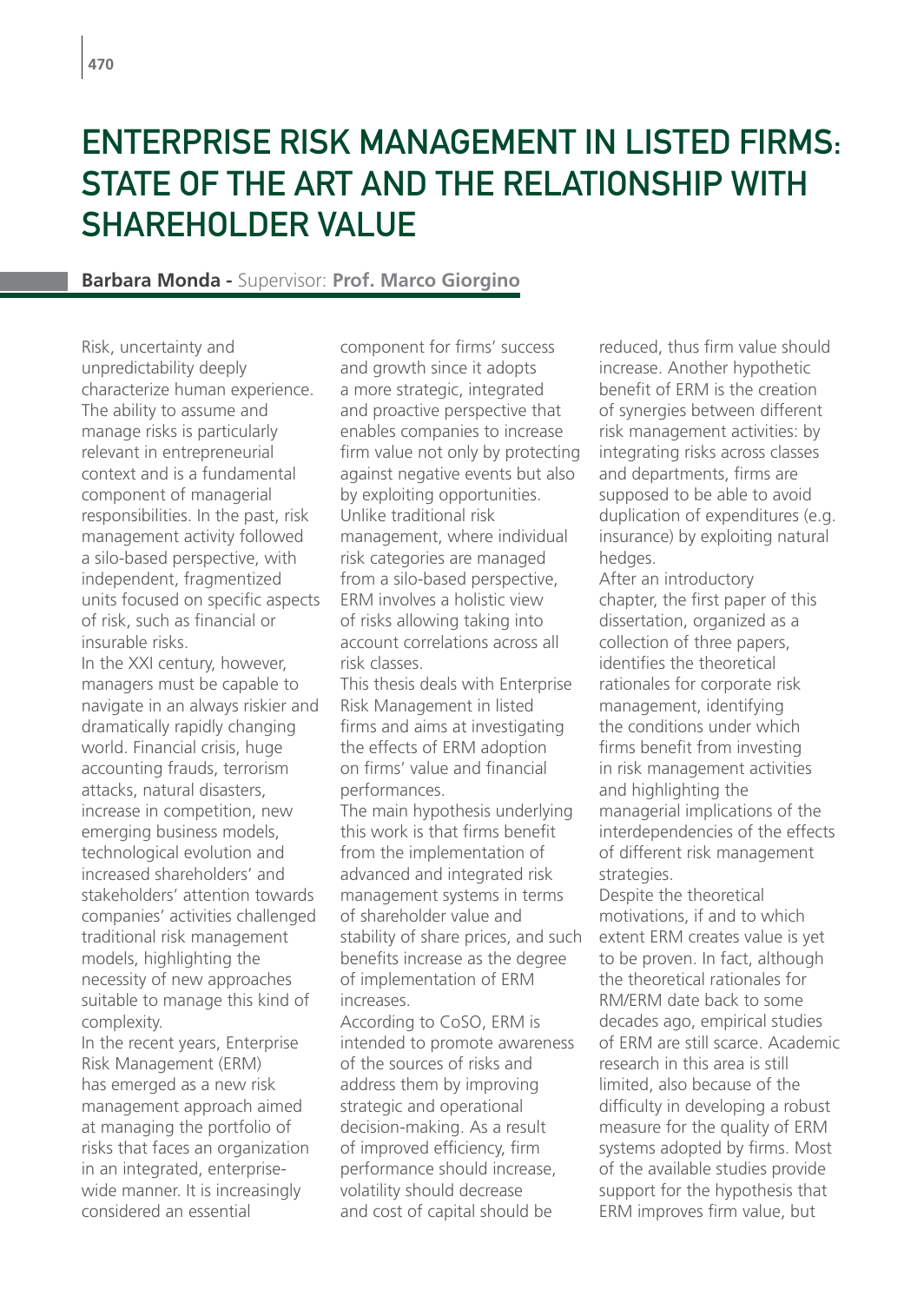results are not unique. Moreover, the existing studies show some limitations, the most important of them being the fact that they are based on the CRO hiring as a signal of ERM adoption but do not further investigate different levels of ERM implementation among firms.

Developing a maturity model for ERM is challenging because it requires finding a quantitative measure for something that is qualitative in nature, and for the lack of previous literature. For these reasons, in the second paper a Delphi procedure has been used to reach consensus in a panel of international experts on all the parameters and scores composing an index to measure ERM maturity, which has been named Enterprise Risk Management index (ERMi©). ERMi© is a maturity model in the form of a questionnaire with closed-end questions, which gather information on 22 relevant ERM parameters; the value of ERMi© is a linear combination of the 22 parameters and is measured on a 0-100 scale. Data to compute  $ERMi<sup>°</sup>$  can be provided by firms or collected by analysing publicly available corporate documents of listed firms.

Using this purposely-built measure, in the third paper an empirical analysis is conducted to investigate the complex relationships among ERM

adoption, its determinants, firm market value and share price volatility, controlling for size, industry and profitability. The main question being answered is if, and to which extent, investing in a "good" ERM system creates value for listed firms. The methodology employed is Structural Equation Modelling, thus solving the endogeneity problem that plagues many previous works. Employing ERMi©, a continuous variable, also allows overcoming another limit of most previous works, the use of a binary variable for ERM adoption, classifying firms as adopters or non-adopters, thus failing to consider the level of implementation of ERM, while it has to be noted that ERM implementation is certainly not a mere on/off status. Overall, this dissertation contributes to further clarifying the rationales and the best practices for ERM implementation and verify them empirically; it also provides statistically significant results about the effects of Enterprise Risk Management, demonstrating the high correlation between ERM implementation and firms' market value, and the high correlation between ERM implementation and stability of share prices.

In other words, the empirical results confirm the hypothesis that ERM creates value. Firms with better ERM systems in place, all else constant, are valued higher than firms with less mature implementations. Additionally, the share price of firms with mature ERM systems is less volatile than poorer adopters.

As discussed in the conclusions of paper 3, the empirical results are obtained for a sample of large listed firms, but in principle can be extended to all listed firms, given that they reflect the preferences of investors in the stock markets and the nature of investors does not change with the size of firms.

Concluding, this thesis provides a thorough overview of the topic of Enterprise Risk Management, the motivation for firms to implement ERM, the expected benefits, the real benefits for shareholders. Although the empirical analysis investigates the matter in the largest firms listed on the main stock exchanges, some of the results can be extended to all listed firms

This work makes clear the importance of ERM for firms and gives an insight into the characteristics of firms that. in principle, should gain the maximum benefits from ERM adoption.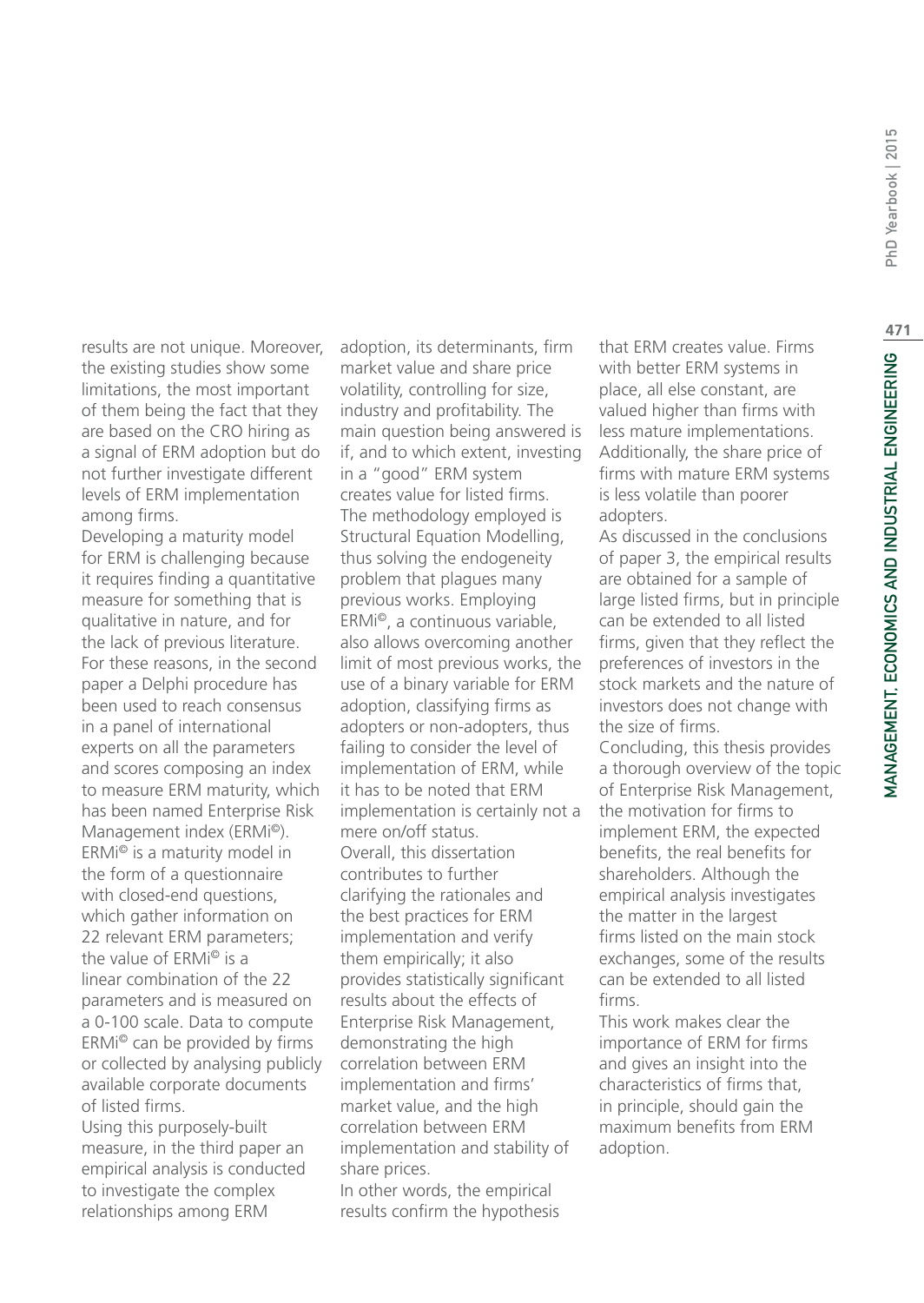## ENTREPRENEURSHIP AND INNOVATION DYNAMICS IN SUPPORT OF SUSTAINABLE DEVELOPMENT

### **Boris Mrkajic´ -** Ph.D. supervisors: **Paola Garrone** and **Luca Grilli**

Sustainable development has emerged as an influential, although controversial, concept for both business and policy, and there is rising recognition that a major transformation is needed to reduce detrimental environmental and societal impacts created by our presently unsustainable practices. Striving for the development that would meet the economic environmental and social needs of the society is the ultimate motivation of the thesis, with the focus on the environmental dimension. A group of activities that are contributing to the environmental goals are typically marked as *environmental innovation*. Environmental innovation activities refer to development of innovative products and processes that reduce (negative) environmental impacts. They are considered to be highly risky, as they require abundant financial investments, while the returns are typically collected in the long term. Hence, this type of innovation represents an extremely interesting case for research. Furthermore, the technologies that have emerged from environmental innovation activities are gathered under an umbrella term *clean* technologies. Even a completely new high-tech industrial sector has emerged, named *Cleantech*, which is encompassing

development of environmentally sustainable products, processes and services. This thesis revolves around the two topics, Cleantech as a recently defined independent industrial sector and environmental innovation as a conduct for advancing detrimental practices. The first research output is focused on the Cleantech sector, which has emerged based on the disruptive, radical technological change. According to the Schumpeterian line of reasoning, the most appropriate actors for fostering this change are entrepreneurs, as they are more flexible and agile to adjust to newly created requirements. Thus, I try to improve knowledge on antecedents and initiators of the technological change in this domain, by studying human capital of entrepreneurial ventures active in the Cleantech sector. In particular, I investigate how patterns of founding team human capital differ for this specific sector, that is, what kind of founders' human capital is present in Cleantech startups, and how it is combined within the teams. This might be crucial in new ventures, as human capital is argued to be a relevant determinant of their success and innovativeness. Empirical results yield that Cleantech sector does demand peculiar requirements in terms of business opportunity recognition

and entrepreneurial team formation, which is valuable for proper design of policies targeting this sector. Cleantech is found to require technically highly skilled entrepreneurs, but at the same time, still fairly commercially experienced and economically competent individuals. Furthermore, data reveals that individuals are more prone to team up with cofounders possessing complementary know-how when they are starting a new business venture in Cleantech. The second and third parts of the thesis investigate a subset of environmental innovation that is responsible for improvement of resource efficiency, and more particularly, energy efficiency. I first study determinants of energy-efficient innovation, by enlarging currently established induced innovation view. I contend that environmental externalities of energy (in) efficient practices, which are (negatively) impacting the society and its sustainable development, create a feedback loop that acts as an additional driver (next to market-based incentives) for introducing energy-efficient innovation. Stakeholder theory, a stream of literature well established in strategic management, supports the proposition. Moreover, based on the industry-level empirical analysis, firms are indeed found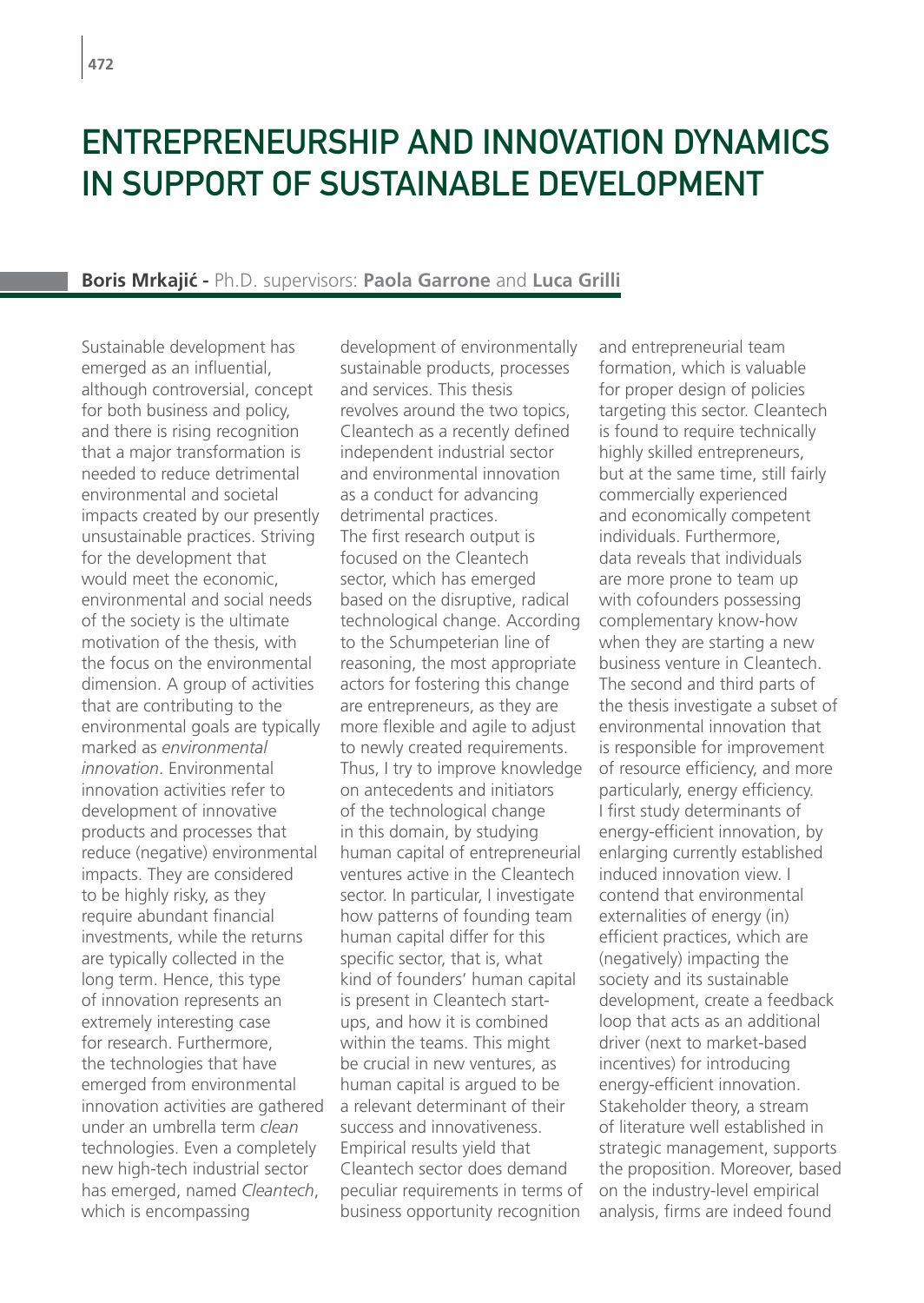to be, in average, influenced by pressures stemming from different stakeholders, mainly regulatory actors. The third part of the study combines country- and firm-level analysis, and considers the institutional characteristics of the business context within which firms need to operate. I attempt to show how energy-efficient innovation activities are contingent on these characteristics, and how this relationship is moderated by firm size. In other words, the focus is put on how small- and medium-sized firms (SMEs) are reacting differently to the institutional context with respect to large firms. Institutional theory is cross-bread with the theoretical discourse on energyefficiency to create an anchor for the theoretical framework. The developed hypotheses are tested in a cross-country setting, and the obtained results are in support of the main set of hypotheses that institutional characteristics foster energy-efficient innovation. Moreover, different institutional dimensions are found to be working differently depending on the firm size. Compared to large firms, SMEs emerged to be more sensitive to regulatory rather than economic and social institutional characteristics. Several interpretations are offered for these somewhat controversial and thoughtprovoking results. Based on these, implications for policy interventions and managers of both small and large corporations are drawn. In summary, comprised of analyses on individual-, firm-, industry- and country-level, this thesis enlightens different parts of the innovation dynamics that fosters sustainable development. Several theoretical lenses were adopted to study different topics, from competencebased, induced innovation, stakeholder to institutional theory. Analyses were performed by means of different statistical and econometric technics. By deploying this multidimensional and heterogeneous approach to the study of sustainable development issues, the thesis supplements the academic literature on the topic and supplies entrepreneurship and environmental policy makers and managers with sound empirical findings.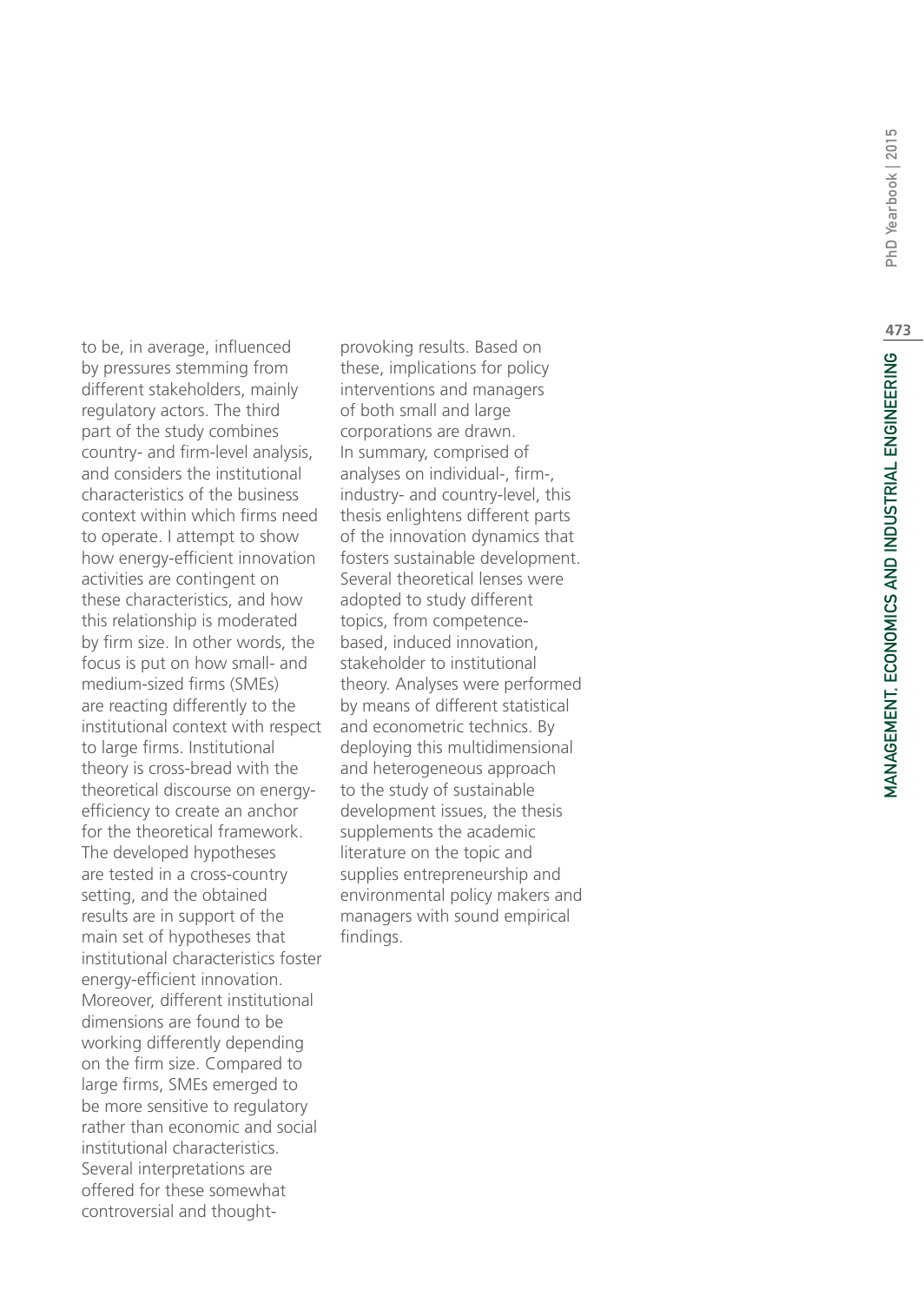## SUSTAINABILITY STRATEGIES IN MANUFACTURING ENTERPRISES – DEFINITION, TYPOLOGY AND DETERMINANTS FOR LONG-TERM SUCCESS

**Stojan David Opresnik -** Tutor and supervisor: **Prof. Marco Taisch**

The manufacturing sector contributes up to 22% of Europe's GDP, while 70% of jobs in Europe depend, either directly or indirectly, on manufacturing. Regardless of its significance, it is faced today with multiple transformations. The demand for environmentally friendly products is increasing, the technologies supporting their production and functioning are maturing, while environment related policies are becoming more severe, causing the conversion of some of the traditional bases for competitive advantage into mere market necessities. In order to avoid commoditization and to enjoy sustainable growth, manufacturers must learn how to exploit these changes. Environmental sustainability is recognized as being able to increase the long-term competitive advantage of manufacturing enterprises. However, creating a business case from sustainability (Salzmann, Ionescu-somers, & Steger, 2005) – thus planning (Berns et al., 2009) and incorporating (Cruz, Pedrozo, & Estivalete, 2006) sustainability based operations and strategies – still too often constitutes a conundrum for managers. Also it is still unclear under what circumstances competitive advantage can be realized by the adoption of sustainability

practices (Schrettle, Hinz, Scherrer -Rathje, & Friedli, 2013). There is a lack of frameworks for both practitioners and scholars to develop insights into the development of sustainable business in manufacturing (Gunasekaran & Spalanzani, 2012a), underlining the need for more studies that develop or test theories to help understand sustainable operations management (Professor Helen Walker, 2014). The aim of this thesis is to broaden the understanding in research of environmental sustainability as an operations strategy and, on the other hand, to help managers exploit it to sustain and increase their long-term competitive advantage. The first objective, therefore, was to develop a decision support tool (i.e. procedure) for planning Sustainability Operations Strategies. A dedicated procedure linking business strategies, manufacturing strategies, sustainability strategies and environmental impact has been designed. However, in order to operationalize it, a knowledge base containing the information required to link business and environment had to be developed. For this purpose, a typology, as a methodological tool, was developed that could enable the identification, classification and description

of Sustainability Operations Strategies used by large global manufacturing enterprises. The typology was populated with 200 sustainability activities identified through a review of industrial practices. The second objective was to develop a procedure for analysing and assessing the implemented or planned Sustainability Strategies, relying on strategic management and the concept of strategic fit. Based on the knowledge acquired from the typology, seven interviews with experts and from 23 light-case studies (i.e. interview and material analysis from secondary sources), the following third and fourth objectives were achieved. The third objective was to scrutinize the possibility of achieving long-term operational success through the use of Sustainability Operations Strategies. The fourth objective was to propose a definition of Sustainability Operations Strategies, to be applied to an in-depth case study. As part of the set of results of the first objective, eleven types of Sustainability Operations Strategies used by the manufacturing industry were identified based on the populated typology. The three most pervasive strategies were in Product Design, Organization and Manufacturing. Each strategy type was described through the identification of its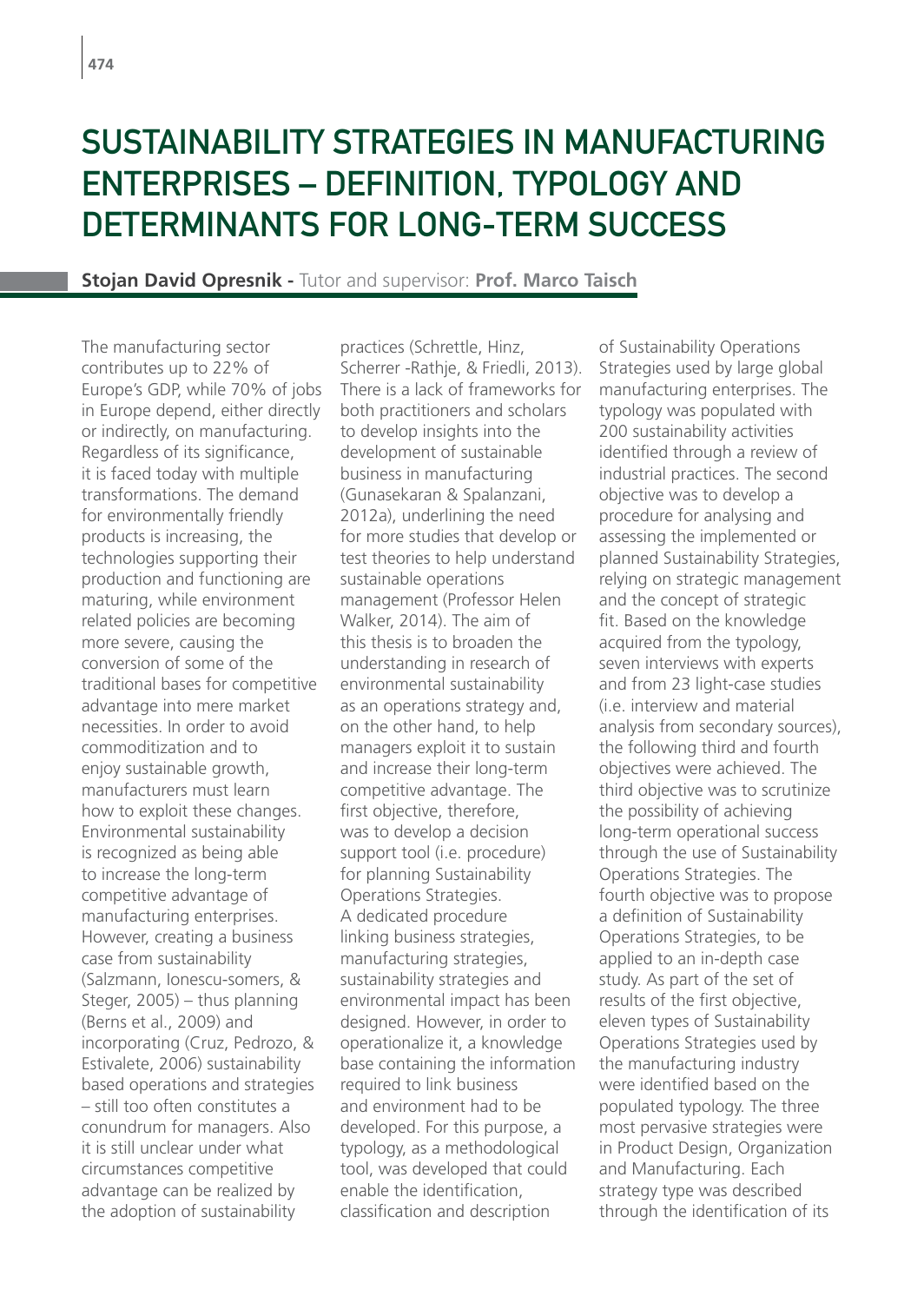MANAGEMENT, ECONOMICS AND INDUSTRIAL ENGINEERING PhD Yearbook | 2015 **475**MANAGEMENT, ECONOMICS AND INDUSTRIAL ENGINEERING

relations with specific business and manufacturing strategies and environmental impacts. For example, the Product-Design Strategy is the one most widely used to support a business growth strategy – through differentiation – while supporting product quality (expressed as performance) as the main priority of a manufacturing strategy, and where the environmental impact arises mostly during the product's middle of life, thus reducing its resource consumption. The second set of results demonstrates that the decision support tool (i.e. procedure) for the planning of Sustainability Operations Strategies enables the creation of a link between business and environment. For instance, operations managers can identify the environmental impact that supports the capability to reduce a product's price, as a priority of the manufacturing strategy; in this case the most pervasive impact is the reduction of input, moreover of energy usage. The procedure in question was applied to three in-depth case studies, resulting in proposals for business development based on Sustainability Operations Strategies. The third result identified that, using the procedure in question, it should be theoretically possible to

achieve long-term operational success through Sustainability Operations Strategies. However multiple barriers and drivers have been identified that can affect such an outcome. These include the availability of competences and resource for such strategies, the level of integration of sustainability into long-term planning, the degree of common understanding of "sustainability" throughout the enterprise's functions and the capability to capture and communicate the benefits of sustainability. Thus, through the proposition of a definition of Sustainability Operations Strategy and its dedicated procedure and methodological tool to research sustainability in operations management, the research partially contributes to bridging the gap of lack of understanding of sustainability in operations management. The results have also contributed to bridging the theoretical gap of the lack of understanding as to why and under which circumstances enterprises adopt sustainability practices through which they can realise their competitive advantage. By creating a link between business (business and manufacturing strategy) and environmental sustainability, the contribution to industry is to partially fill a fundamental gap – the lack of understanding

of the business logic of sustainability. Finally, the industrial gap of the challenge of operationalization of sustainability has been bridged in part by providing a procedure for planning Sustainability Operations Strategies in manufacturing.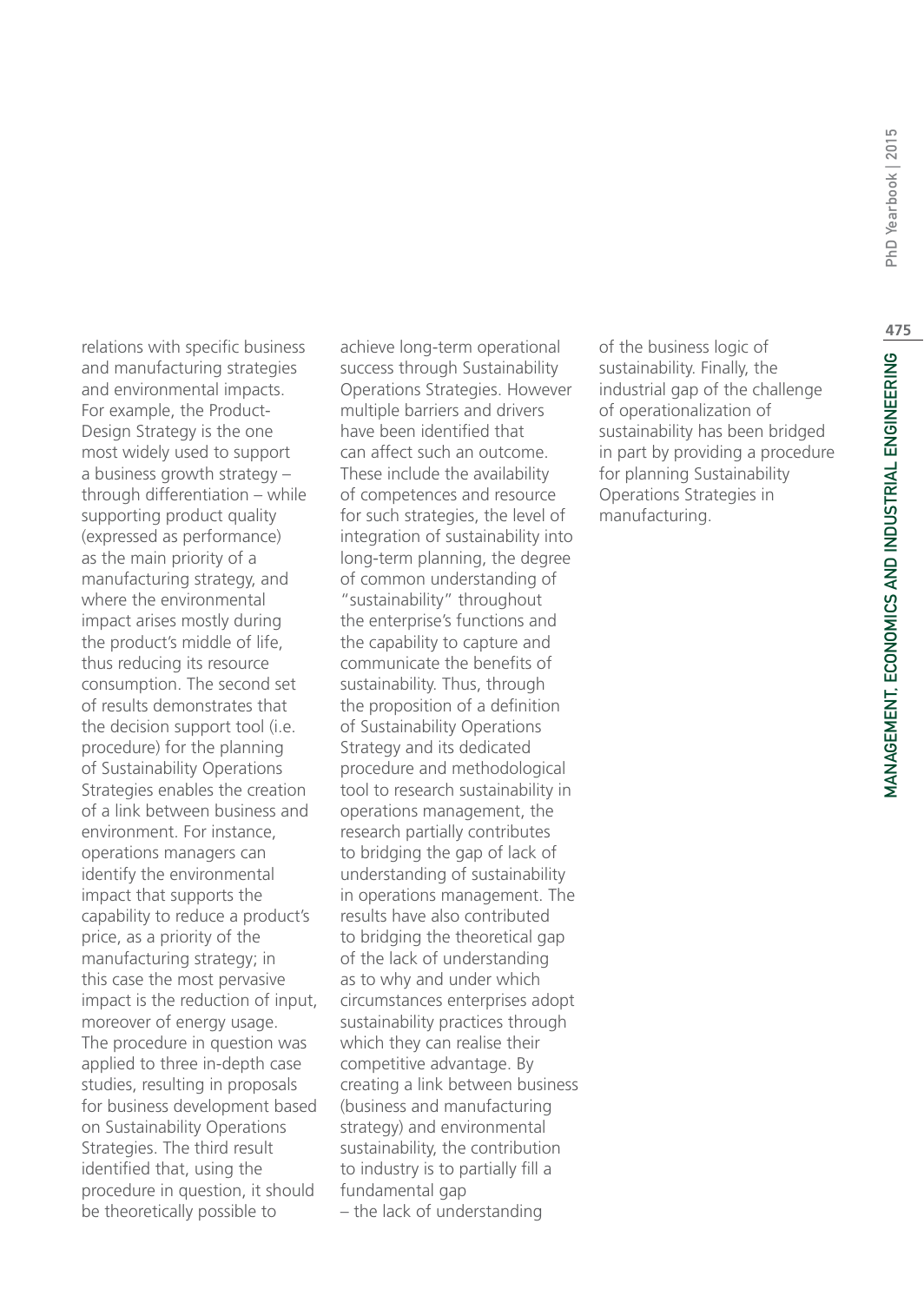## CREATING PUBLIC VALUE THROUGH PROCUREMENT: ORGANIZATIONAL LEVERS FOR IMPROVING PUBLIC PROCUREMENT PERFORMANCE

## **Andrea Stefano Patrucco -** Thesis Advisor: **Professor Stefano Ronchi**

Public administration procurement is the process that starts with a survey and analysis of "public" demand and needs and continues until the stipulation and the subsequent monitoring of the contract, through the best possible supply practice. It has become a very complex function of government, handling a great proportion of public expenditures, representing a very large fraction of total economic activity.

Public procurement is continuing to evolve both conceptually and organizationally. That evolution accelerated during the 1990s as governments at all levels came under increasing pressures to "do more with less". Indeed, all governmental entities of rich and poor countries are struggling in the face of unrelenting budget constraints; government downsizing; public demand for increased transparency in public procurement; and greater concerns about efficiency, fairness and equity. Additionally, public procurement professionals have faced a constantly changing environment typified by rapidly emerging technologies, increasing product choice, environment concerns, and the complexities of international and regional trading agreements. Further, policy makers have increasingly used public procurement as a

tool to achieve socioeconomic goals. Efficient and effective procurement is thus necessary for public sector, in order to make a rational use of resources and social spending. Procurement design directly and substantially affects countries' performance in the short and in the long run: in the short run, most obviously by immediately determining the costs and quality of inputs in the public supply chains; in the long run, most importantly by determining suppliers' incentives to invest in R&D and to innovate in general. The topic is not so easy to be addressed, as it can be designed as a complex system consisting of:

- ∙ Laws and regulations;
- ∙ Organizational structure;
- ∙ Skills and characteristics of procurement workforce;
- ∙ Processes;
- ∙ Tools and techniques.

Procurement design and management is a complex issue though, as contractual problems directly interact with competitive screening and risk management problems. Moreover, procurement is most often a dynamic, repeated activity, with short-term objectives often conflicting with long-term ones. Strategic procurement decisions must be taken with a focus on the future dynamics of the demand–supply relationship. Neglecting the importance

of repeated relationships with potential suppliers and the effects of procurement choices on an industry or a district dynamic could have very undesirable consequences for a large buyer, in terms of both price and quality. This dynamic distinguishing feature of procurement also greatly enlarges the role for reputational forces.

Unfortunately, there is not a one-size-fits-all measure for effective procurement design: the variety and complexity of situations in which procurement decisions are made means that appropriate purchasing procedures must take into account many aspects, and be tailored to each single situation. Nevertheless, some key forces driving effective procurement design are common to most procurement decisions, and it is on these kinds of driving forces that this handbook is focusing, providing a toolkit for how to take them into account in different situations. Strategic procurement decisions require rational and competent decision makers, especially when procuring innovative goods or services. The need for competence obviously relates to the specific ability to gauge market developments, but cannot leave aside more general skills that have to do with legal and, particularly, strategic issues.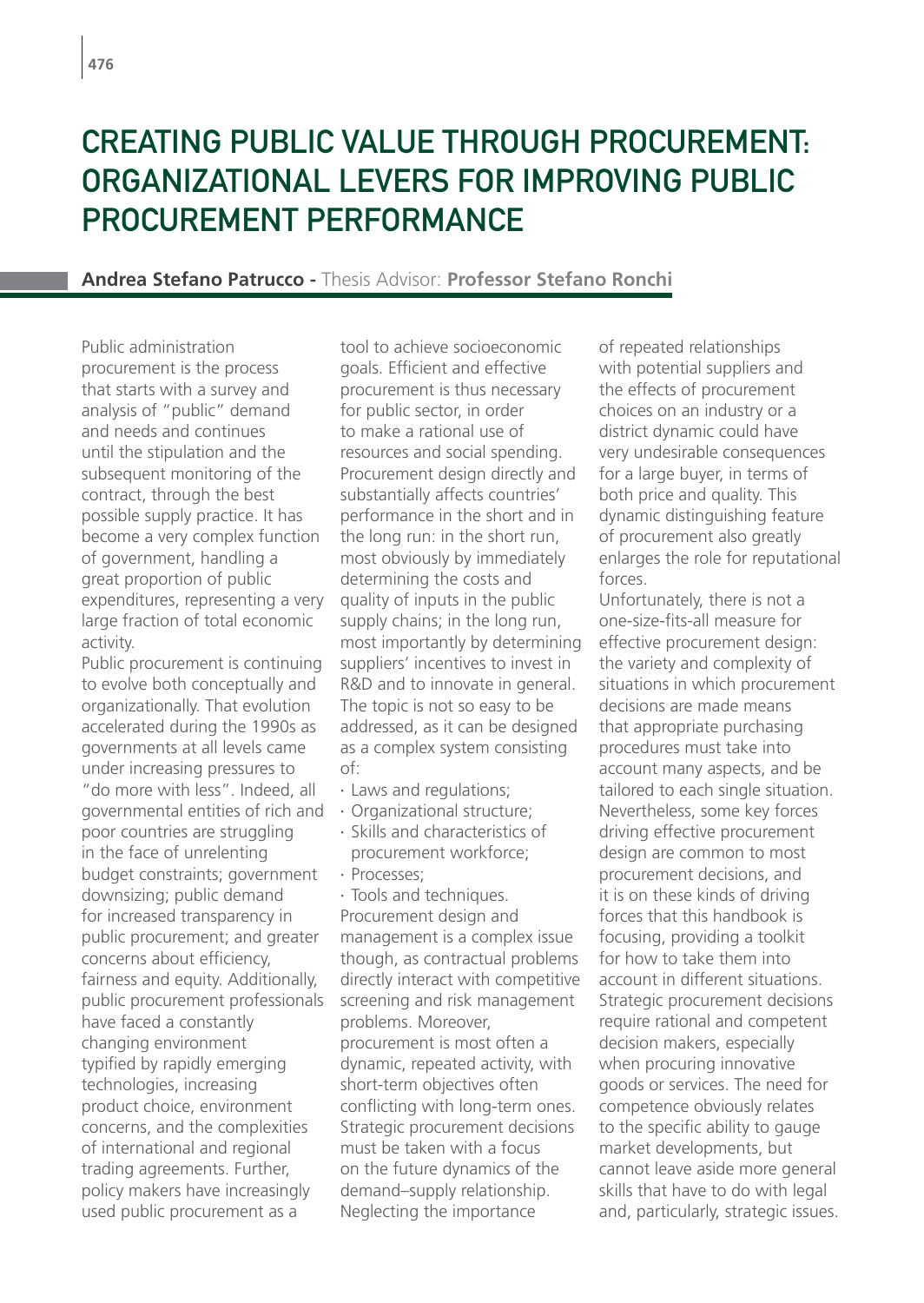More, from an academic perspective, it is only recently that this area started receiving attention.

Writing over a decade ago drew attention to the academic neglect of public procurement; in spite of its centrality to public service delivery and its long history in public administration, public procurement resided on the periphery of management science.

In the years since much has happened to redress this imbalance so that public procurement has moved closer to the mainstream. Its research remit continues to expand as scholars of management, public administration, finance, law, supply chain and logistics management, mathematics, and information technology apply themselves to the study of public procurement. In turn, this has opened up promising lines of inquiry on topics as diverse as eprocurement, small suppliers, and buyer professionalization. The progression of the public

procurement field is just as evident outside academia. In political and policy arenas public procurement is now linked to concerns over economic growth, social inclusion, and environmental sustainability. In particular, pressures on public finances since the 2007 global financial crisis have forced a reappraisal of the role of public procurement, with some arguing that it should be leveraged for domestic economic growth and job creation. Whatever perspective one takes, it is clear that the profile of public procurement is greater than at any time previously. The perspective adopted in facing the challenges described above isn't the one aim to give Public Procurement a finally strategic and pervasive role for institutions; general lessons got from both theory and practice show that this evolution strictly depend on different and often out-ofcontrol aspects (i.e. regulation, government impact, amount

of resources, history of the institution…), thus making the solution of this dilemma almost impossible. On the contrary, a significant contribution could have been introduced by developing a comprehensive research framework for public procurement, being the underlying questions:

*Which are the elements that should be considered when designing the public procurement system?*

**How an efficient and effective** *management of procurement in the public sector can be promoted?*

In order to answer these questions, the research project has been designed around five papers, all with the aim to shed more light on the characteristics of the Public Procurement system, assuming different perspective. The positioning of the individual papers is presented in the Table 1.

| <b>PAPER</b>                                                                                                                             | <b>VIEWPOINT</b>                                                                                                                            | <b>RESEARCH</b><br><b>METHOD</b>                          |
|------------------------------------------------------------------------------------------------------------------------------------------|---------------------------------------------------------------------------------------------------------------------------------------------|-----------------------------------------------------------|
| "A systematic literature review on<br>Public Procurement: past trend, future<br>developments"                                            | Modeling of public procurement characteristics<br>by analyzing scholars contributions in top<br>academic journals                           | Literature review, data<br>analysis                       |
| "Research perspective on Public<br>Procurement: content analysis of 13 years<br>of publications in the Journal of Public<br>Procurement" | Modeling of public procurement characteristics<br>by analyzing scholars and practitioners<br>contributions in Journal of Public Procurement | Literature review, data<br>analysis                       |
| "Theoretical and empirical exploration<br>of Public Procurement strategy: is there a<br>deficit?"                                        | Analysis of the concept of public procurement<br>strategy by comparing scholars contribution<br>and professionals perspective               | Literature review, case<br>study (interviews)             |
| "Evaluating the effectiveness of<br>Procurement Performance Measurement<br>Systems in Local Governments"                                 | Evaluation of the structure of public<br>procurement PMS by document analysis and<br>professionals perspective                              | Secondary source<br>analysis, Case study<br>(interviews), |
| "Local Government Procurement: aligning<br>procurement organization with desired<br>performance"                                         | Analysis of Procurement Department<br>organizational design choice from<br>professionals perspective                                        | Case study (interviews)                                   |

**Table 1: Overview of the papers included in the thesis**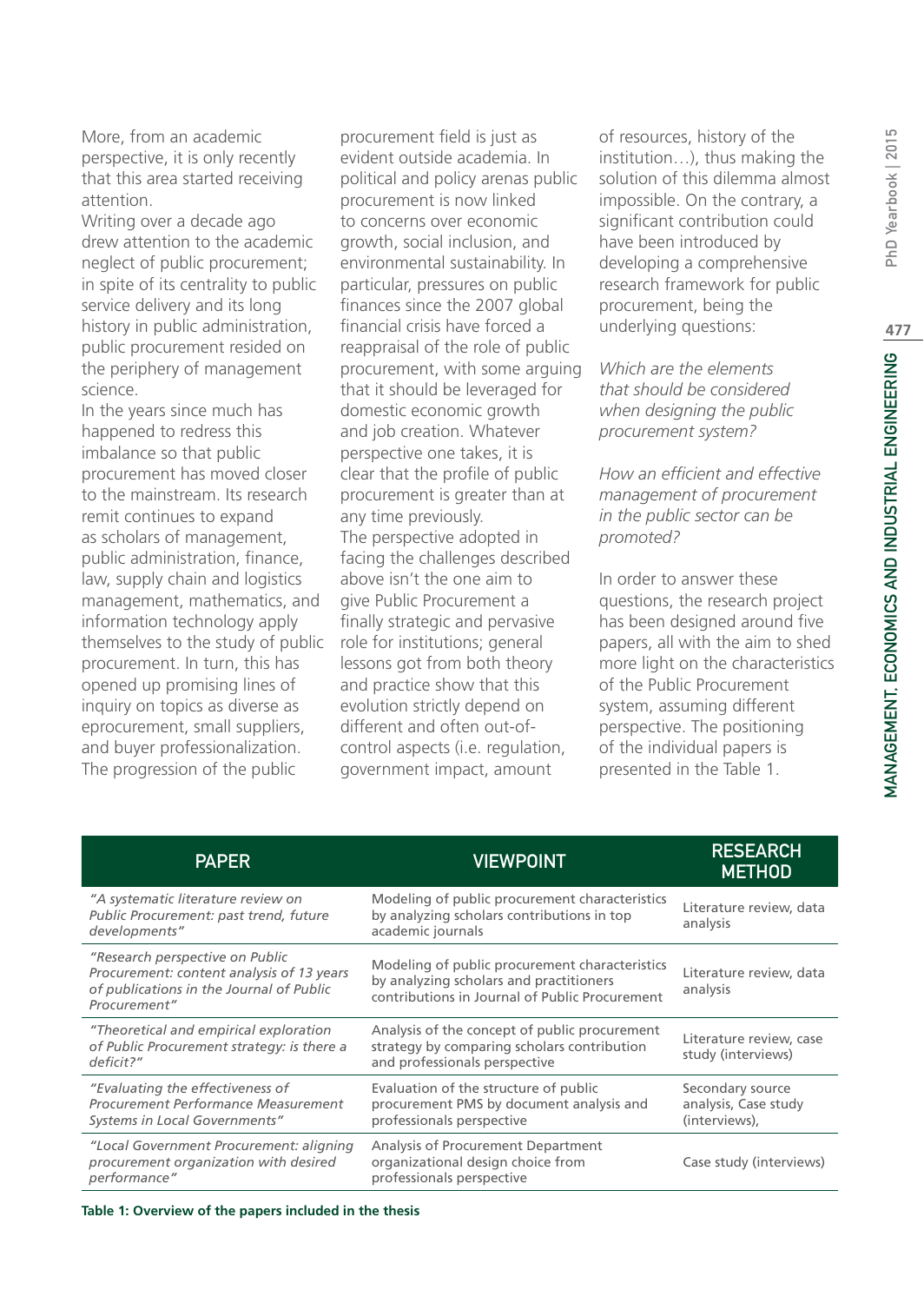## A GUIDELINE TOWARDS DESIGNING SERIOUS GAMES IN MANUFACTURING EDUCATION

### **Borzoo Pourabdollaahian -** Supervisor: **Prof. Marco Taisch**

Nowadays, manufacturing education is struggling with challenges that it has not faced before. Moreover; preparing fresh generation of engineering graduates qualified to cope with pacing changes and unexpected situations in manufacturing environments as well as lack of interest among young talents to enrol in manufacturing engineering programs force manufacturing education to come out with new learning methods to deal with the current situation. In this regard, serious game has been welcomed as a promising learning method. Providing learning contents blurred in a series of engaging activities, which take place in a simulated environment presents a serious game as a unique solution.

Although the application of serious games in manufacturing education has been growing in recent years, there is little evidence of their effectiveness in terms of making progress in achieving different types of learning outcomes what the game is targeted for. Therefore, it becomes a challenge to optimize the effectiveness of serious games when its users in manufacturing education centres are unaware of how and to what extent a serious game could improve the achievement of desire learning outcomes. To address the problem, making a

contribution to manufacturing education systems is required in the process of game design in order to make sure that the created game is able to satisfy its users' requirements. However, their contribution sometimes does not only strengthen the game design process, but it also disturbs the whole process. Since people in manufacturing education systems are mostly unaware about the game design process; therefore, they require to be supported in terms of how to make an efficient integration between learning contents with components of the game, so that the target learning values are easily transferred to players' mind.

This thesis aims to bridge the mentioned gap through developing a guideline which supports manufacturing education systems in order to come out with clear ideas and constructive solutions while being involved in serious game design processes. To this end, initially it is required to evaluate the effectiveness of the existing serious games in manufacturing education. To this purpose, four experimental studies have been conducted to assess the impact of four different serious games on improving Cognitive and Affective learning outcome's achievement according to the latest revision of Bloom taxonomy. These games point

different topics related to manufacturing, namely Shortfall for sustainability in supply chain, LCA game for lifecycle assessment, Logistics game for logistics and operation management, and SBCE game for product development. Once the assessment studies are completed, exploratory studies are done to identify those attributes which make the games an effective learning method in manufacturing education. As a result, 13 attributes have been explored, and classified regarding their functions within the games. Thereafter, the research has focused on developing the guideline on considering the results obtained from experimental studies. In order to establish the quality of the guideline, it develops with considering those steps to be completed for developing any guideline on a general level. The guideline contains 11 recommendations classified in two classes, where each one presents a specific level of confidence in application of recommendations aggregated to that.

This thesis has made an original contribution to both knowledge and practice. For the earlier, presenting a holistic picture of status of serious games in manufacturing education, providing empirical evidence for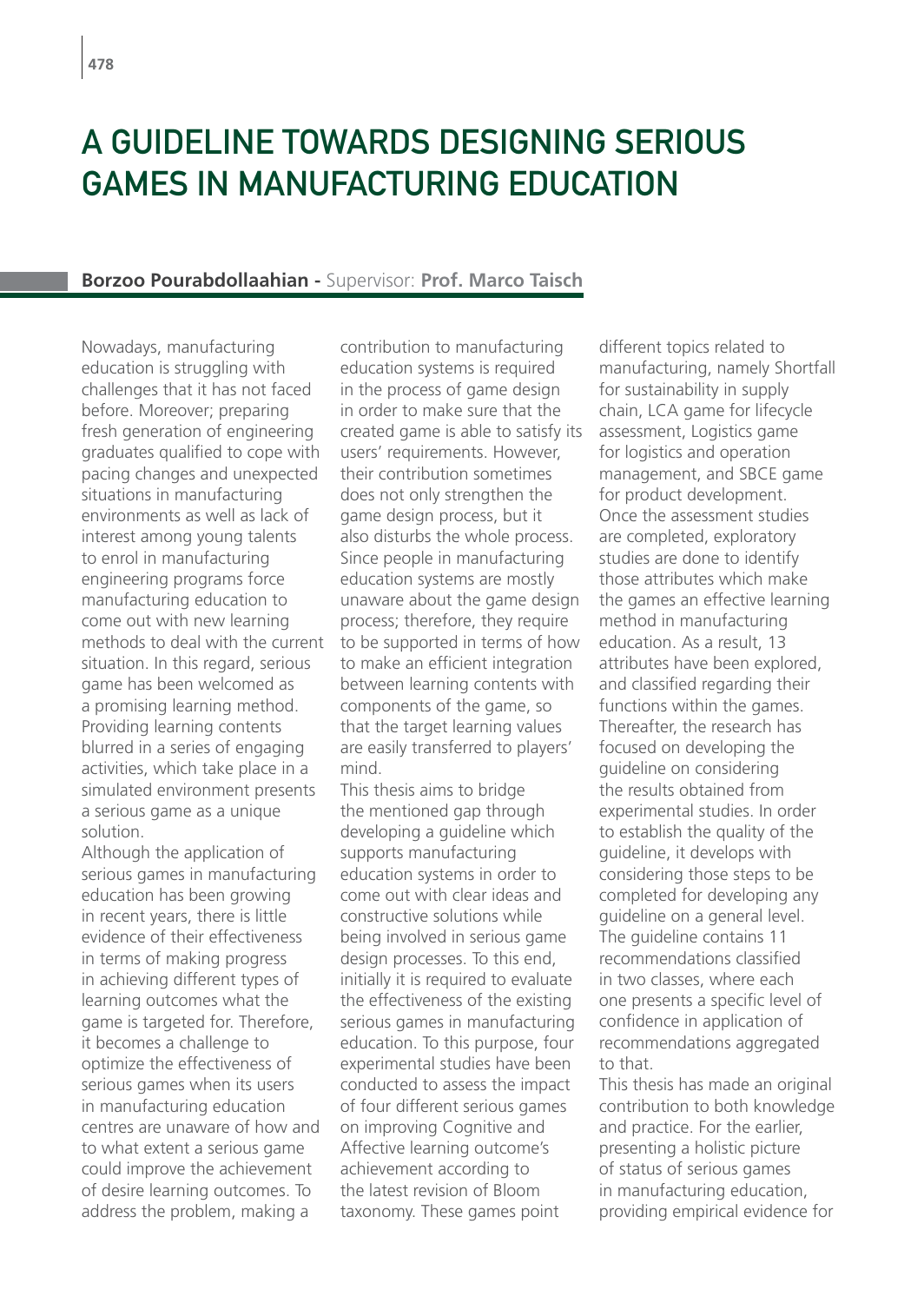effectiveness of serious games in manufacturing, and exploring attributes of serious games in manufacturing are the main contributions to the knowledge extension. On the other hand, this thesis has developed a practical tool which supports designers, mainly manufacturing education systems, to design effective serious games in manufacturing education.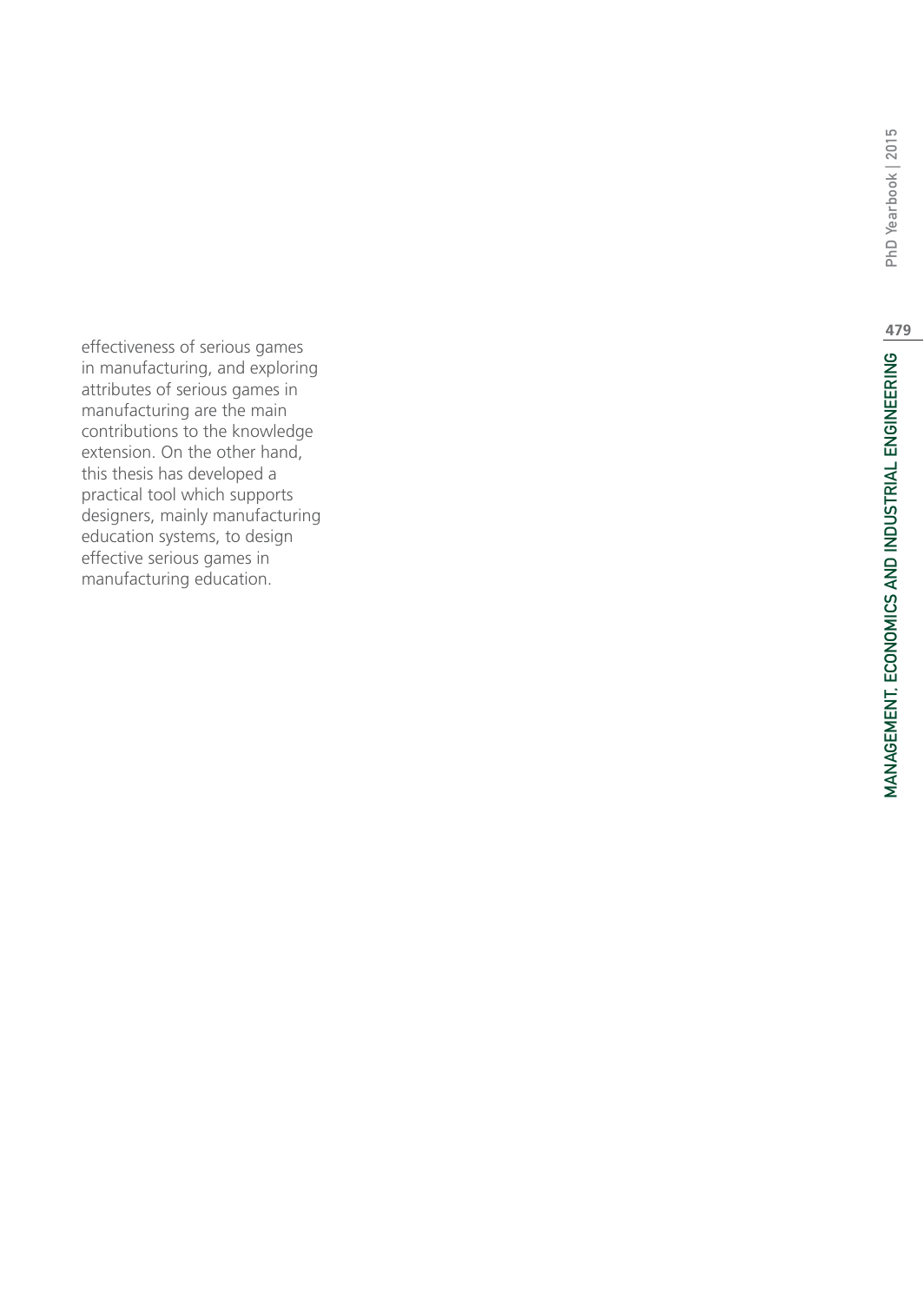# FROM BEST PRACTICES TO ARCHETYPES: DRAWING THE PATH OF INNOVATION

## **Monica Rossi -** Supervisor: **Assoc. Prof. Sergio Terzi**

**Motivation:** In product development, some practices (tools, methods, techniques) are recognized to bring more beneficial results than other procedures and are defined best practices. Both in literature and industry, there is a challenging research of those kinds of practices and many efforts have already identified a conspicuous number of practices able to lead companies toward successful results.

However some issues are still open. First it is not always clear if practitioners are aware of the meaning of PD best practices. Second, it is not known the level of diffusion of those best practices within industries. Also there is an on-going discussion on whether a unique overall set of best practices is suitable to every circumstance and industry (one size fits all), or the use of PD best practices is context depended. Finally there is a lack of research on whether some PD best practices are grouped together and required simultaneously. These open issues motivated the rationale of my research, which aims at contributing to this on-going debate addressing the reasoning whether each circumstance requires the use of a unique overall set of PD best practices or whether there are different groups of PD best practices. Therefore the main research

objective is to look for patterns in the use of PD best practices; this means looking for very typical examples of certain combination of PD practices adopted by companies, named *archetypes.* Archetypes serve as interpretative schemas of complex phenomena and allow better understanding of management and organizational systems.

#### **Structure and Method:**

This research is structured in 6 chapters. This first chapter introduces the area of investigation together with the motivation of the research and the expected contributions. Chapter 2 details the research objectives through the developed research questions. The methodology followed to answer these questions is also described in this chapter. The literature review that serves as a support for the whole research is described in chapter 3. The main focus is the state of the art in PD best practices, which provides the basis for the development of a PD best practices framework, as described in chapter 4. The framework serves as a preparatory basis for the data collection, as explained in this chapter. Chapter 5 describes the data analysis and the archetypes. Finally, discussion, conclusions, and further researches are delineated in Chapter 6. Since the objective of this

research is to uncover patterns behind the use of PD best practices, literature suggests the *theory-building approach* as proper research methodology. The building of theory occurs in two major stages, the descriptive and the normative phase. Since the purpose of my research is to develop a descriptive theory, it deals with the first of these two steps. The descriptive theory methodology has been accomplished through literature review and an Exploratory Research, conducted with a semi-structured questionnaire used to face-to-face interview 103 companies in Italy. Cluster analysis on the collected data led to the identification of the researched archetypes. The result is that the same variables (107 PD best practices) can be grouped in different ways (*inductive*, when basing on prevalent literature; *deductive*, when basing on collected data analysis) and both approaches generate four different archetypes:

- ∙ The inductive approach is aligned with the traditional PD literature and the so obtained four archetypes (Cognitive, Digital, Planner, Methodical) concern different companies' behaviors in term of People, Process, Tools and Knowledge Management (see. *Fig.1*) ∙ The second approach, driven
- by data analysis, highlights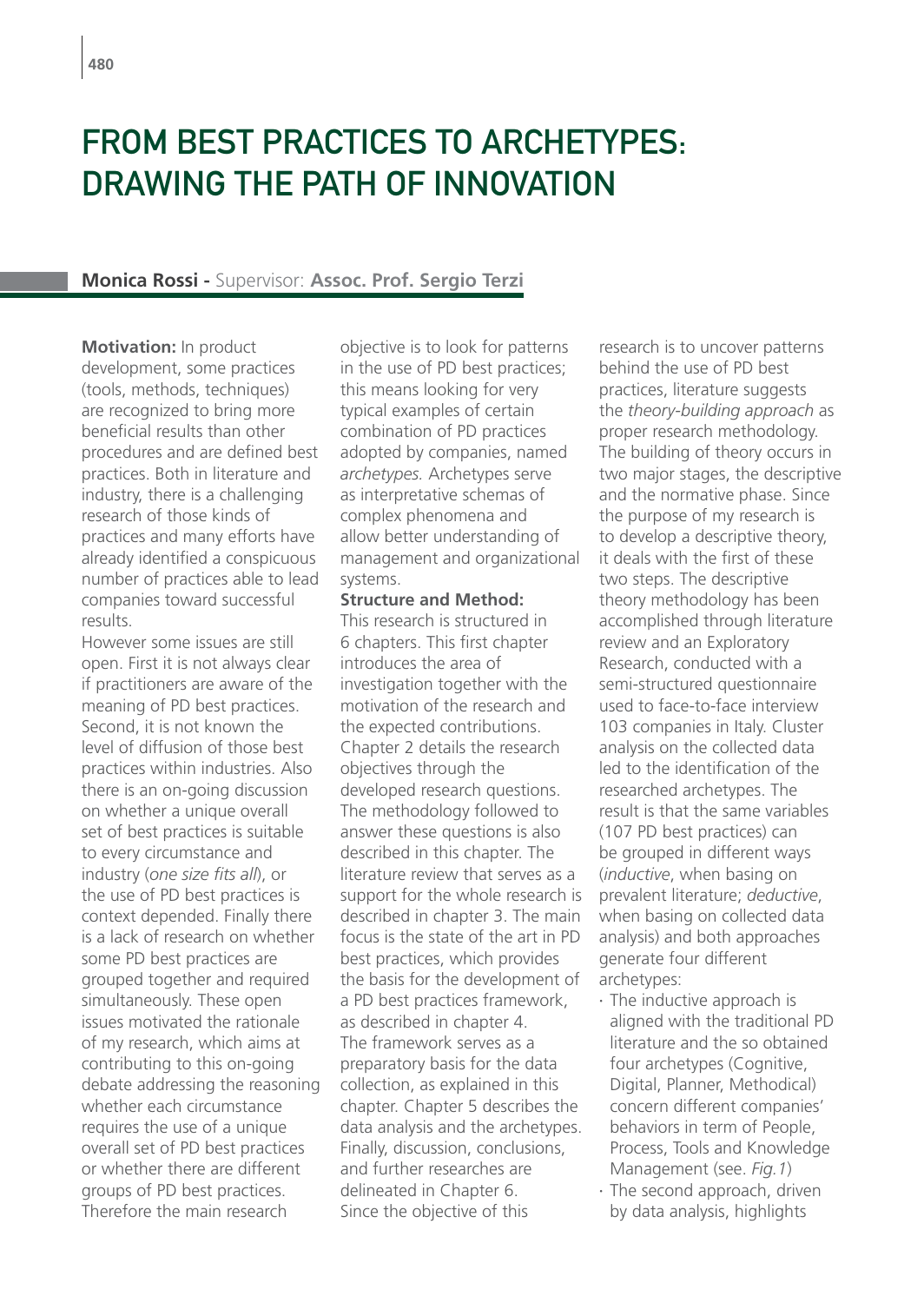



**1. The Archetypes, Inductive Approach 2. The Archetypes, Deductive Approach**

different dynamics played by the companies and give an additional and unusual perspective. The archetypes (Mister Fantastic, The Thing, Invisible Woman, Torchman) (see *Fig. 2*) provide insights on elements such as sustainability, efficiency, multifunctionality, collaboration, advanced engineering, which usually are not used as categories to frame PD best practices. This second approach represents a different point of view and diverse angle from where to look at the complex dynamic of the use of practices in product development.

### **Theoretical implications:**

This research contributes to the body of knowledge:

- 1. Improving and enlarge the current **understanding** on PD best practices and proposes a **PD best practices framework**;
- 2. Providing knowledge about the current state of **maturity** and **diffusion** of PD best practices within industries, through the **empirical research**;
- 3. Proposing that it is **not true that one-size fits all since** different companies use really different PD best practices in their PD processes;
- 4. Introduce two different sets of **4 archetypes** each.

**Practical implications:** This research has important managerial implication for industry:

- 1. Create awareness on the meaning of best practices;
- 2. Provide a benchmarking and assessment tool based on the proposed PD best practices framework, named CLIMB. It can be used as a benchmarking tool, which is recognized to stimulate companies' motivation toward continuous improvement.
- 3. Give perceptions on which best practices a company could use, basing on the particular archetypes it belongs to;
- 4. Identify gaps between prescribed PD best practices and really used practices. This research covers the identification of suitable PD best practices to be used, considering the archetype a company belongs to. The purpose here is not to give indications on how

the mentioned PD best practices can be implemented, not even how a company can switch from an archetype to another. This is about change management and it is out of the scope of this research, which however opens the door to further research in that direction.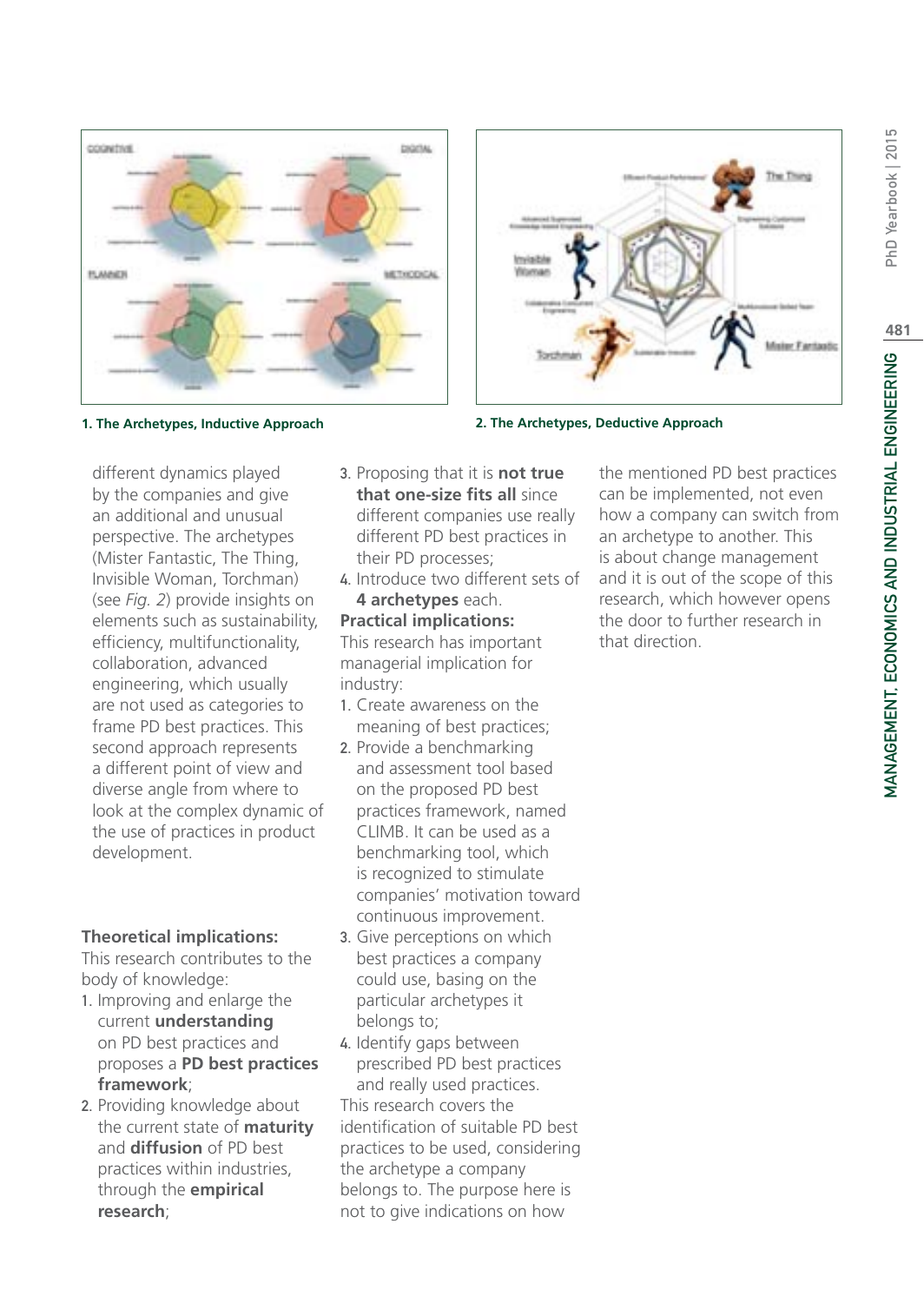## INTERNATIONAL EXPANSION, KNOWLEDGE SOURCING AND TECHNOLOGICAL UPGRADING. THE EXPERIENCE OF MULTINATIONAL ENTERPRISES FROM EMERGING COUNTRIES IN THE LAST DECADE

**Vittoria Giada Scalera -** Thesis Advisors: **Prof.ssa Lucia Piscitello** (Politecnico di Milano)

**Prof.ssa Roberta Rabellotti** (Università di Pavia)

The present research project is based on the awareness that in the recent years foreign direct investments (FDI) from emerging economies have significantly grown, from \$11 billion in 1990 to \$454 billion in 2013, representing around the 32% of the world stock today (UNCTAD, 2014). Although advanced economies still remain the main source of outward FDI, emerging market multinationals (EMNEs) have increasingly attracted attention since they have experienced an unusual internationalization path, often becoming global players in relatively short time (Awate et al. 2014; Ramamurti, 2009). Consistent with the *springboard theory*, EMNEs' outward FDI mainly acquisitions toward advanced markets -are triggered by pull factors, such as brands, technology, design competences, and managerial expertise, in order to acquire strategic assets and resources to compete successfully in the global market (Luo and Tung, 2007; Rui and Yip, 2008). The foremost motivation of the acquisition of strategic assets is the development of technical and innovative capabilities. As a matter of fact, such capabilities have been traditionally identified as key determinants for firms' competitive advantage (Schumpeter, 1934). Thus, within this context, it is crucial

to build an understanding of the knowledge creation and sourcing process that boosts EMNEs' technological upgrading, identified as one of the most powerful enablers of EMNEs' ability to compete internationally. This work focuses on EMNEs' international expansion and their strategies aimed at accessing new knowledge and valuable technological competences through collaborations with foreign actors, i.e. firms. universities and inventors. So the core research question we seek to address is: *How do EMNEs behave during their technological upgrading process through international expansion and external knowledge sourcing?* 

The thesis is a collection of four papers, intended to analyze different but complementary aspects of the abovementioned research question. Specifically, in Chapter 1 we present a critical review of the recent literature about EMNEs and the characteristics of their FDI. Namely, we summarize and discuss some of the issues that have attracted most scholarly debate in the international business domain, such as EMNEs' country-and firm-specific advantages, FDI motivations and modes of entry into foreign markets. We also examine to what

extent EMNEs undertake FDI to upgrade their technological capabilities in order to reduce their technological gap with multinationals from advanced markets. In the next two chapters, we empirically analyze the internationalization strategies of EMNEs when they undertake knowledge-intensive acquisitions in advanced markets. In particular, in Chapter 2 we study the relationship between EMNEs' ownership choices and the main motivation of their international expansion. Our findings suggest that EMNEs prefer to acquire less control and keep the local partner when they invest for seeking knowledge, in order to more easily transfer competences from the target company. In Chapter 3, we focus on the importance of EMNEs' home-country specific characteristics on the ownership choice decisions, presenting a comparative analysis of Chinese and Indian MNEs. We argue that China and India inherent heterogeneity plays a crucial role in differently shaping the MNEs' ownership choice. As a result, we find that Chinese MNEs are less likely to acquire control in the target company, compared to Indian firms. Further, the greater the institutional distance between the home and the host country, the larger the difference between Chinese and Indian firms' decision. In Chapter 4,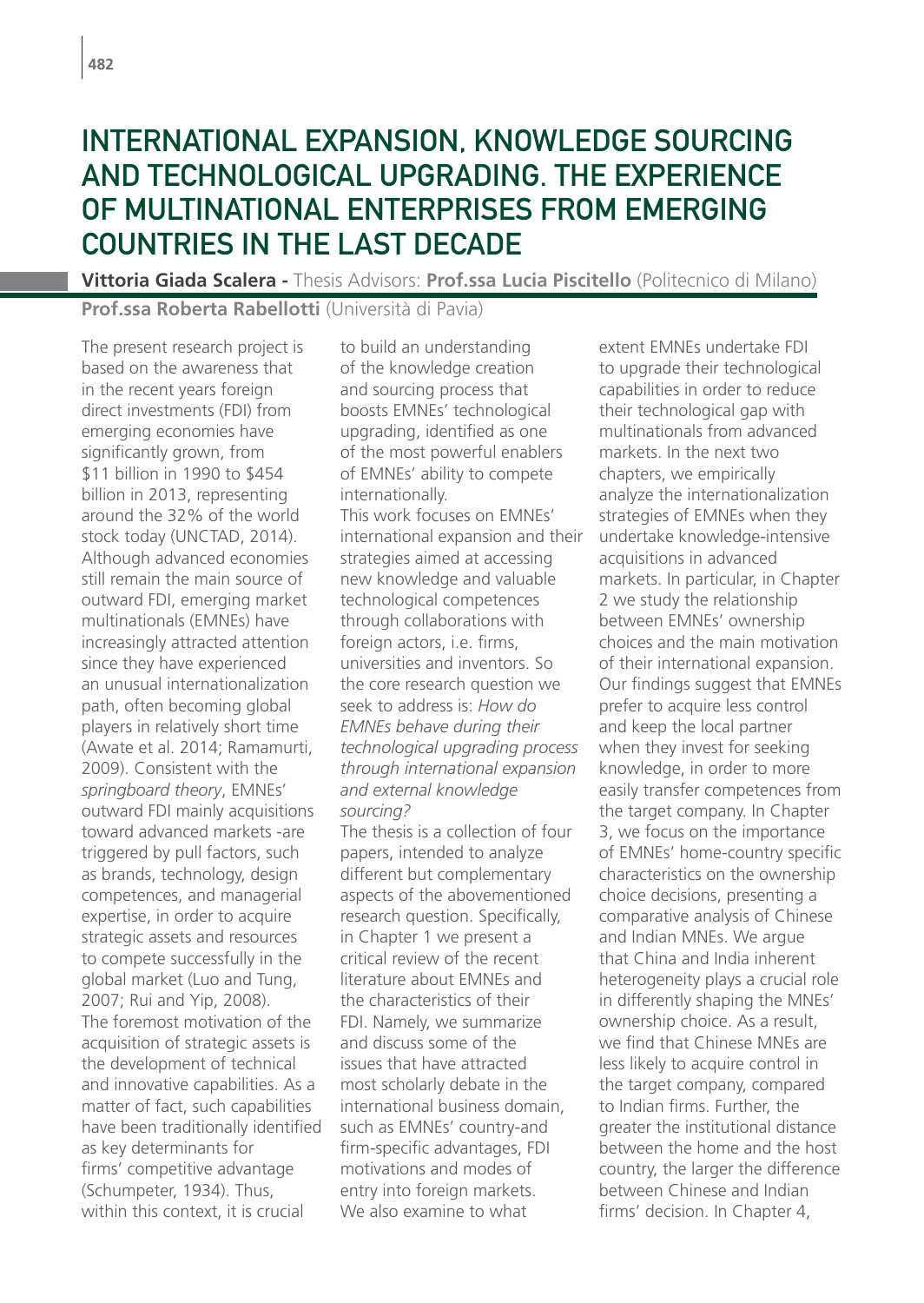MANAGEMENT, ECONOMICS AND INDUSTRIAL ENGINEERING PhD Yearbook | 2015 **483**MANAGEMENT, ECONOMICS AND INDUSTRIAL ENGINEERING

we explore the extent to which the integration of emerging countries into the global system of innovation represents a channel for their technological upgrading. Using patent data on the innovative activity in the Chinese pharmaceutical industry, we analyze the geographic dispersion of Chinese inventor networks, as a function of the characteristics of the innovative actors. Our findings point out the critical role that foreign universities and research centers may play in the technological upgrading process of emerging countries.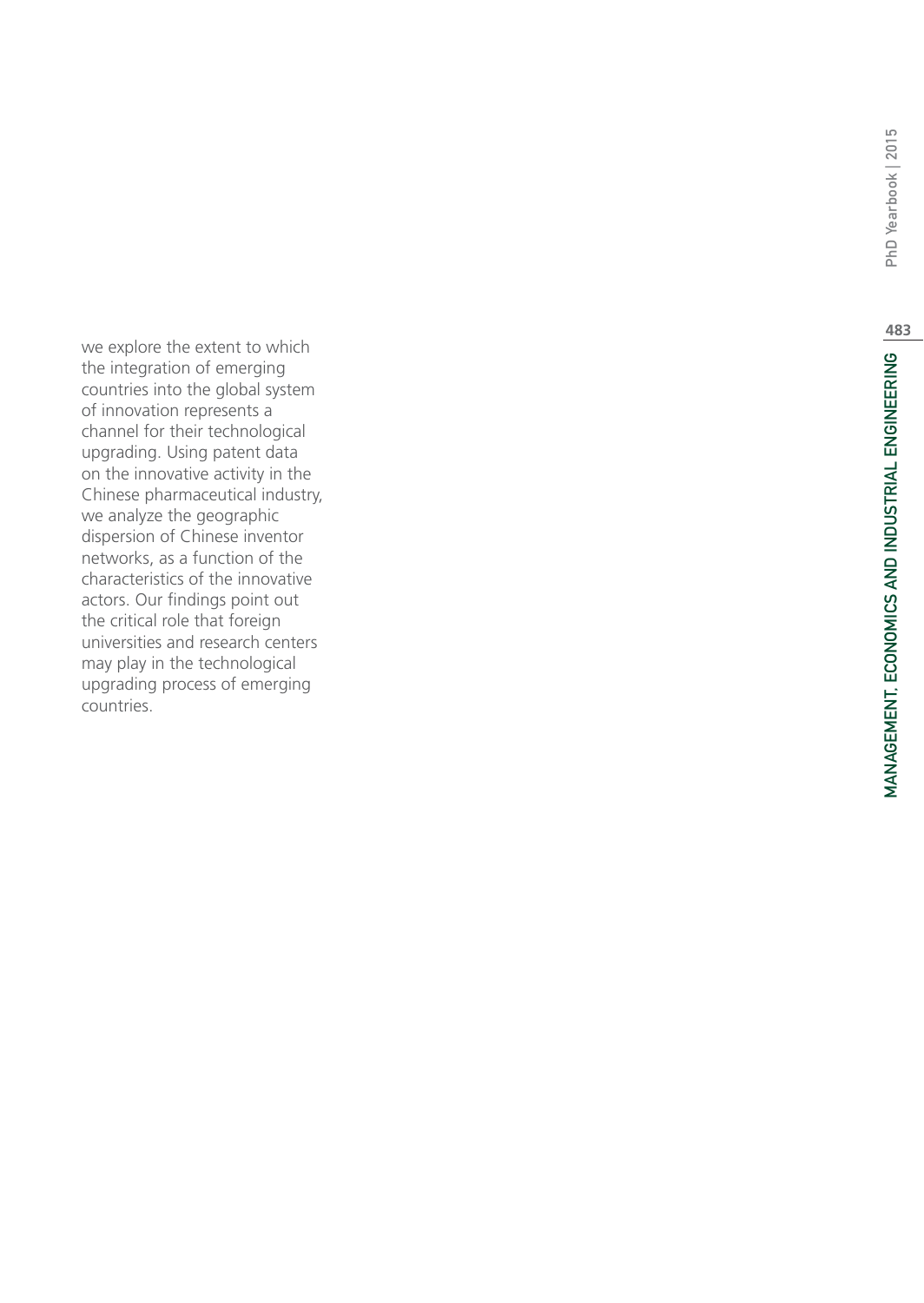## PUBLIC SERVICE NETWORK FORMATION. THE CASE OF CHRONIC CARE DELIVERY

## **Federica Segato -** Supervisor: **Prof. Cristina Masella**

**Rationale** - Networks have become the dominant organizational structure for public services delivery, to the point that they are now more the rule than the exception in most public sectors, healthcare included. A lot has been written about the antecedents affecting the actors' participation, and about governance-related issues. Few studies are instead dedicated to the processes through which the network evolves, especially in the first stages (i.e. formation), which is how the actors integrate among themselves to make a service operational. Nevertheless, a further comprehension of the dynamic of service network formation is crucial, since the process of formation impacts on the network structuring and functioning, and low functioning – in the healthcare specific case - means increased people disabilities, deaths and tremendous waste of resources. **Objectives** - The goal of this research project is to shed light on *how a public service network becomes operational*, that is to explain its "coming into being". More specifically, the thesis aims at providing an answer to the following research questions: 1) Why do the actors (i.e. healthcare professionals) accept to become part of the network?; 2) Which phases, activities and events

make the network proceed towards its operationalization?; 3) Why do some diversities of achievement exist (if they exist) in the pathway of the network formation?

**Methods and Sample -**

Qualitative methodologies are the most effective and suitable to this study, since we aim at examining processes, and the limited extant knowledge about Public Service Network (i.e. PSN) formation leaves field for an exploratory and inductive research approach. More specifically, the research is framed according to Eisenhardt's (1989) process of theory building from case study research. The empirical inquiry is based on four inter-organizational networks for chronic care delivery in Italy, whose formation was supported through a regional project. The project requires the coordination of a panel of actors (General Practitioners, case managers, nurses, specialists, technology providers), belonging to different organizations (Hospitals, Local Health Authorities, private Companies etc.), who should coordinate to provide a continuum of care to a selected population of patients affected by chronic diseases. This case is relevant for several reasons. First, its timing provided the opportunity to investigate the process of formation of

a PSN, from the first steps to the actual enrollment of the patients in the service. Second, while in regulated sectors as the healthcare one – the dynamics are generally driven by external forces and changes are imposed through legislations and top down decisions, this experimentation was set through legislative arrangements, but the participation and commitment are up to the actors' will. Third, the project deeply modified the reimbursement model, unhinging mechanisms which are consolidated and strenuously safeguarded by the practitioners. Last, the quest for concerted forms of care delivery is generating intense debates in the Italian and international context. Providing insights on the project evolution at the network level is therefore expected to enrich the knowledge and to contribute to the international debates on this topic.

**Findings** – The results are based on extensive interviews with primary informants (more than 40 overall), on a survey (374 patients) and on secondary data sources (laws and decrees, newspaper articles and press releases, conferences, public debates, social networks). We accurately assessed the process of formation expected by the regional authorities when they emanated the legislation.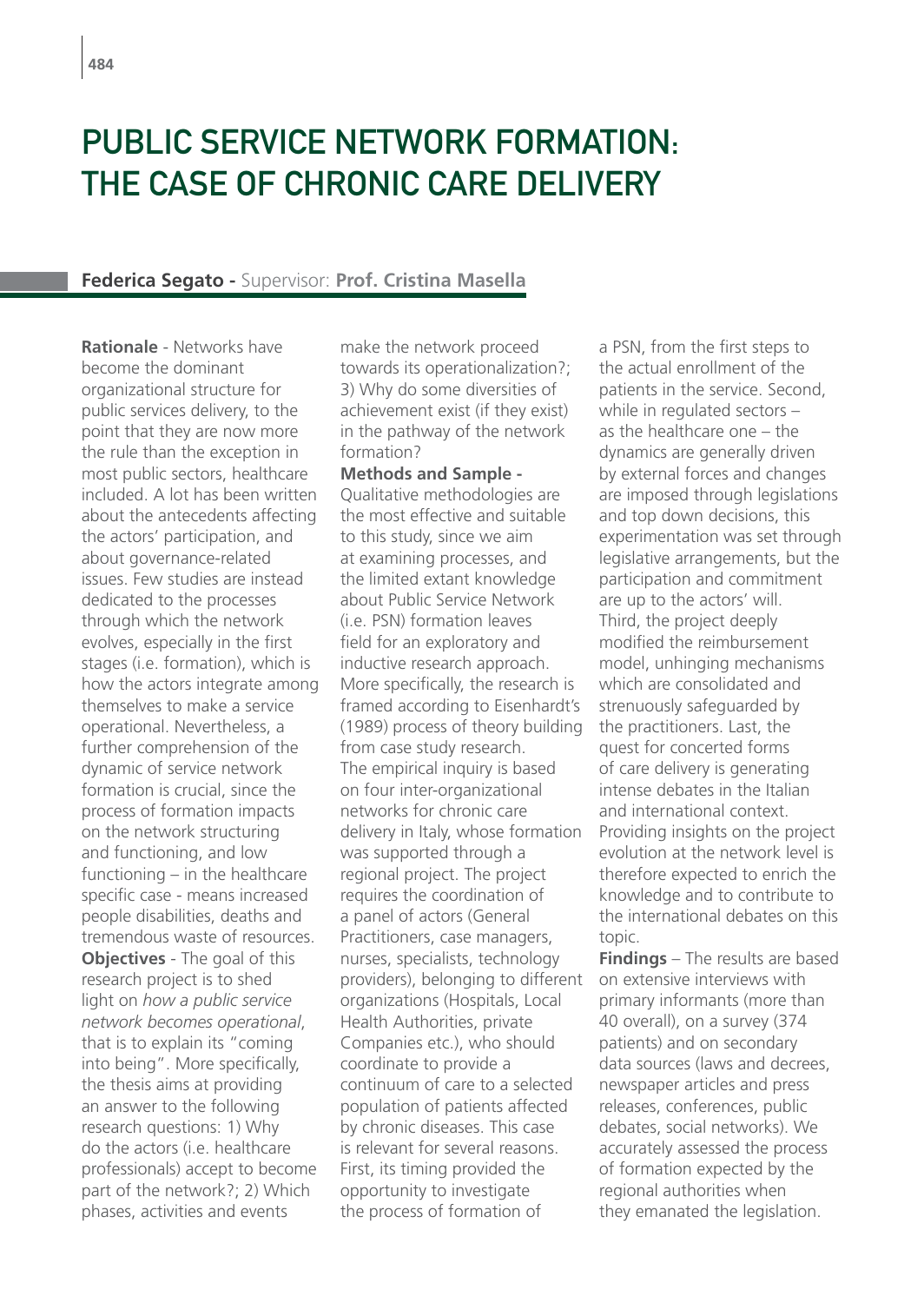MANAGEMENT, ECONOMICS AND INDUSTRIAL ENGINEERING PhD Yearbook | 2015 **485**MANAGEMENT, ECONOMICS AND INDUSTRIAL ENGINEERING

Then we investigated the four cases, by highlighting: the actors, goals and motivations; the phases, activities and events characterizing the four processes; the emerging strengths and weaknesses. Last, we assessed the patients' expectations and satisfaction about the service received. We discussed the differences in the processes, in terms of timing, activation, turbulence and the effect of these issues on the process outcomes.

**Theoretical Implications** - To assess the actors' motivations, we took the actors' external (i.e. driven by the external environment or "coerced") and internal (i.e. pertaining the individual's sphere) motivations into account, with the aim to consider both elements dealing with the actors' voluntariness and those related to institutional coercions. We found that in the networks here investigated each actor had different problems and pursued diverse goals. Despite this apparent divergence, the network appears as a common solution for their differentiated needs.

We provide initial clarifications about why some agencies participate more strongly than others: our results show that networks formed by a collection of dyadic relationships pushed by internal motivations are more likely to be collaborative and sustainable in the long run. The main contribution to the literature about the process of formation resides in the collection of the extant knowledge about interorganizational network formation and lifecycle and in the definition of a framework which keeps together both the

elements emerging from the scant literature on this topic and those emerging from an accurate empirical research. We framed the process into four sequential phases (activation, direction setting, structuring and service delivery). Also, we provide initial support to the hypothesis that different network conceptualizations can be reconciled, as they look at the process of formation from different though complementary viewpoints.

Last, we observed that the four processes presented differences in terms of time to get things done, activation phase, and turbulence of the process. We observed that the differences (especially turbulence) in the process do not necessarily compromise the efficiency and effectiveness of the service delivered.

**Managerial/Practical Implications** – Although mandated networks are less likely to be successful, it is a matter of fact that individuals or organizations cannot exert control over the levers which drive the changes in public settings (e.g. resources, financing). Coherently, in healthcare, public managers and policy makers are required to activate the change and clear goals should drive them in this action.

Once the network goals are clear, the pathway to reach them should be shaped according to the context. Taking the context into consideration is demanding, especially in professionals settings, such as healthcare, where the concepts of "professional dominance" and "self-determination" and the resistance of professionals

against change, tend to aliment a sort of prejudice against practitioners. The case in object partially debunk this myth and shows that an accurate observation of the GPs' practice might have brought the policy leaders and controllers to appraise some of the existing system features instead of forcing changes in behaviors and practice. For example, they might have first work to build collaboration by bridging ties with those agencies who already have a strong reputation in the community, rather than trying to establish new ties and roles. Accordingly, in the intent to increase the effectiveness of collaboration for chronic care delivery, some authors suggest structured methods to identify naturally occurring networks of physicians working together. Last, the literature asserts that public networks should be orchestrated. We believe that this should be done up to a point. Our results in fact suggest that a negative relationship exists among the pressures exerted by external agents and the effectiveness of the process of formation. It emerges that, more than over-specifying structures and roles, greater attention should be paid upon setting clear targets and let the actors organize themselves to reach them.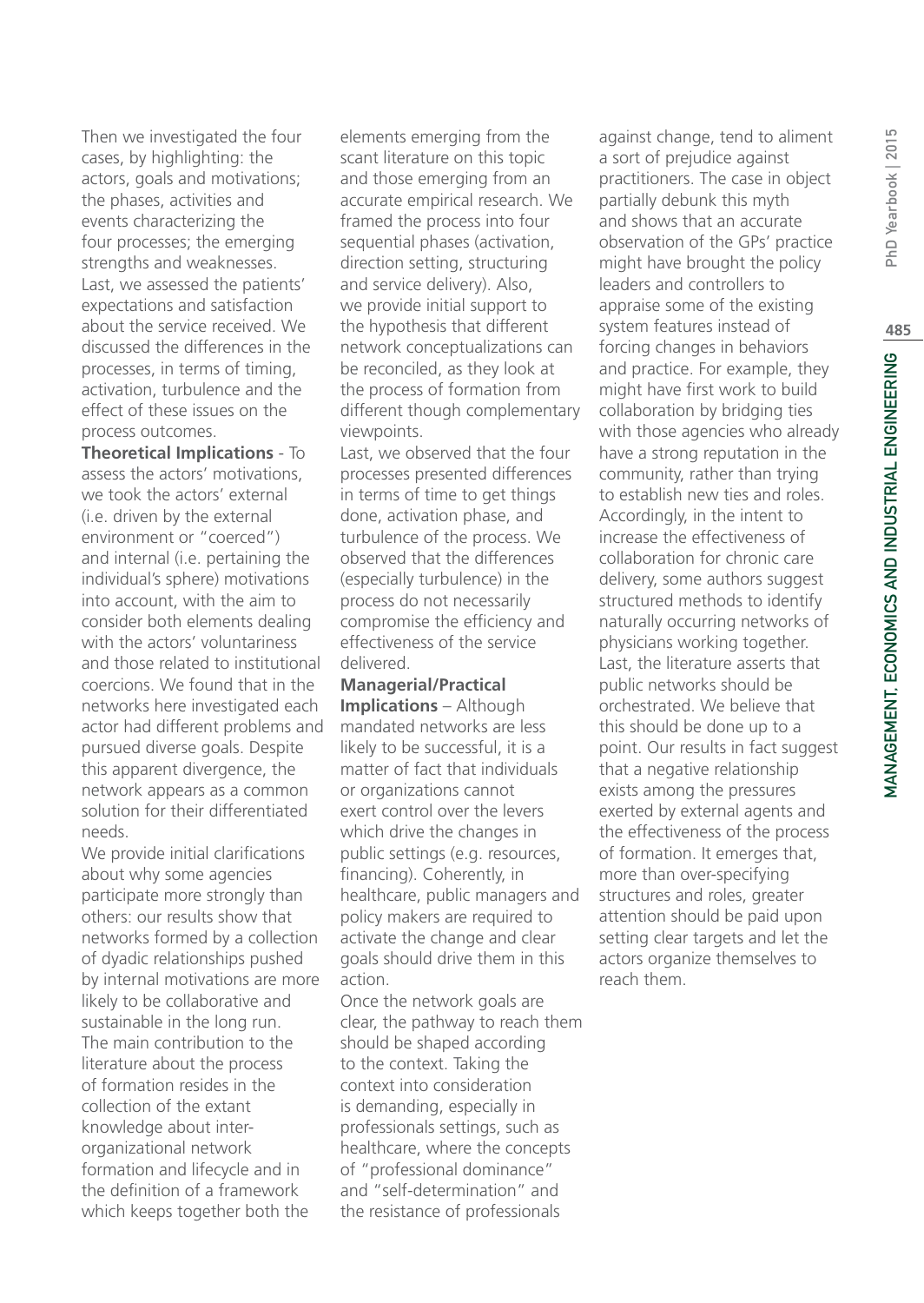## A MODEL TO SUPPORT STRATEGIC CONFIGURATION OF GLOBAL SUPPLY CHAIN

### **Guang Song -** Thesis Supervisor: **Alessandro Perego, Riccardo Mangiaracina**

Supply chain management has been studied in the past decades, because it is a powerful weapon in reducing the total supply chain costs, decreasing the operations risk, and enhancing the service level. However, HHoethere is not still a research focusing on the design of strategic supply chain configuration for the entire supply chain system (i.e. the strategic location alternatives of sourcing, manufacturing, and distribution on the global or local scale). Therefore, this research aims to develop a decision-making model in order to support users in selecting the appropriate strategic supply chain configuration or checking the coherence of an existing supply chain configuration based on the specific global supply chain problem represented by a combination of the significant drivers affecting supply chain costs and customer service level. This research employed a methodology integrating both qualitative and quantitative approaches. Eight (8) strategic supply chain configurations and 27 affecting drivers have been identified on the basis of an in-depth literature research on 124 papers published since 1982 to 2013. Forty (40) best-in-class manufacturing companies have been investigated in order to collect the information about their adopted strategic supply

chain configurations and the value of each identified driver. Five (5) contextual factors and 12 significant drivers have been found through a sequential quantitative analysis process based on correlation analysis, factor analysis, and regression analysis. As a result, three decision matrixes for each supply chain stage have been built used to make the decision on strategic supply chain configuration. Finally, the reliability of the developed decision-making model has been examined based on additional 5 fi rms.

Therefore, the decision-making model has been proposed and validated. A firm could adopt the decision-making model, consisted of the 12 significant drivers, data transformation scales, and decision matrix for each supply chain stage, to design an optimal strategic supply chain configuration based on a predefined 4-step sequential process.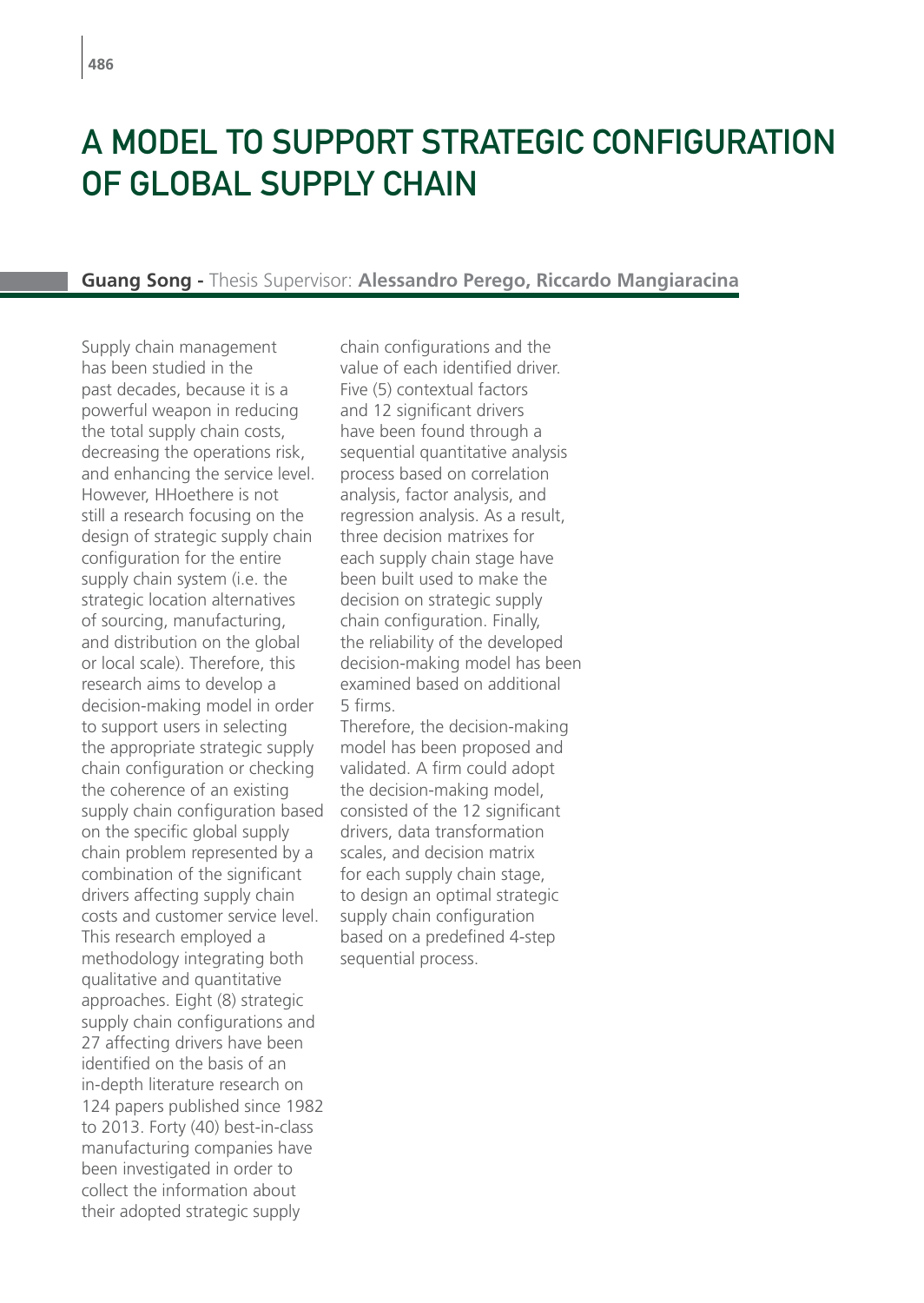| I<br>١<br>Í<br>j<br>ī<br>Ï<br>Í<br>n<br>Da                                                                                          |  |
|-------------------------------------------------------------------------------------------------------------------------------------|--|
| 487                                                                                                                                 |  |
| MANAGEMENT ECONOMICE AND INDUCTOR I FUCKLEPHON<br>֧֧֧֪ׅ֧֧֧֧֧֧֚֚֚֚֚֚֚֚֚֚֚֚֚֚֚֚֚֚֚֚֚֚֚֚֡֝֡֓֡֓֓֟֓֡֟֓֡֟֓֡֟֓֡֟֓֡֟֓֡֡֓֞֓֝֓֝֓֓֝֬֝֓֞֝֬֝֓֝֬֝ |  |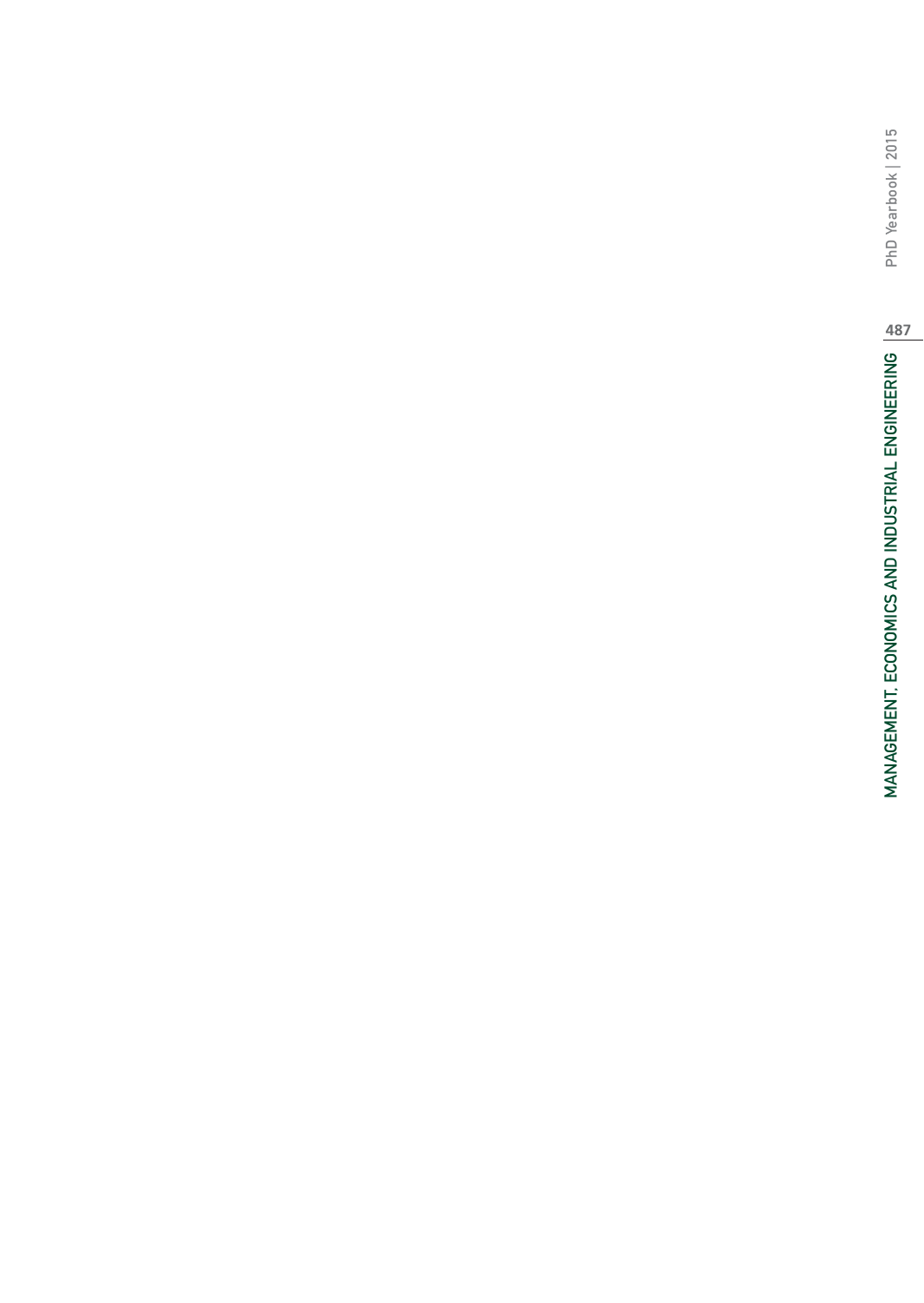# CLEAN AND COMPETITIVE FACTORIES. A NEURO-CYBERNETIC PERSPECTIVE ON SUSTAINABLE MANUFACTURING STRATEGY

## **Bojan Stahl -** Supervisor: **Prof. Marco Giorgino**

Manufacturing is the tip of scales in the triangle of planet, people and profit. Not only since the Brundtland Commission the concept of sustainable development has emerged in manufacturing which emphasizes on the opportunity to increase competitiveness, business growth and success by pursuing environmental soundness and social responsibility. Incorporating external drivers like poverty, energy consumption or climate change, sustainability is seen as a way of creating new business opportunities. The key is to create a viable symbiosis of a sustainable product produced in a sustainable manufacturing system supported by a sustainable supply chain and delivered to sustainable customers. The sustainable paradigm will emerge as a key strategy in designing, managing and operating products, operations and supply chains. Thinking and acting long-term, creating competitive strategic positions and outperforming competitors on a set of performances is the ultimate goal of the strategy in every manufacturing enterprise. However, companies are struggling to transfer sustainability from the strategic agenda into the manufacturing function, and theoretical advancement to describe,

explain or even support these processes is scarce. The aim of this thesis is to investigate the organizational strategy definition, deployment and capability building process. Competitive advantage is in the center of firm's success. Gaining it over competitors by offering greater value to the customer is the key for a prosperous enterprise development and a warrantor to establish long-term and viable success. Sustainability or the sustainability paradigm is seen as a new and innovative lever to establish competitive advantage. Firms being capable of translating the concept of sustainable development into their strategic agenda and transforming long-term plans into concrete strategic initiatives are moving beyond their competitors (Drake & Spinler 2013). Firms being not capable of integrating sustainability in their corporate identity and pulling it down the hierarchical meshwork are falling back and will grievously touch down. Sustainability in manufacturing is the feather that breaks the balance.

Developing and deploying sustainable manufacturing strategies is a fuzzy, risky and difficult task. Various sources report of the difficulty of firms to truly implement sustainability on their operations agenda. The aim of the underlying thesis was to investigate and explain the development and deployment process in detail.

It was found that the component people as entities of the system firm are underrepresented in operations research and movements towards behavioral operations management may be fruitful to advance the field further. Discussions and workshops with participants from industry, policy and academia revealed that while market-based necessities triggered the need for sustainability, the key aspects to fully embrace it and make it a competitive weapon are internal and organizational structure and resources.

Next, based on a case study approach we investigated the competitive aggressiveness concerning sustainability competitive priorities in relation to change management practices. Evidence was found that change management is a conditional hypothesis for creating competitive advantage. We found different archetypes of firms according to the level of change management practice and sustainable competitive aggressiveness. Furthermore, two types of gaps are hindering the implementation of successful strategic initiatives.

Lastly, based on the findings,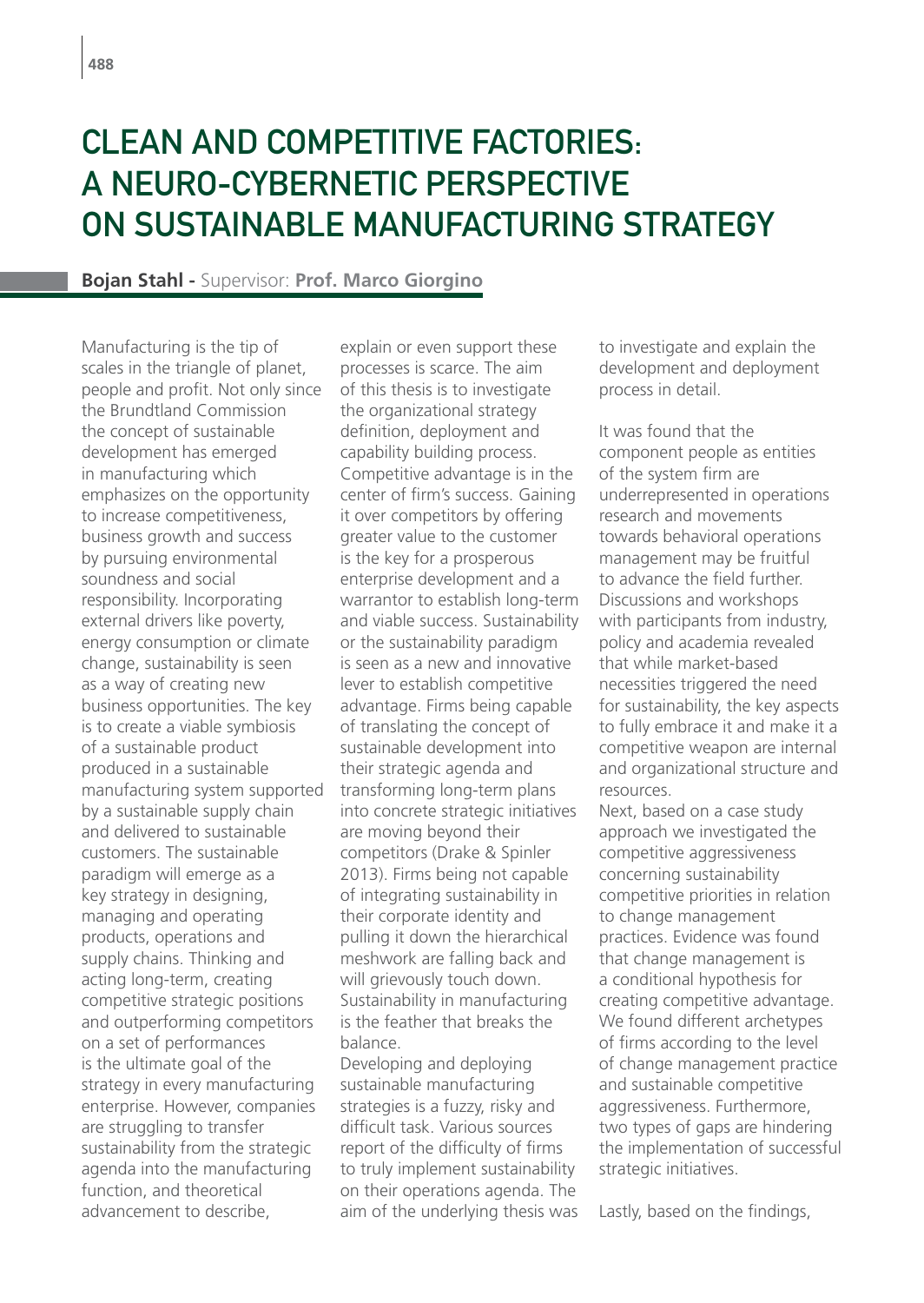PhD Yearbook | 2015

a neuro-cybernetic reference model was developed to overcome the identified implementation gaps, to foster manufacturing strategy definition and implementation and to support industrial decision-makers. The Viable Competitive Model is based on cybernetic principles and has the explanatory and diagnosing power to detail the actual process of manufacturing strategy deployment.

The doctoral thesis provides several contributions to science as well as practice. From the scientific perspective it provides several minor theoretical contributions like the confirmation or falsification of other scholar's findings. However, two major contributions stand out. First, it is the development of four archetypes of companies with differing degree of competitive aggressiveness and different values in the instances of leadership and direction as well as planning. Here, performers are seen as comparably more aggressive in their behavior and perform relatively better in both change management instances, while Sleepers show low aggression paired with low change management practices.

Two archetypes show medium aggressiveness, and are either performing well or worse in one or the other change management practices. The theoretical implications were embedded in the theory of performance frontiers. Second, the development of an ex-ante predictive reference model on Viable Competitive Systems that goes way beyond the traditional models presented in operations strategy and claims to be the first model to truly explain the manufacturing strategy deployment process. The model has strong theoretical value since it is applicable to instances regardless of size, location and focus. Furthermore, it bridges in a first try the gap between the resource- and market-based view of strategic competitiveness. The relevance for practice is astonishing. With the support of the Viable Competitive System, firms have a tool which is not only based on hard scientific facts and knowledge, but which is applicable and truly useful in industrial context. As shown in the industrial

application the model supports

in mapping the is-situation of a company, identify flaws and challenging constructs and virtually implement measures to cope with those drawbacks. Hence, the VCS is considered as the first tool that truly supports manufacturing strategy deployment in practice. This thesis sets the starting point for future research on sustainable manufacturing strategy. While it contributed excessively to the advancement of the field. it opened up new questions, directions and opportunities for future research endeavors. Supervisor: Marco Taisch



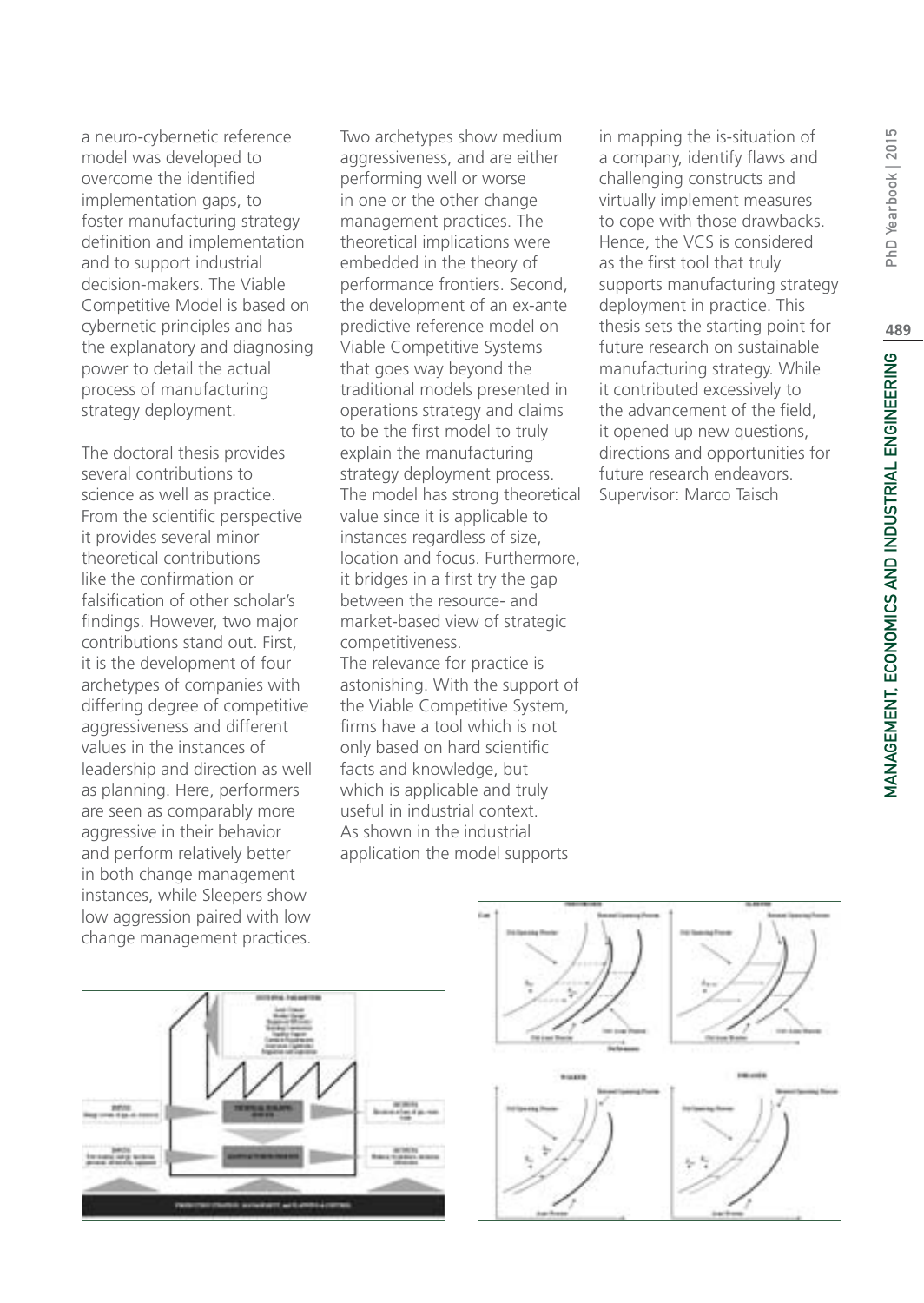# AUTOMATION IN WAREHOUSES: STUDY OF THE NEW TECHNOLOGIES THROUGH THE DEVELOPMENT OF DESIGN AND ASSESSMENT MODELS

## **Elena Tappia -** Thesis supervisor: **Prof. Marco Melacini**

## **1. Premise**

Today's warehouses must be able to respond both efficiently and responsively to customer demand with continuously changing assortments and small order sizes. In this context, companies often are interested in adopting automated warehousing solutions to achieve greater operational efficiency and to cope with the today's challenge so that they can maintain competitiveness. However, companies does not always have the right competences to evaluate all the technologies proposed by material handling providers, especially those that are more recently introduced, and are therefore interested in performance analysis and design tools supporting the evaluation of such solutions. On the other hand, material handling providers are always interested in such tools for improving the performance of the provided technologies. Carried out in close cooperation with material handling providers. this research assesses the more recently introduced materialhandling solutions in terms of system performance, optimal design, application areas, and environmental sustainability aspects by developing analytical models.

## **2. Research objectives and methodology**

According to a tight relationship

with material handling providers and the gaps identified by an in-depth literature review, two innovative warehousing solutions that are of interests for companies given the list of their advantages and the lack of design tools are:

- 1. *shuttle-based storage systems with single deep racks (also denoted as AVS/ RSs) for feeding the picking stations in "parts-to-picker" systems*. Compared to the AS/R systems, this technology brings the promise of low operational cost and inherent volume flexibility. It uses two different devices for unit load movements: vehicles that provide the horizontal movements and lifts that provide vertical movements.
- 2. *shuttle-based storage systems with multiple deep racks (also denoted as compact storage systems using shuttles).* In such a system, the vertical movements and the horizontal movements within the storage lanes are carried out by lifts moving unit loads across tiers and shuttles moving underneath the unit loads, respectively. Hence, this solution pairs the flexibility of shuttle-based systems with the efficiency of compact storage. This dissertation is a collection

of four papers focused on these two technologies.

The *first paper* aims at analysing the dynamic performance – i.e.

response time and throughput capacity – of AVS/R systems adopted for feeding the picking stations in "parts-to-picker" systems. The paper proposes an analytical model based on the queuing network approach. This approach is required for evaluating the impact of the waiting times for the devices performing retrieval and storage cycles on the response time. Validated through simulation, the model presents a high accuracy.

The *second paper* investigates the main design trade-offs – e.g. large number of short aisles compared to small number of long aisles – for AVS/R systems, and proposes a comprehensive framework for their optimal  $design - i.e.$  rack configuration that meet user requirements in terms of storage and throughput capacity at the minimum cost, given the required service level and physical constraints –. The *third paper* is also focused on AVS/R systems and has the following objectives: (i) to include the environmental perspective in the selection of automated warehousing solutions and (ii) to investigate the trade-off between the environmental and economic dimensions when selecting warehousing technologies – i.e. to investigate whether the selection of automated solutions changes varying the considered dimensions –.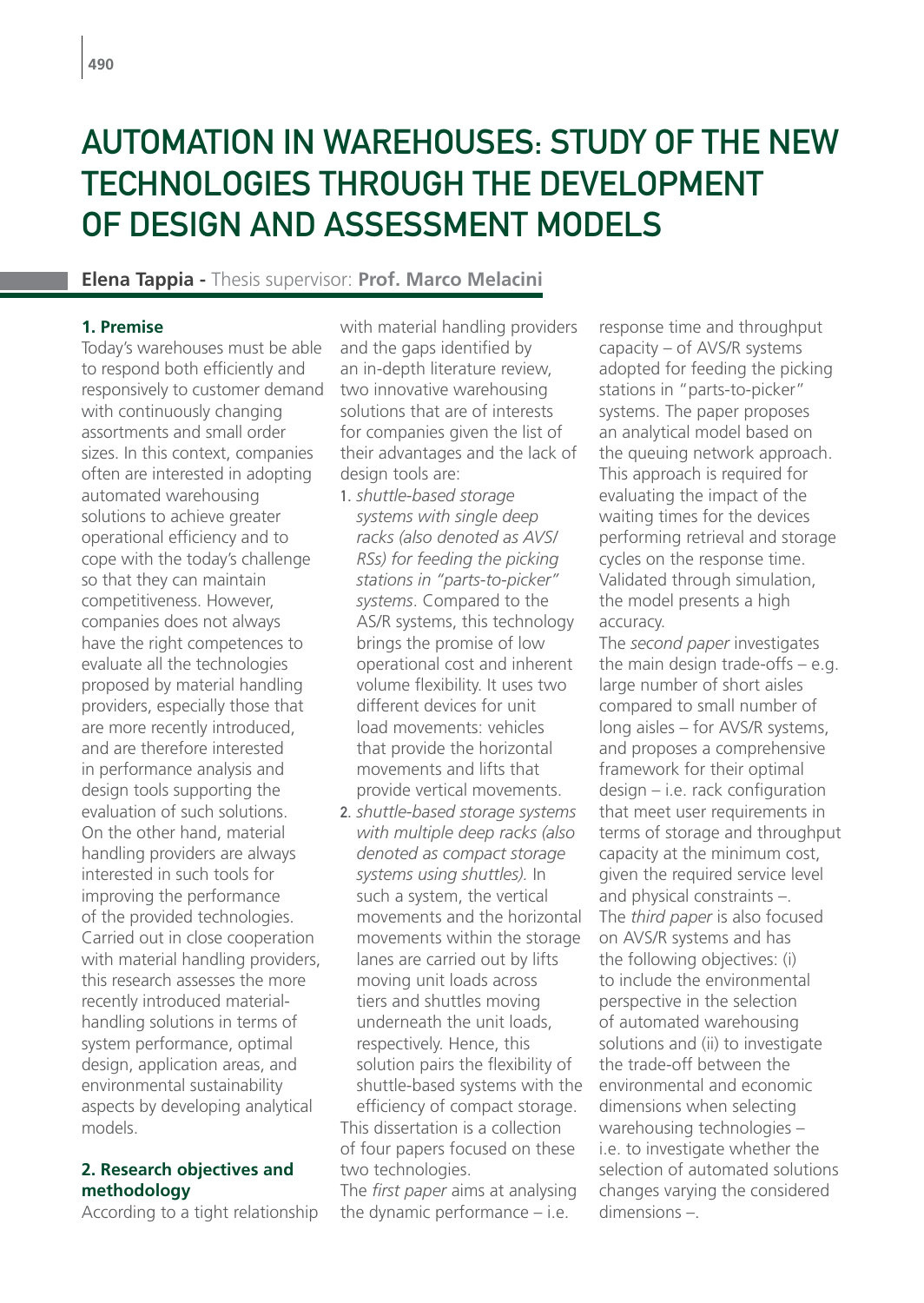The *fourth paper* focuses on Compact Storage Systems with Autonomous Shuttles. It aims at developing accurate analytical models based on the queuing network approach to estimate the performance measures for both single- and multi-tier systems. For single-tier systems, it also investigates the optimal depth/width ratio considering both specialised and generic shuttles. For multi-tier systems, it analyses the relationship between performance and the number of tiers considering both specialised and generic shuttles. Moreover, the paper investigates the effective improvement in load throughput time of generic shuttles, and examines how equipment needs and costs can be reduced.

### **3. Results**

In the *first paper*, the system performance has been analysed by considering different scenarios, defined by the storage capacity values and the retrieval demand level, and different design profiles in terms of number of storage tiers, aisles and columns. Thanks to the analytical model, the impact of the rack configuration on creation of queues, and consequently on the cycle time and resource utilisation, is showed.

In the *second paper*, the evaluation of the AVS/RS cost structure shows that, first, cost minimisation may be achieved by minimizing the number of aisles, given the physical building constraints, and then by maximising aisle length to reduce the number of required vehicles. Simulation results illustrates how the lift tends to be the cause of the bottleneck

in case of configurations using high racks. Conversely, for a given storage capacity, the fleet of vehicles represents the bottleneck as the number of storage tiers is reduced. Therefore, the maximum throughput for an aisle does not necessarily correspond to the configuration with the maximum rack height.

In the *third paper*, results indicate that, differently from previous findings on the broader context of logistics, a trade-off between the environmental and economic perspectives does not always exist in warehousing. As the AVS/RS appears to perform better than the AS/ RS from an environmental perspective due to its lower energy consumption per cycle, in contexts in which the AVS/RS is more economically suitable, it is clearly the preferred system and there is no trade-off with respect to the environment. Findings also confirms that it is useful to incorporate the environmental dimension when comparing warehousing solutions as in some scenarios the technology selection shifts from one to the other when considering not only the economic but also the environmental impact. In the *fourth paper*, the numerical results indicate that the depth/width ratio minimising expected throughput time is around 1 independent of the number of shuttles and the transaction arrival rate. Moreover, the expected throughput time varying the number of shuttles allows understanding how the flexibility of such systems – i.e. changing the size of the fleet shuttle to chase the throughput capacity required – can be managed.

For multi-tier systems, results indicate that there is no trade-off between expected throughput time and the number of storage tiers in a multi-tier system with a continuous elevator. However, in case of discrete elevator, the optimum number of tiers depends on the shuttle type. Finally, results show that the adoption of generic shuttles leads to a saving in expected throughput time but the higher cost of generic shuttles is not balanced by savings in reduced throughput time and equipment needs.

#### **4. Further developments**

Three main potential extensions to this research may be identified. First, the analytical models developed can be extended to explore other system configurations and design trade-offs that may be of interest to the warehouse designers. Second, this research starts to explore the flexibility of the examined technologies by studying how the performance changes varying the number of devices in the systems, but further developments are required. Specifically, it could be interesting to explore the flexibility value by investigating the behaviour of the system cost curve varying the difference between the required performance in the design phase and the effective requirements over time. Third, the technology selection problem can be further enriched by including the uncertainty associated with some variables that are assumed deterministic when making the decision, *in primis* the required storage and throughput capacity.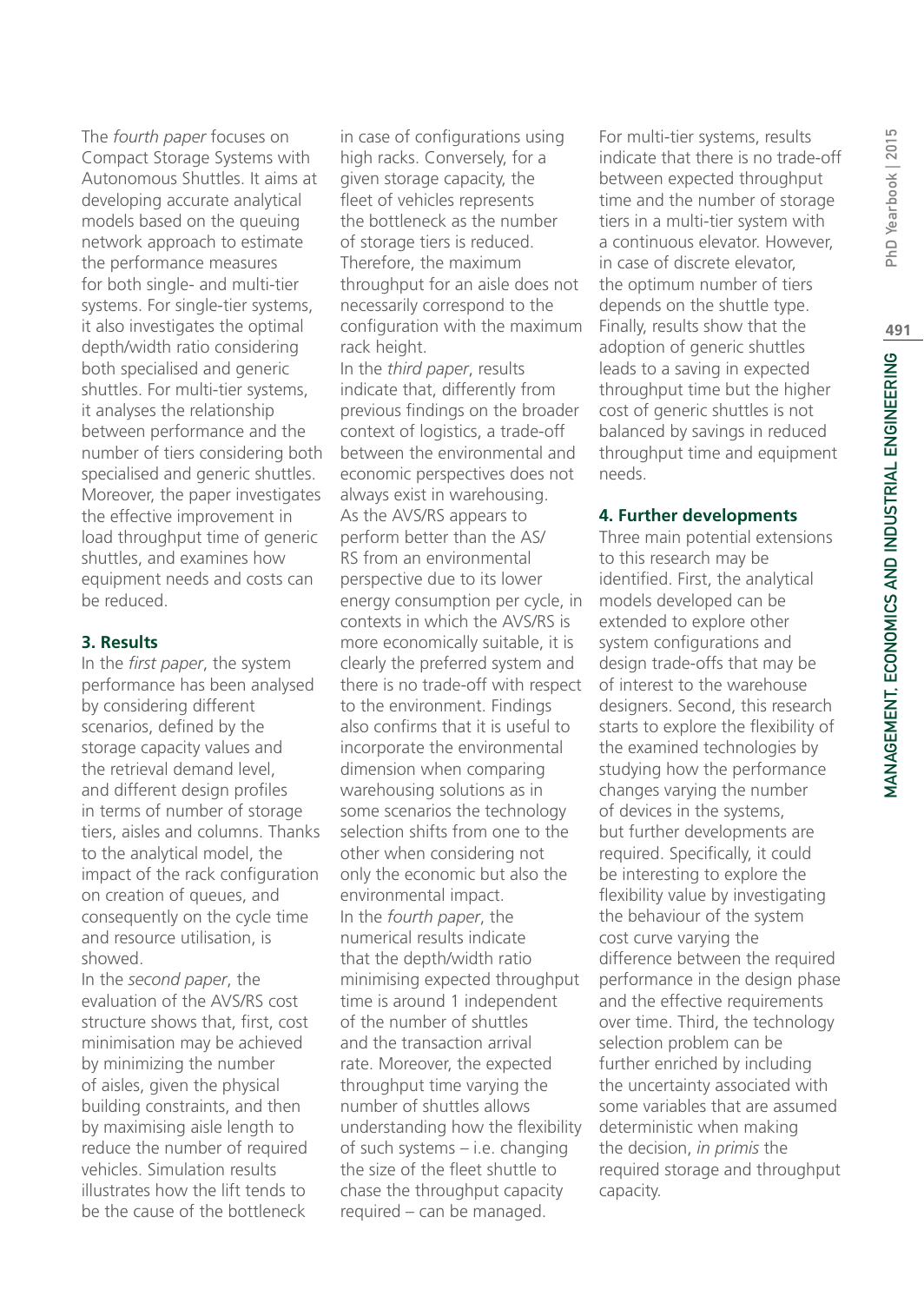## MANUFACTURING THROUGH SERVITIZATION: THEORETICAL MODEL & EMPIRICAL EVIDENCE

### **Mahnoosh Zebardast -** Supervisor: **Marco Taisch**

Intense competition among manufacturing, make manufacturing to move into more innovative offers and shift into more profitable and sustainable business. Since 1990, companies realize the importance of moving into new system that offers mix of products and services instead of only products so called as Product-Service System. This trend in known as servitization in manufacturing and is perceived challenging. This study is based on the gap that exists on impacts of servitization over manufacturer and role of manufacturer characteristics on product and service evolution over time. We intend to establish a basis for theory development and practical learning on servitization in manufacturing. Therefore, a theoretical model is developed by support of Structure-Performance-Conduct-Performance (S-C-P) paradigm. Eco-efficiency is widely agreed for product-oriented services but there is no measurement model. Consequently, two assessment frames are suggested to enable manufacturing understand which aspects are necessary to be measured and why they have to be assessed. These assessment frameworks are developed to support economical benefit of manufacturer. The first model has system level view enabling

management to monitor service contribution (e.g. service role on customer retention). By considering manufacturer environmental goals, in second assessment model, the potential economical advantages are monitored (e.g. service resource consumption per intervention). Lastly, sets of research hypotheses based on theoretical model are tested to create grounding for future normative theory building. Results indicate that 1) Economical resources cannot describe advancement in product and service, 2) Product and service are sensitive to economical resources and research & development competences comparably, 3) Role of supplier is recognized equally relevant for both product and services, 4) Advancement in one component (e.g. service) is not resulting on higher revenue generation in another component (e.g. product revenue), 5) Economical advantages in services are more dependent and explainable by service advancement itself, 6) Service package shows a positive and service quality negative influence on service economical performance, and 7) Products with higher functionalities are having more positive influence on economical performance rather than products with better eco-efficiency features.